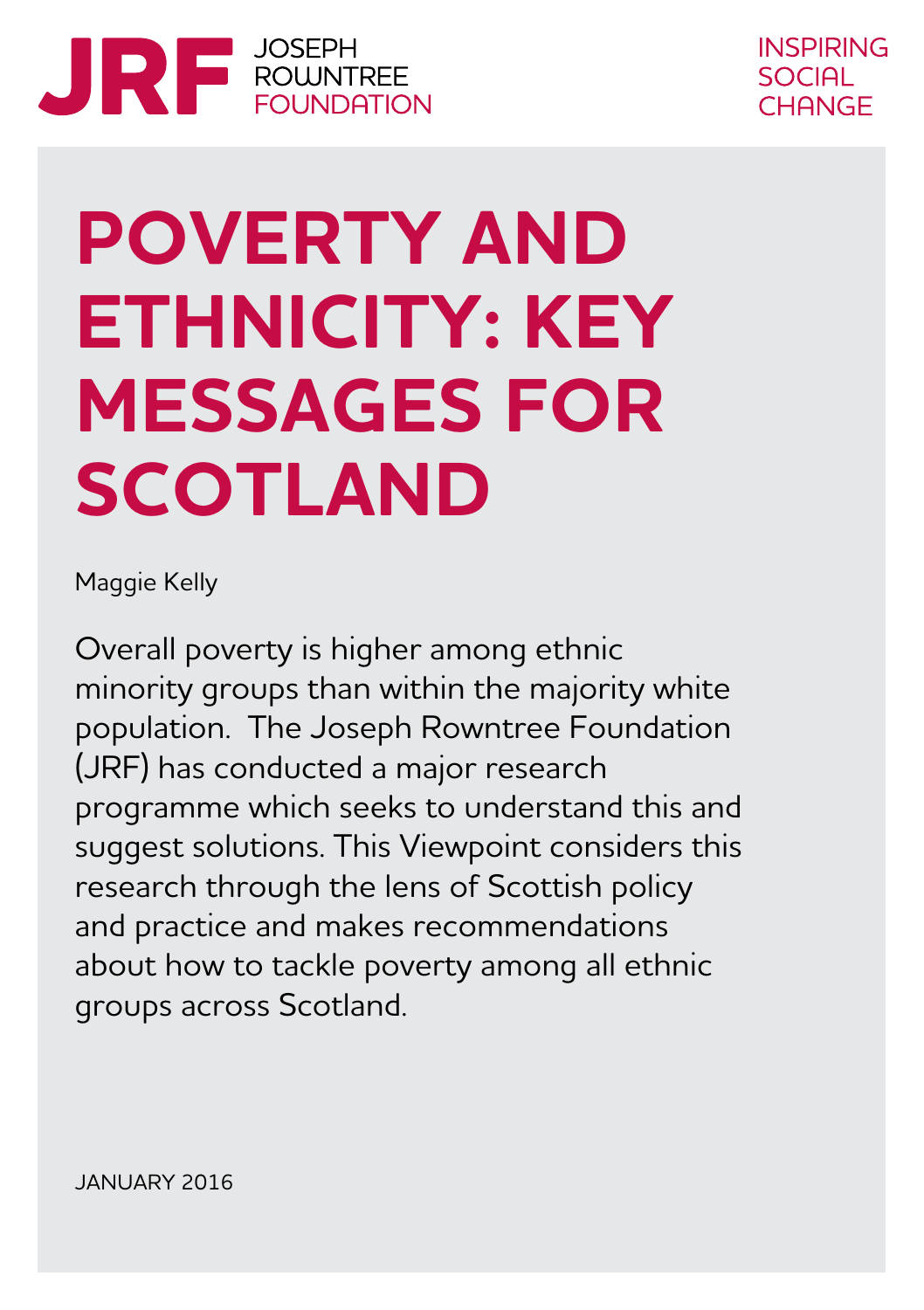# **Background**

Scotland has a rapidly changing policy and legislative landscape. The Scottish government is refreshing its overarching economic policy and developing a raft of new measures which aim to tackle poverty and inequality, including a new fairness strategy for 2016. It is also refreshing its approach to promoting race equality. Meanwhile, forthcoming newly devolved powers in the Scotland Bill (following on from the Smith Commission), could give the Scottish parliament new levers with which to address poverty, including poverty among ethnic minority groups, in **Scotland** 

The publication of the Joseph Rowntree Foundation's (JRF) poverty and ethnicity research comes at a timely moment. This four-year, UK-wide programme seeks to understand the links between ethnicity and poverty and to suggest solutions which will tackle poverty across all ethnicities. The next stage of the Poverty and Ethnicity Programme will involve piloting a number of practical demonstration projects across the UK, including Scotland. These will test out the solutions suggested by the research programme.

Overall, people from minority ethnic groups are more likely to be in poverty than the majority white population.<sup>1</sup> Yet there has been little focus on this within antipoverty policies. This paper looks at the research through the lens of Scottish policy and draws out aspects which are relevant for Scotland. Each section is followed by recommendations. These highlight solutions, which are within currently devolved areas of responsibility, where the Scottish government and other stakeholders can take action to tackle poverty across all ethnicities. It also considers how newly devolved powers could be used in future. The action plan section pulls together some key recommendations into a plan to tackle in-work poverty across all ethnicities in Scotland.

This paper draws on the following reports from JRF's poverty and ethnicity programme (all published by the Joseph Rowntree Foundation and available at www. jrf.org.uk:

Brynin, M. and Longhi, S. (2015) The effect of occupation on poverty among ethnic minority groups; Catney, G. and Sabater, A. (2015) Ethnic minority disadvantage in the labour market; Finney, N., Kapadia, D. and Peters, S. (2015) How are poverty, ethnicity and social networks related?; Fisher, P. and Nandi, A. (2015) Poverty across ethnic groups through recession and austerity; Holtom, H. Bottrill, I. and Watkins, J. (2013) Poverty and ethnicity in Wales; Hudson, M. , Netto, G., Sosenko, F., Noon, M., de Lima, P., Gilchrist, A. and Kamenou-Aigbekaen, N. (2013)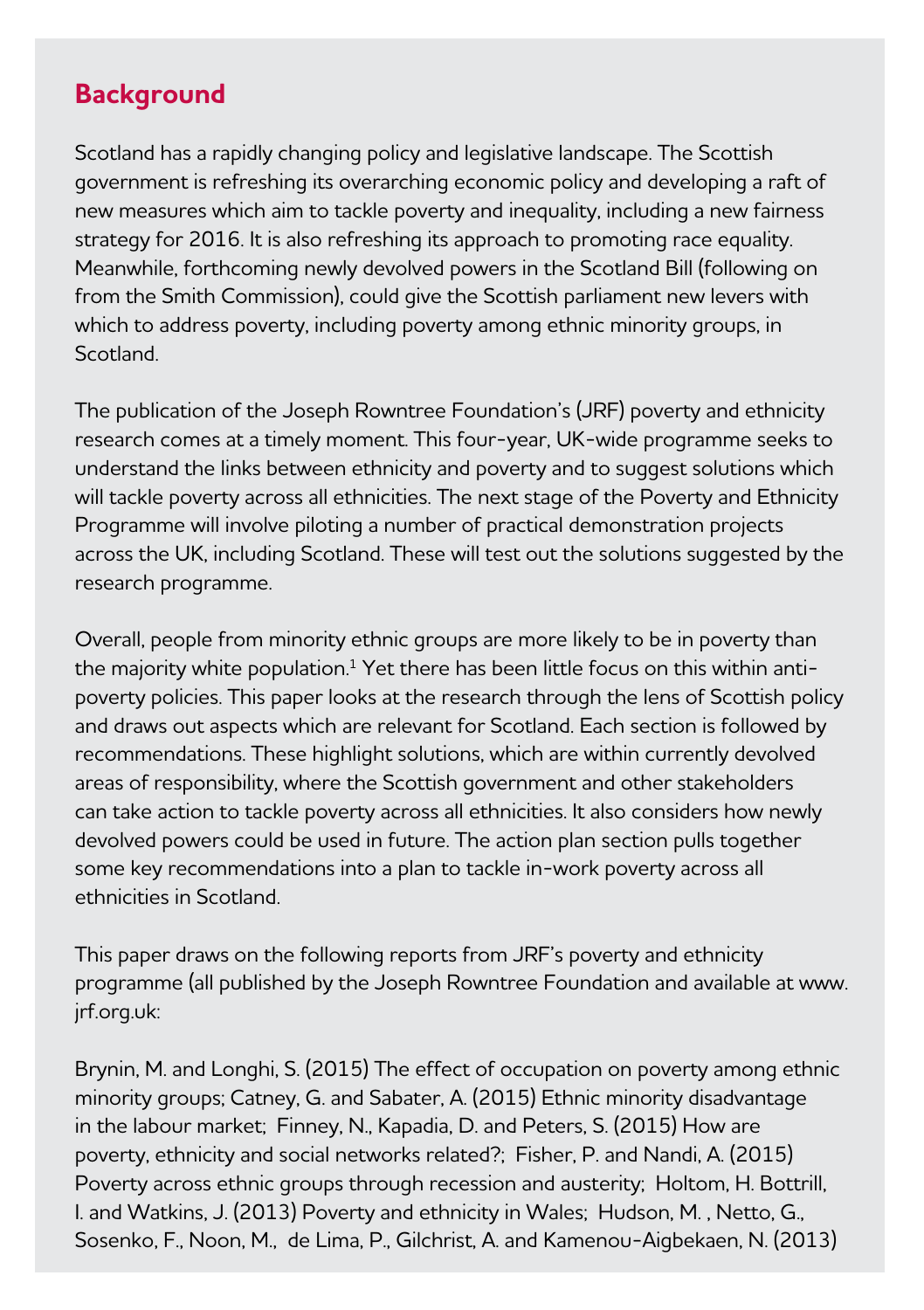In-work poverty, ethnicity and workplace cultures; Hughes, C. (2015) Ethnicity, poverty and youth labour market transitions; Irwin, J., McAreavey, R. and Murphy, N.(2014) Economic and social mobility among ethnic minority communities in Northern Ireland; Khan, O., Ahmet, A. and Watkins, J. (2014) Poverty and ethnicity: Balancing caring and earning for British Caribbean, Pakistani and Somali people; Lalani, M., Metcalf, H., Tufekci, L., Corley, A., Rolfe, H. and George, A. (2014) How place influences employment outcomes for ethnic minorities; McCabe, A. Gilchrist, A. Harris, K, Afridi, A. Kyprianou, P. (2013) Making the links: poverty, ethnicity and social networks; Wallace, A., McAreavey, R. and Atkin, K. (2013) Poverty and ethnicity in Northern Ireland.

#### **Key points**

- **•** Poverty is higher among ethnic minority groups than within the majority white population, but there is a lot of variation within and between groups and geographical areas.
- **•** Ethnicity and other factors including, but not exclusively, gender, disability, ill health and class, all affect poverty.
- **•** Despite the clear overlap between the aims of the equalities and anti-poverty policy agendas there is a lack of integration between them.
- **•** Discrimination limits opportunities in a variety of situations.
- **•** Place has a key role in employment outcomes; local action and knowledge is important.
- **•** Differences in educational qualifications across different ethnic groups do not explain the greater risk of poverty for some ethnic minority groups.
- **•** People from ethnic minority communities with good qualifications face greater barriers to finding work which matches their qualifications, compared with the majority white population.
- **•** Clustering in low-paid work is a significant factor in explaining greater in-work poverty among some ethnic minority groups.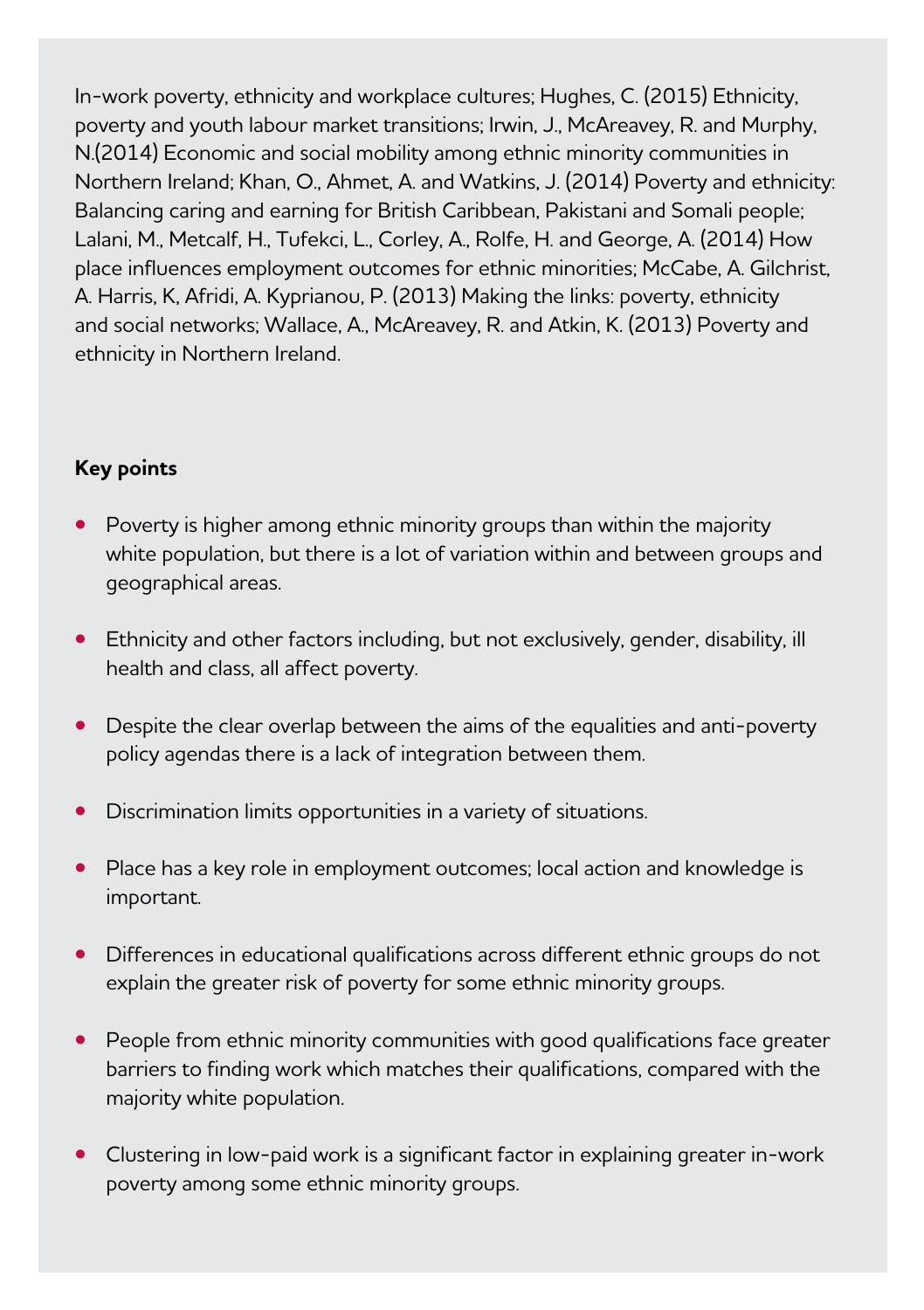- **•** The most significant factor in determining opportunities for progression in work was the employee's relationship with their line manager.
- **•** Lack of affordable, flexible childcare was a key barrier to work for low-income families across all ethnicities.
- **•** Lack of knowledge and information about childcare or support for carers was an important factor in low take-up among some ethnic minority groups.
- **•** There was a lack of inclusive services (both childcare and other care services) which took into account cultural and religious differences.
- **•** Social isolation and a lack of friends are strongly related to a high risk of poverty across all ethnicities.
- **•** Ethnic monitoring in the public sector (at both a local and national level) as well as by private sector employers is patchy, hampering efforts to tackle ethnic minority poverty.
- **•** Forthcoming devolution of powers to Scotland could provide the Scottish government, local authorities and others with important new levers with which to tackle poverty and inequality across all ethnicities.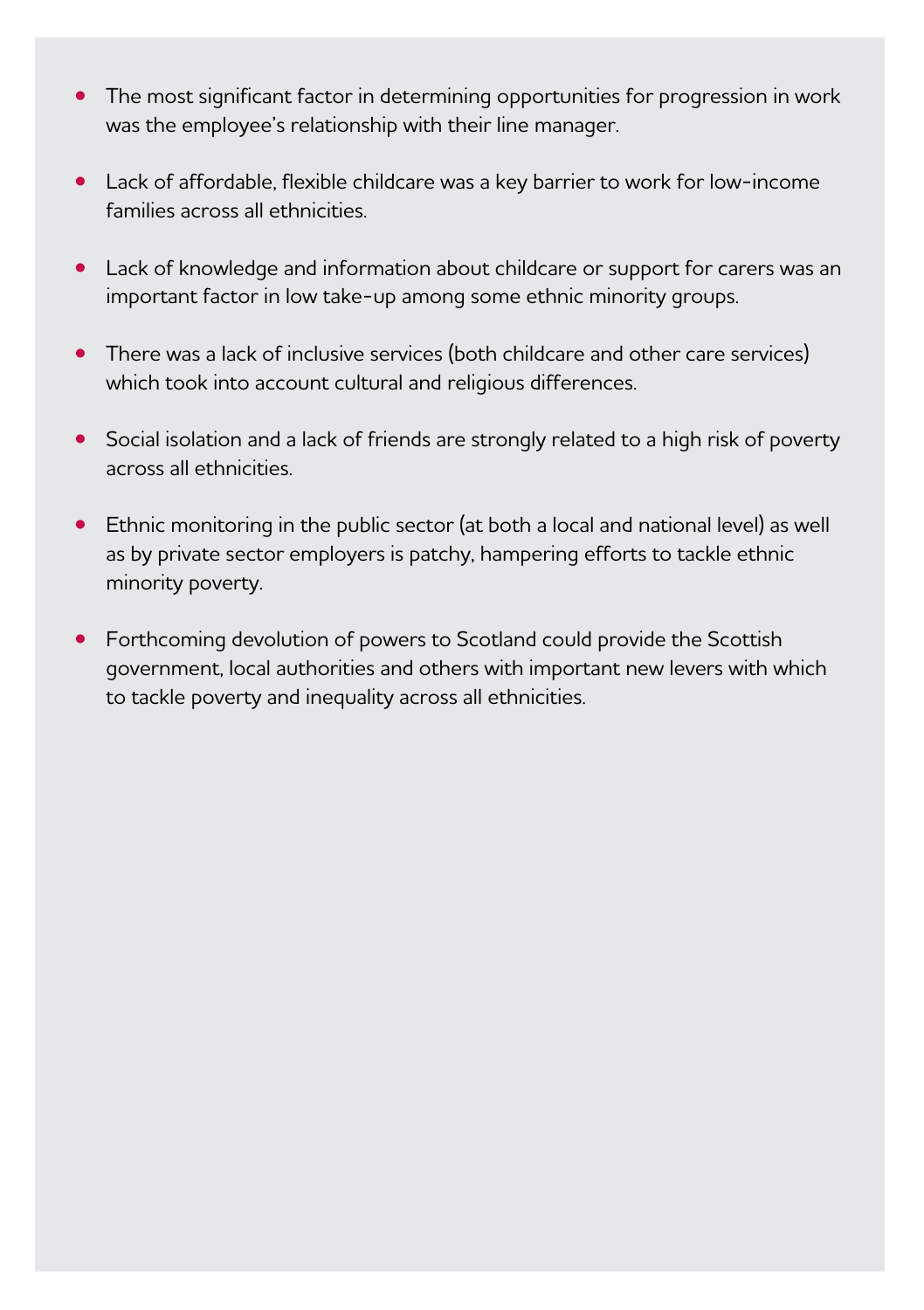# **Recommendations**

- **•** The Fair Work Convention should develop a programme to promote equal participation and opportunities for all, including those from ethnic minority communities who are at adisadvantage in the labour market.
- **•** The Scottish government, care sector employers, trades unions, Skills Development Scotland and other stakeholders should implement a plan to improve pay, conditions and opportunities for progression for care workers (including a specific focus on equal opportunities for ethnic minority women).
- **•** The Scottish government and partners should develop a programme of awareness-raising for employers and employees, highlighting employment rights.
- **•** Trade Unions, employers and the Scottish Government promote and strengthen opportunities for individuals from ethnic minority communities to seek union representation to challenge racism and discrimination at work.
- **•** Employers should improve recruitment and progression for ethnic minorities communities who are overrepresented in low paid work, by:
	- ensuring that vacancies, opportunities for training and progression are always advertised via open recruitment rather than word of mouth;
	- strengthening ethnic monitoring of recruitment and progression;
	- proactively using monitoring data to improve policy and practice;
	- promoting targeted 'working to learn' approaches;
	- ongoing training to challenge racism, discrimination and stereotyping;
	- initiating positive action schemes where there is persistent underrepresentation.
	- The Scottish government, local authorities and other public bodies should use procurement to promote recruitment and progression into better paid, high skill employment for people from ethnic minority groups who are at risk of low-pay traps.
- **•** The Scottish government should make investment conditional upon employers taking action to improve recruitment and progression for people from ethnic minority communities, where they are underrepresented.
- **•** The Fair Work Convention should set up a monitoring and evaluation system to assess the success of the statutory guidance in promoting fair work across all ethnicities.
- **•** The Scottish government and partners should set up an advice service to help organisations tendering for contracts. This would provide advice about how to best meet procurement guidance requirements, including promoting equality for ethnic minority communities.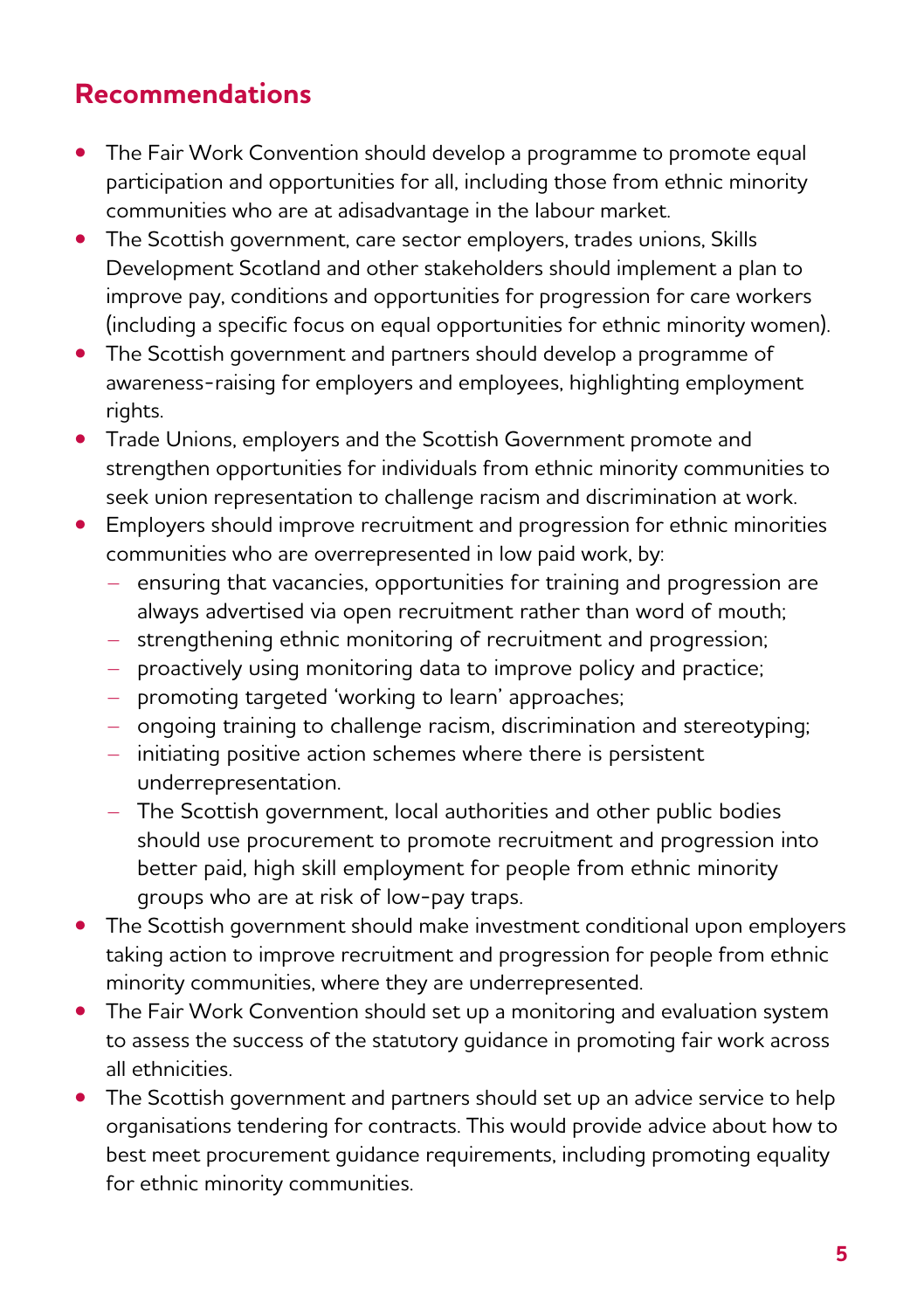- **•** Careers advice services should be designed to pro-actively challenge stereotypes (linked to both ethnicity and gender) and encourage young people into training and jobs linked to better pay and prospects.
- **•** Skills Development Scotland should set and monitor targets to increase the number of people from ethnic minority backgrounds who:
	- start and complete Modern Apprenticeships;
	- successfully move into good quality, sustainable employment following completion of their apprenticeship.
- **•** Devolved employability schemes should:
	- support people to enter the best possible quality of work in terms of pay, security, sufficient hours and progression;
	- be designed to take into account local labour market conditions;
	- offer a variety of opportunities including high skill, well-paid jobs for those with appropriate qualification and skills;
	- includemeasures to tackle the low wage traps which affect some ethnic minority groups disproportionately.
- **•** The Scottish government and partners should prioritise support for asylum seekers to maintain and improve skills, through education (including ESOL), training and volunteering opportunities.
- **•** Employability services should include services which are tailored to address the specific barriers which refugees face.
- **•** The Scottish government should set out a timetable to deliver greater provision of affordable and flexible childcare.
- **•** The Scottish government should improve the quality of childcare (including improvements to staff pay, conditions and opportunities for career development).
- **•** Childcare providers should design their services to be inclusive for parents and children from all ethnicities.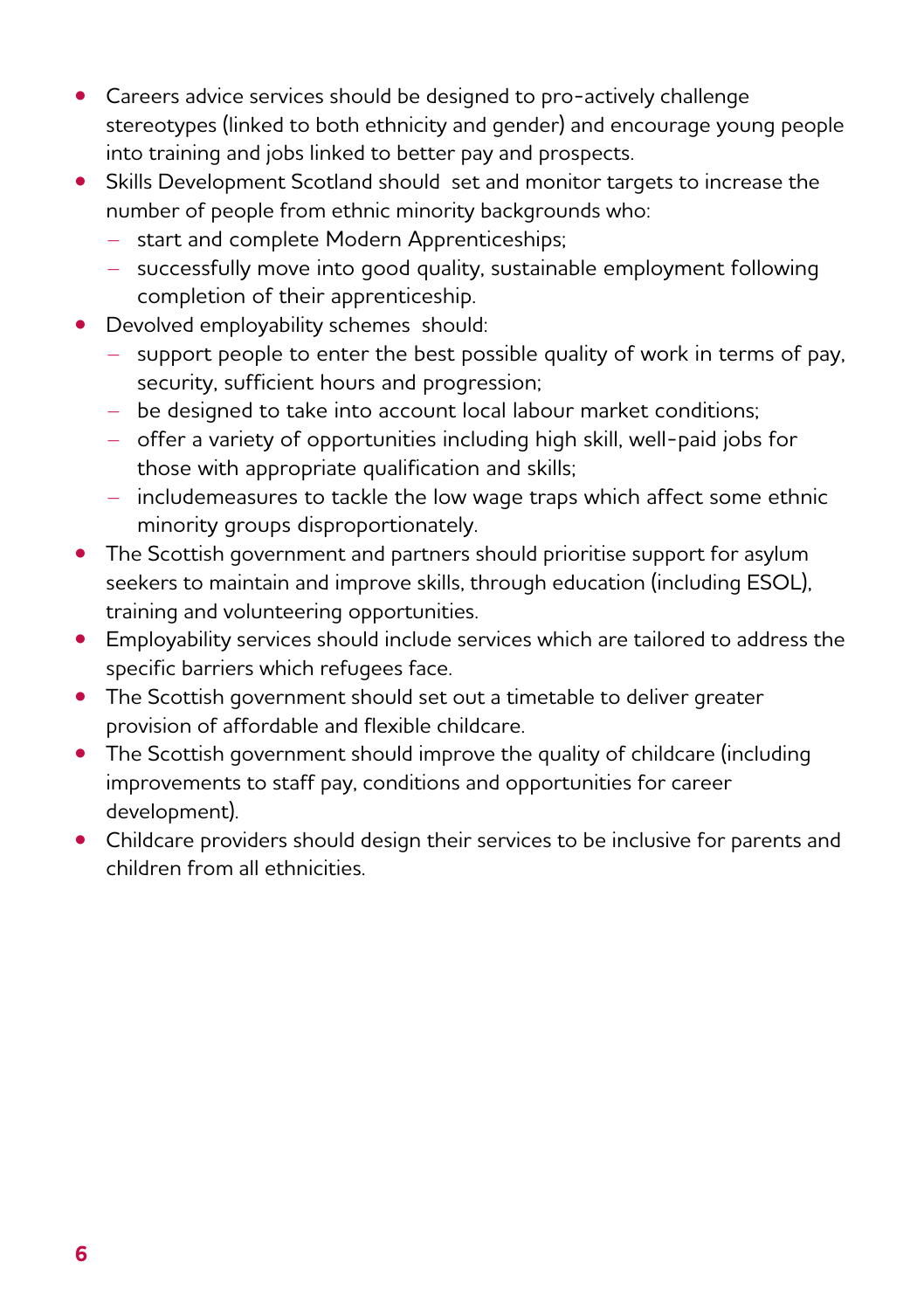# **Introduction**

After a period of significant falls in the number of people living in poverty since the 1990s, progress has stagnated (DWP, 2015). This research into the links between poverty and ethnicity shows that poverty is higher among ethnic minority groups than within the majority white population. It also reveals that racism and discrimination continue to limit the opportunities of many people.

The lack of real progress in reducing the number of people living in poverty reflects the impact of a range of factors including changes in the labour market and tax and benefit changes which have had a disproportionate impact on people living in poverty (Browne and Elming, 2015). In recent years, rises in employment have been balanced by a fall in earnings, meaning that in the UK more than half of people in poverty now live in working households (Belfield *et al.,* 2015). At the same time we are also seeing high levels of racism (Barnard, 2014).

In addition, the current UK government's commitment to introduce further austerity measures, including £12 billion worth of cuts to social security provision, is predicted to outweigh improvements in take-home pay arising from tax changes and a rise in the minimum wage, exacerbating current trends. In this context, the need for robust and comprehensive policies which tackle poverty and inequality across all ethnicities has never been more urgent.

## **Poverty and ethnicity in Scotland**

In 2013/14, 730,000 people in Scotland – 14 per cent – were living in relative poverty (before housing costs), a slight fall on the previous year's figures. After housing costs were taken into account, 940,000 people in Scotland – 19 per cent –were living in poverty in 2013/14 (Scottish Government, 2015d).

Over the longer term, from 2004/05 to 2009/10 the number of people in poverty remained at 17 per cent before beginning to fall in 2010/11. However, this was due in part to a fall in median income rather than any material improvement in people's lives (Scottish Government, 2014a). The 2013/14 figures do show some improvement with median income rising again (Scottish Government, 2015d).

However, the risk of being in poverty varies considerably across ethnicities. At the time of the Census in 2011 there were just under 5.3 million people living in Scotland. Four and a half million of them (84 per cent) described themselves as White Scottish and 8 per cent as White: Other British. Other (non-British)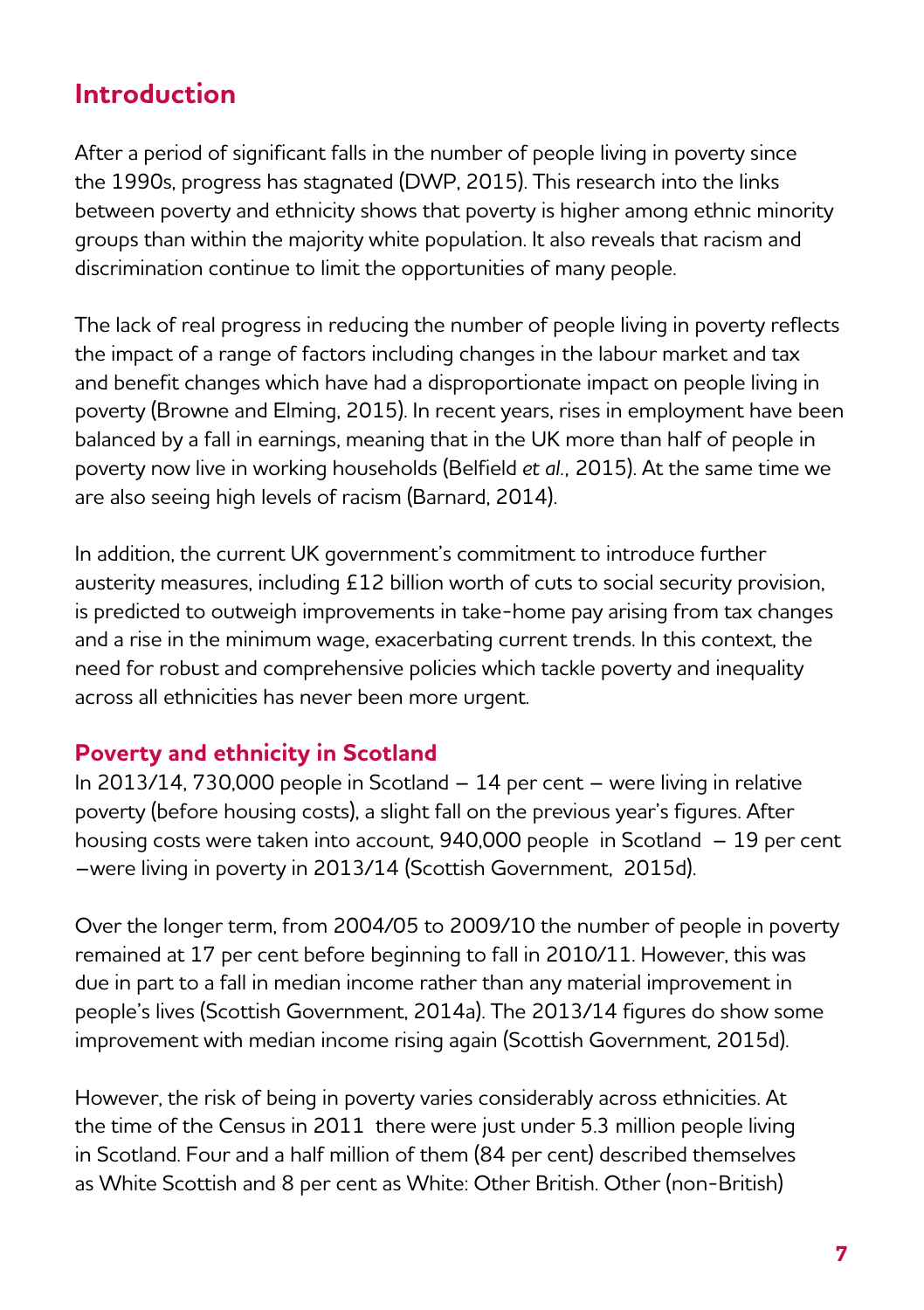White groups made up a further 4 per cent – White: Polish (61,000), White: Irish (54,000), White: Gypsy/Traveller (4,000) and Other White (102,000). Of the remaining 4 per cent, those who described their ethnicity as Pakistani (49,000 people) were the largest group, followed by Chinese (34,000 people). There were roughly equal numbers of people who recorded their ethnicity as Indian and African (33,000 and 30,000 respectively). Other ethnic groups were much smaller, with the Bangladeshi (4,000), Caribbean (3,000) and Black (2,000) groups being of similar size (Scottish Government, 2015a).

Twenty five per cent of people from (non-white) ethnic minority groups were in relative poverty (before housing costs) compared with 14 per cent from the White British group over the period 2011/12 – 2013/14. After housing costs, the situation was even starker, with more than a third – 36 per cent of (nonwhite) ethnic minority people in poverty compared with 17 per cent of the White British group. However, as figures 1 and 2 demonstrate there are also considerable differences between groups.2 (Scottish Government, 2015e).



## **Figure 1: Percentage of people in relative poverty (before housing costs) by ethnic group: Scotland 2011/12 to 2013/14**

Ethnic group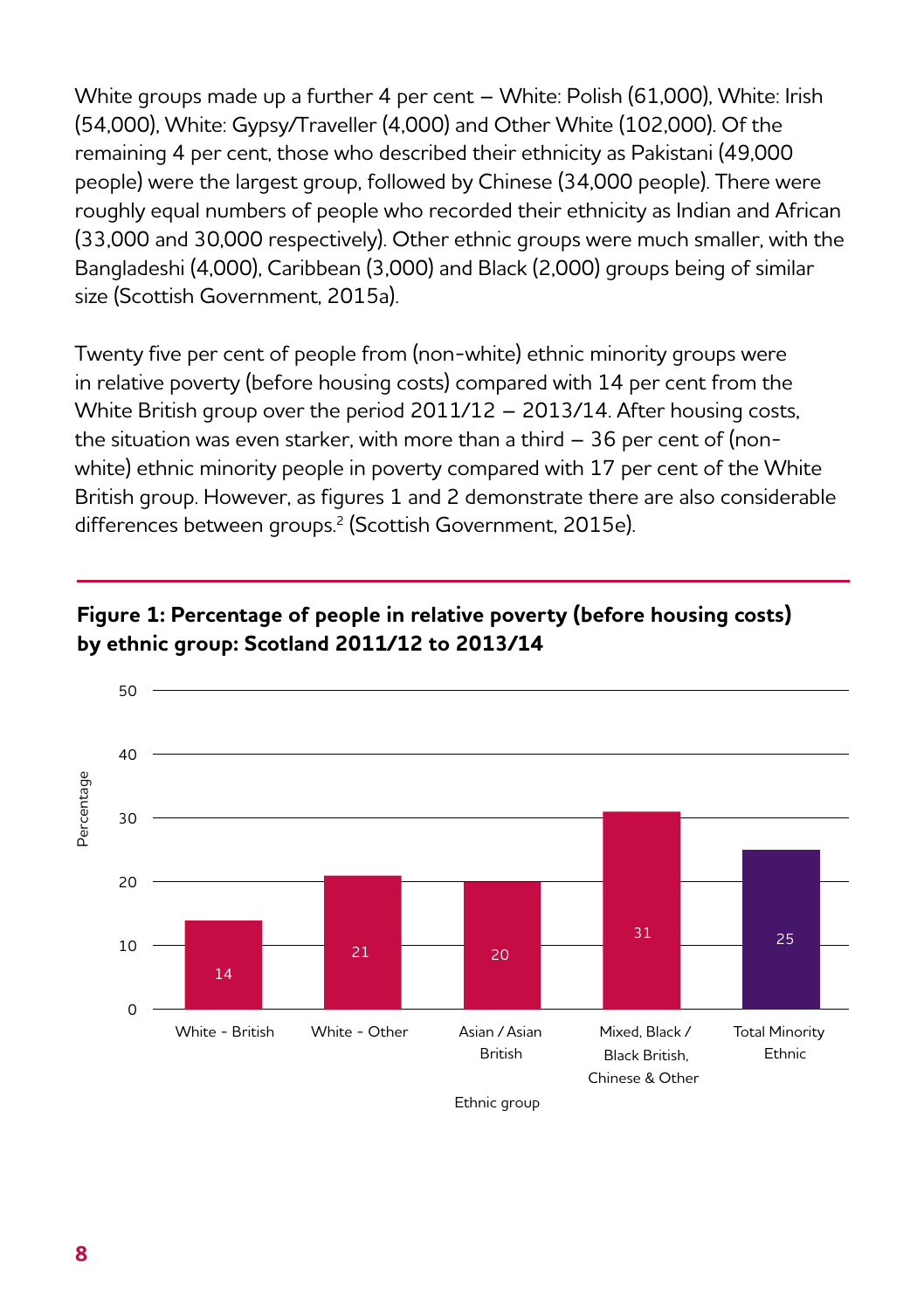

## **Figure 2: Percentage of people in relative poverty (after housing costs) by ethnic group: Scotland 2011/12 to 2013/14**

Note: Figures 1 and 2 are derived from UK-wide statistics which use different classifications from the Scottish Census. Here the category White British includes the Scottish Census category White Scottish.

While these figures show striking differences between groups it is important to keep in mind that they are averages. Other UK research shows there is also much variation within ethnic groups, with some having much greater degrees of economic inequality among members than others (Platt, 2011).

Furthermore, UK-wide analysis by the National Equality Panel found that over the last 40 years the growth in income inequality across the UK is mainly attributable to growing gaps within groups rather than between them, so that to achieve a more equal society we need to narrow the gaps both between and within groups (Hills *et al.,* 2010).

It is also important to consider the current economic context. UK research by Fisher and Nandi (2015) tracked the impact of the recession and austerity since 2008 across ethnicities. They found that average incomes fell across all ethnicities (except for Pakistanis), with the largest falls being for Chinese (30 per cent), and Black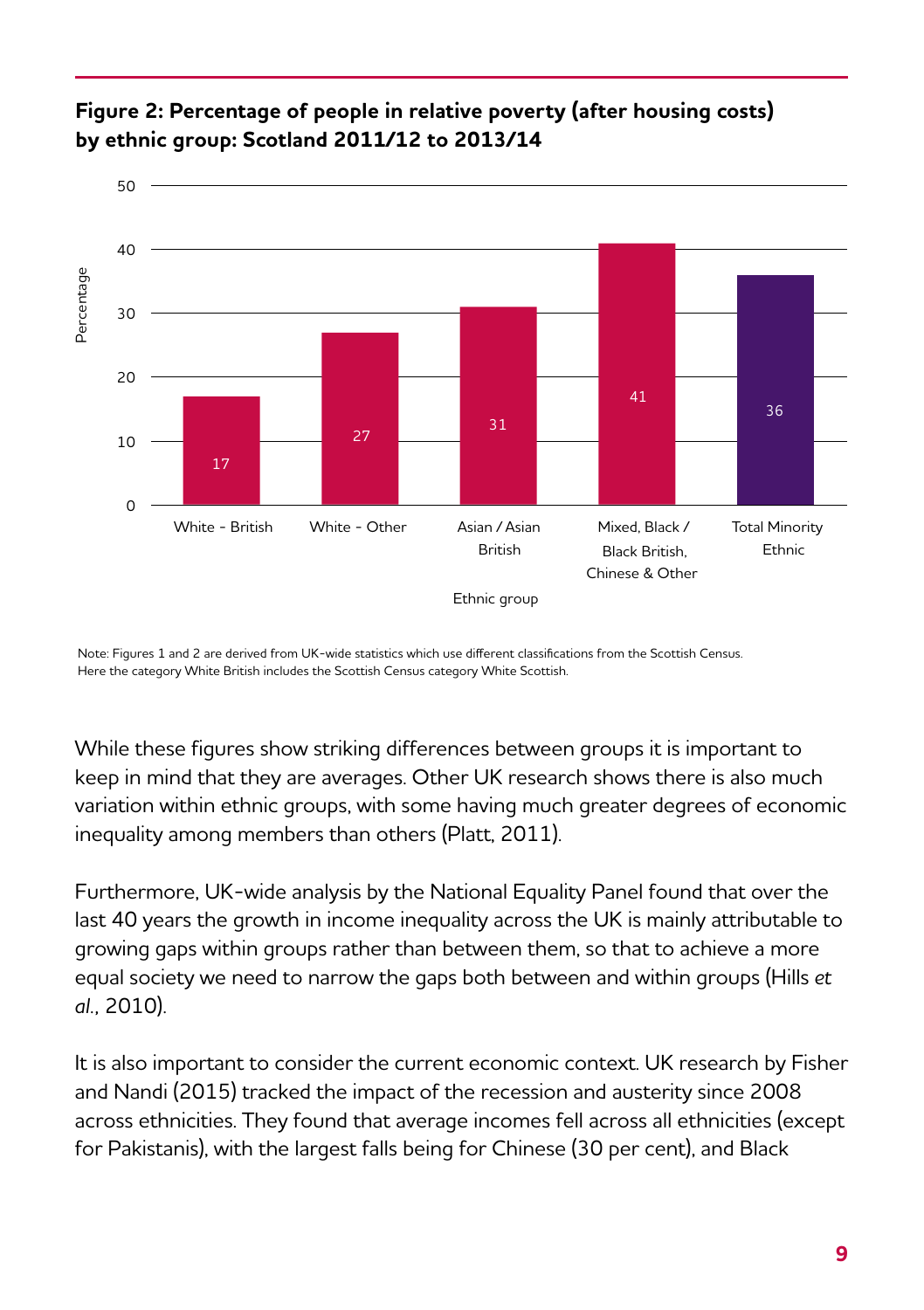African, Indian and Other White (10 per cent). In contrast, among the white majority incomes fell by 3-4 per cent.

In addition, of course, ethnicity is not the only factor linked to an increased risk of being in poverty: poverty is linked in complex ways to several factors including, but not exclusively, gender, disability and ill-health and class. Because of the complex interaction of these factors, any comprehensive anti-poverty policy must take into account not just ethnicity but the whole range of these factors.

# **Policy context in Scotland**

The Scottish government has introduced two overarching approaches to tackling poverty since 2007: *Achieving Our Potential* (Scottish Government, 2008a) which is a broad based anti-poverty strategy and the *Scottish Child Poverty Strategy* (Scottish Government, 2011a; 2014c) which ministers had to produce under The Child Poverty Act 2010.

Targets to address poverty and inequality are embedded in a number of Scottish government strategies. *Achieving Our Potential* has a target 'to increase overall income and the proportion of income earned by the three lowest income deciles as a group by 2017' (the Solidarity Purpose Target). Scotland Performs (www. gov.scot/About/Performance/scotPerforms), the progress report on the National Performance Framework, (Scottish Government, 2011b) has a target to 'decrease the proportion of individuals living in poverty'.

Although the detail of the framework in *Achieving Our Potential* remains current, the document itself is not. The Scottish government is conducting a national conversation, 'A Fairer Scotland' to seek views on updating its approach to tackling poverty and inequality. The First Minister has also appointed an independent adviser on poverty and inequality, as part of this work.

The other key strategy, the Scottish Child Poverty Strategy, is structured around three key outcomes: pockets – maximising financial resources of families on low incomes; prospects – improved life chances of children in poverty; and places – children from low-income households living in well designed, sustainable places.

The government also has a number of policies promoting equality, such as the *Race Equality Statement* (Scottish Government, 2008b) and *New Scots: Integrating Refugees in Scotland's Communities 2014 – 2017* (Scottish Government, 2013a). The Scottish government is also updating its Race Equality Statement.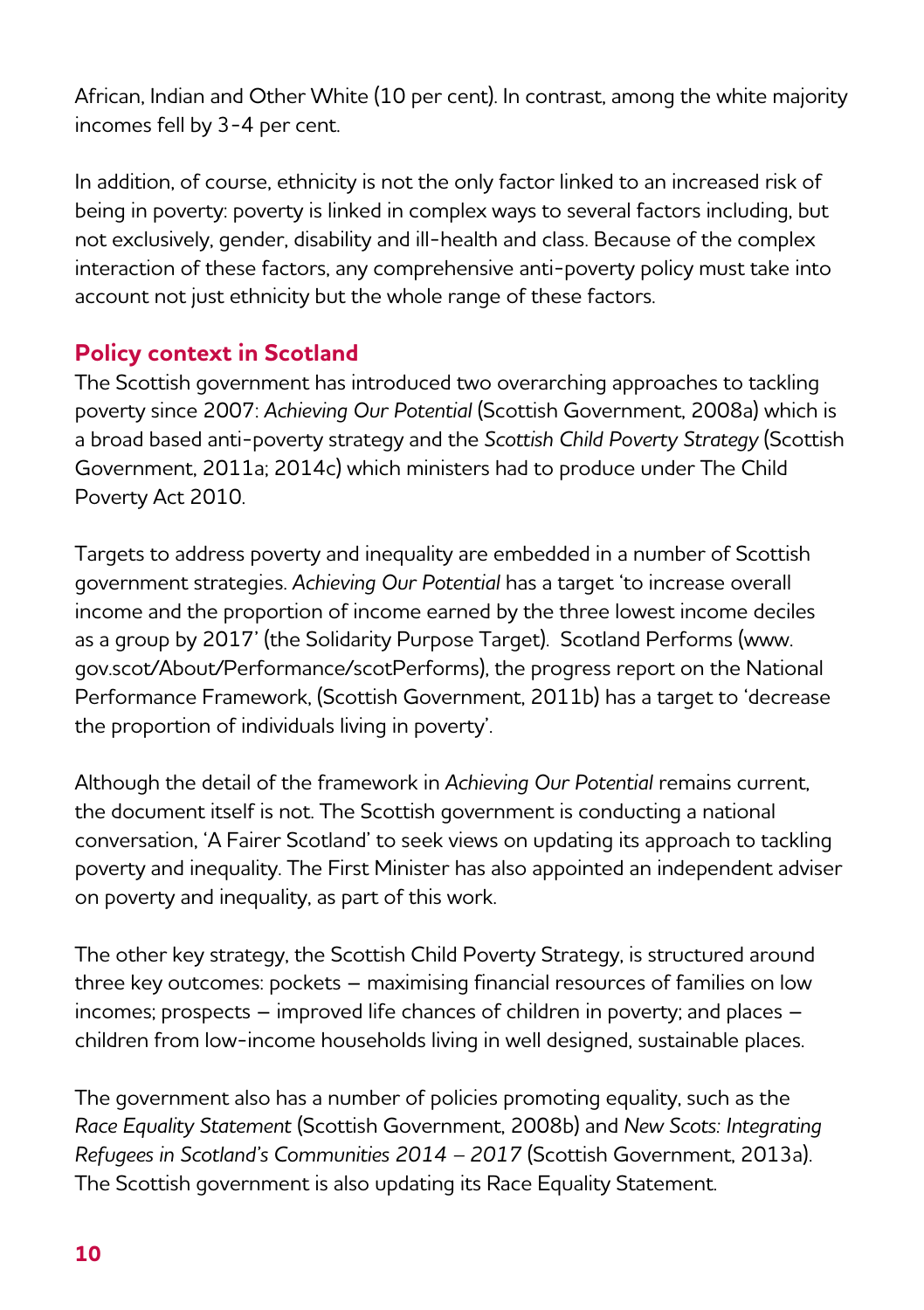However, policy to tackle inequality across a range of equalities strands, including ethnic inequality, is not well integrated into policy to tackle poverty or socioeconomic inequality (Jarvis and Gardner, 2009). Strategies which focus on reducing inequality based on protected characteristics including ethnicity are critical to meeting legal duties under the Equality Act and to promoting social cohesion. But as the figures above demonstrate, they are also key to tackling poverty and income inequality across all ethnicities.

#### *Recommendation*

**•** The Scottish government's current refresh of anti-poverty and inequality policy should include a new focus on integrating measures to tackle poverty across all ethnicities.

# **Legal context**

This research studied looks in detail at the policy and practice of a range of public and private employers. Under the 2010 Equality Act, it is unlawful for any employer to discriminate against a job applicant or worker on the grounds of their race (defined as including colour, nationality and ethnic or national origins). The Act also places a general duty on listed public bodies to eliminate unlawful discrimination, advance equality of opportunity and foster good community relations.

These bodies must also conduct an assessment of the impacts of their relevant policies and practices and take account of these assessments.

Listed public bodies include, for example, the Scottish government, Skills Development Scotland, local authorities, NHS Scotland and many more.

Thus, public bodies have a duty to not only to eliminate unlawful discrimination, but also proactively promote equality of opportunity and good relations. In pursuit of these objectives the Act requires public bodies to monitor by racial group their staffing, recruitment, promotion and training and to publish monitoring data annually. Public bodies must make use of this data to assess and improve their policy and practice.

In addition, where a body considers that people from an ethnic minority group are disadvantaged because of their ethnicity, have needs that are different from people not in that group, or where their participation is disproportionately low, positive action measures are permissible. This includes action to enable or encourage them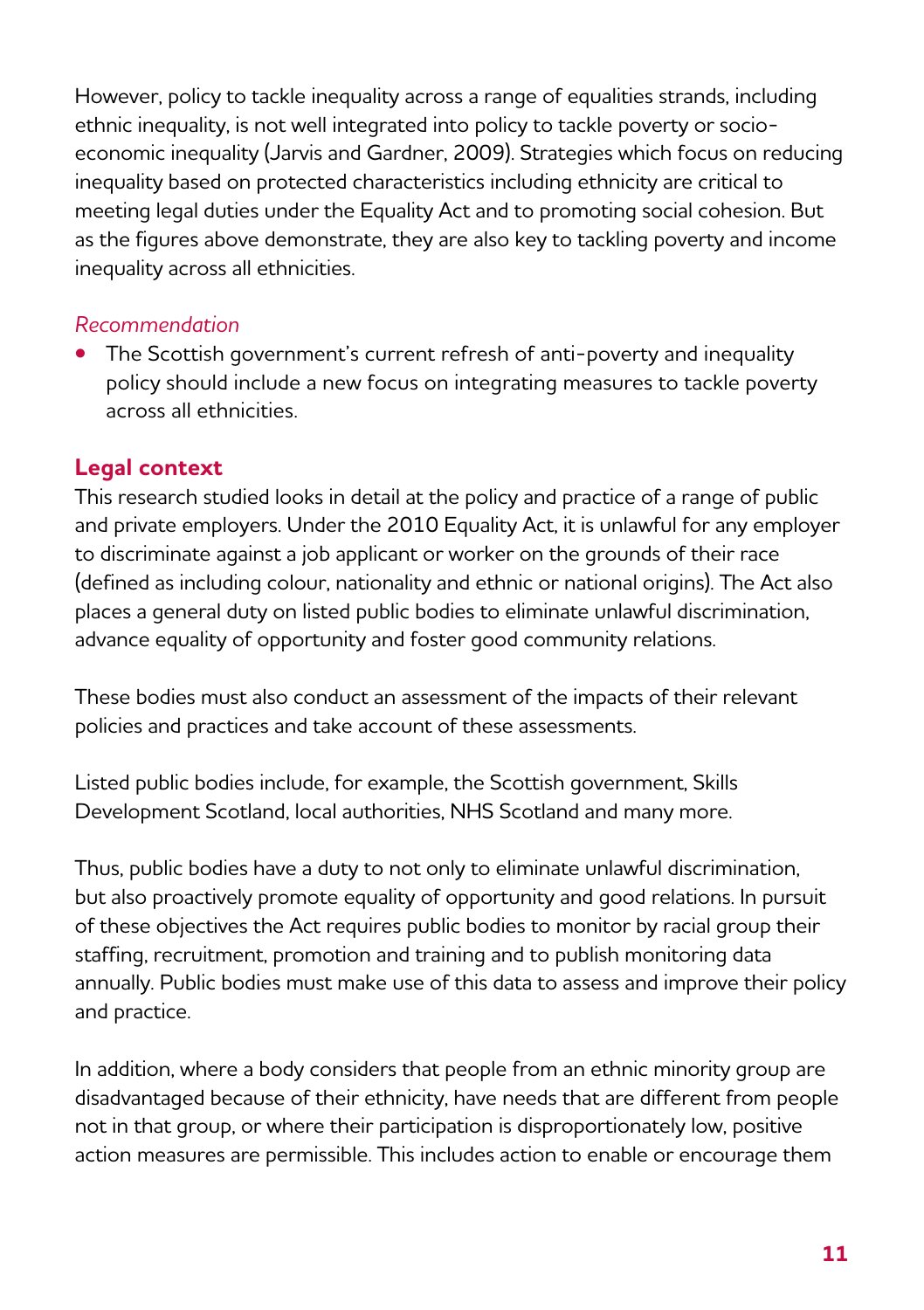to overcome or minimise that disadvantage, to meet those needs, or enable or encourage them to participate.

An employer can set targets to increase the number of employees from an underrepresented ethnic minority group and take steps, including positive action steps, to help meet those targets. However, while positive action is lawful, positive discrimination is not: the same employer could not introduce quotas into their recruitment process .

## **Devolution**

The Smith Commission proposed newly devolved powers across a number of areas including extended powers over taxation, equalities legislation, social security provision and employability. In contrast, the draft clauses set out in the UK government's Command Paper (HM Government, 2015) appear to restrict these proposals in various ways (Scottish Government, 2015c) as does the subsequent Scotland Bill being debated at Westminster.

Nevertheless, extended powers do create opportunities for the Scottish parliament to develop legislation to better tackle poverty and inequality for people on low incomes across all ethnicities. There are three areas in particular which are of relevance for the research discussed in this report – social security, employability and equalities legislation.

The Scotland Bill includes additional powers over disability and carers benefits, administrative powers over aspects of Universal Credit delivery, the creation of new benefits in devolved areas and the topping up of reserved benefits. The Welfare Reform and Work Bill is likely to further constrain these newly devolved powers (for example, through the benefit cap). Ongoing cuts to the overall UK social security budget will also have a proportional impact on the devolved budgets for new social security powers.

The Bill will devolve responsibility for the Work Programme to the Scottish government while maintaining the current sanctioning regime, which underpins both referrals to, and the policing of, the Work Programme by the Department for Work and Pensions (DWP). This would undoubtedly constrain the opportunities to develop a significantly different approach. But even in these circumstances devolution provides the opportunity to legislate for a model which is better able to meet the needs of people across all ethnicities.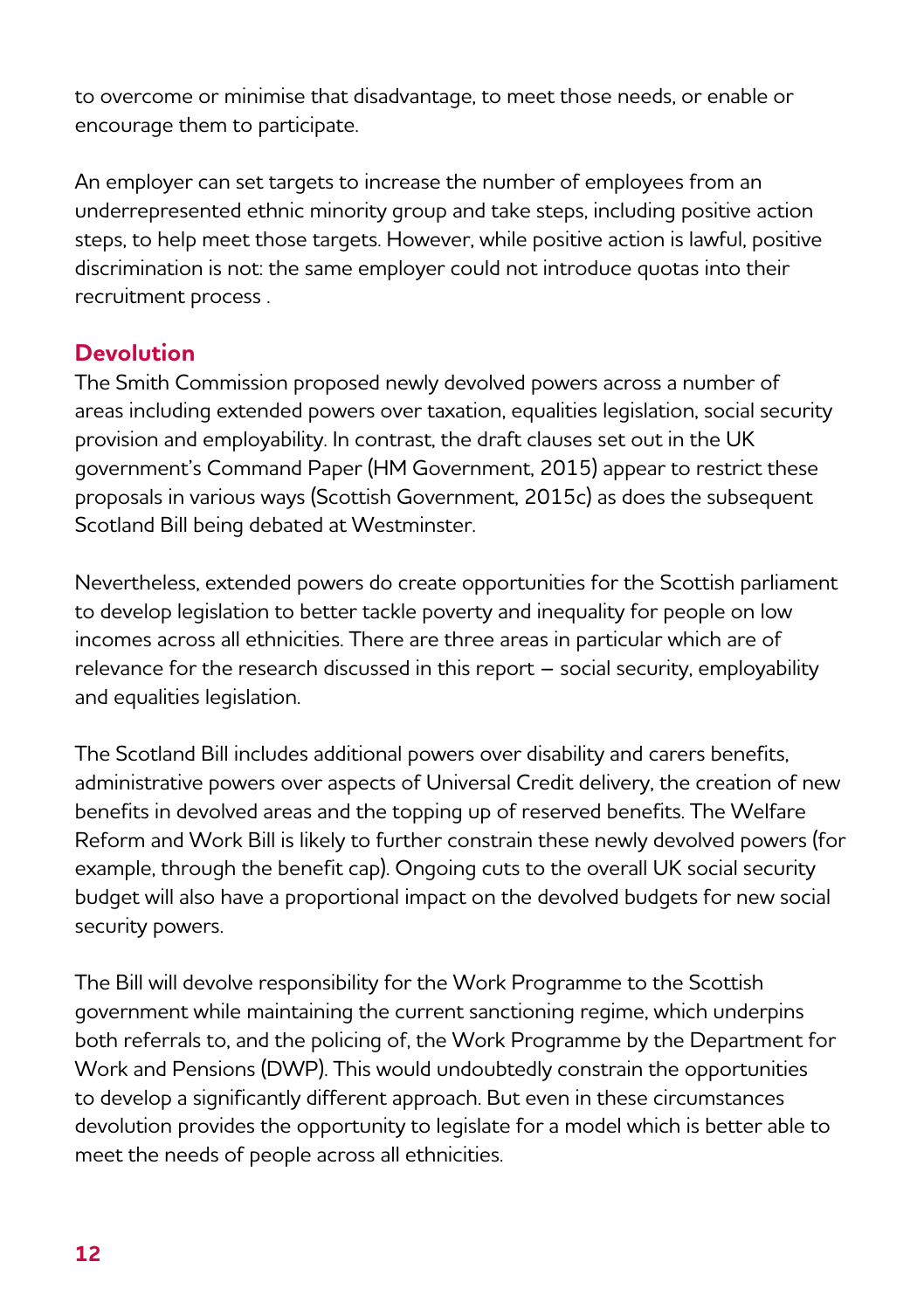The Scotland Bill sets out powers which would enable the Scottish parliament to legislate for a socio-economic duty to be imposed on public bodies. This could require local authorities to take into consideration socio-economic inequality when making strategic decisions. A number of commentators have criticised the proposals as not well thought out, given the complexity of equality law in the devolved context. However, if these issues can be resolved new powers could support the development of a more robust anti-poverty approach at a local level.

The implications of these newly devolved powers, and recommendations for each, are discussed in more detail below.

#### *Recommendation*

**•** Whatever the extent of newly devolved social security powers, the Scottish parliament, Scottish government, local authorities and other key stakeholders should implement legislation, policy and practice which makes full use of these powers to tackle poverty across all ethnicities.

# **Poverty, ethnicity and the labour market**

While there were a number of crosscutting themes in the research, it is worth noting at the outset that in every one of the qualitative projects reviewed, participants identified the impact of racism and discrimination as being an issue in limiting their opportunities to access jobs and services. Participants described incidents where, as a result of discrimination, they failed to find work appropriate to their skills, were passed over for promotion to better paid work and where service providers failed to take account of their cultural and religious preferences.

This confirms much other research that has highlighted the role of racism, whether direct or indirect, in limiting access to employment opportunities, education and other services. For example, a DWP, UK-wide study (which included Glasgow) found that someone from an ethnic minority background had to submit 16 job applications for every offer of an interview compared with just 9 for white candidates (Wood *et al.,* 2009).

## **Unemployment**

Although employment is not a guaranteed route out of poverty, a lack of paid employment remains associated with much higher risks of being in poverty, not least because of the extremely low levels of welfare benefit entitlements. Analysis of the 2011 Census shows that participation in the labour market varies significantly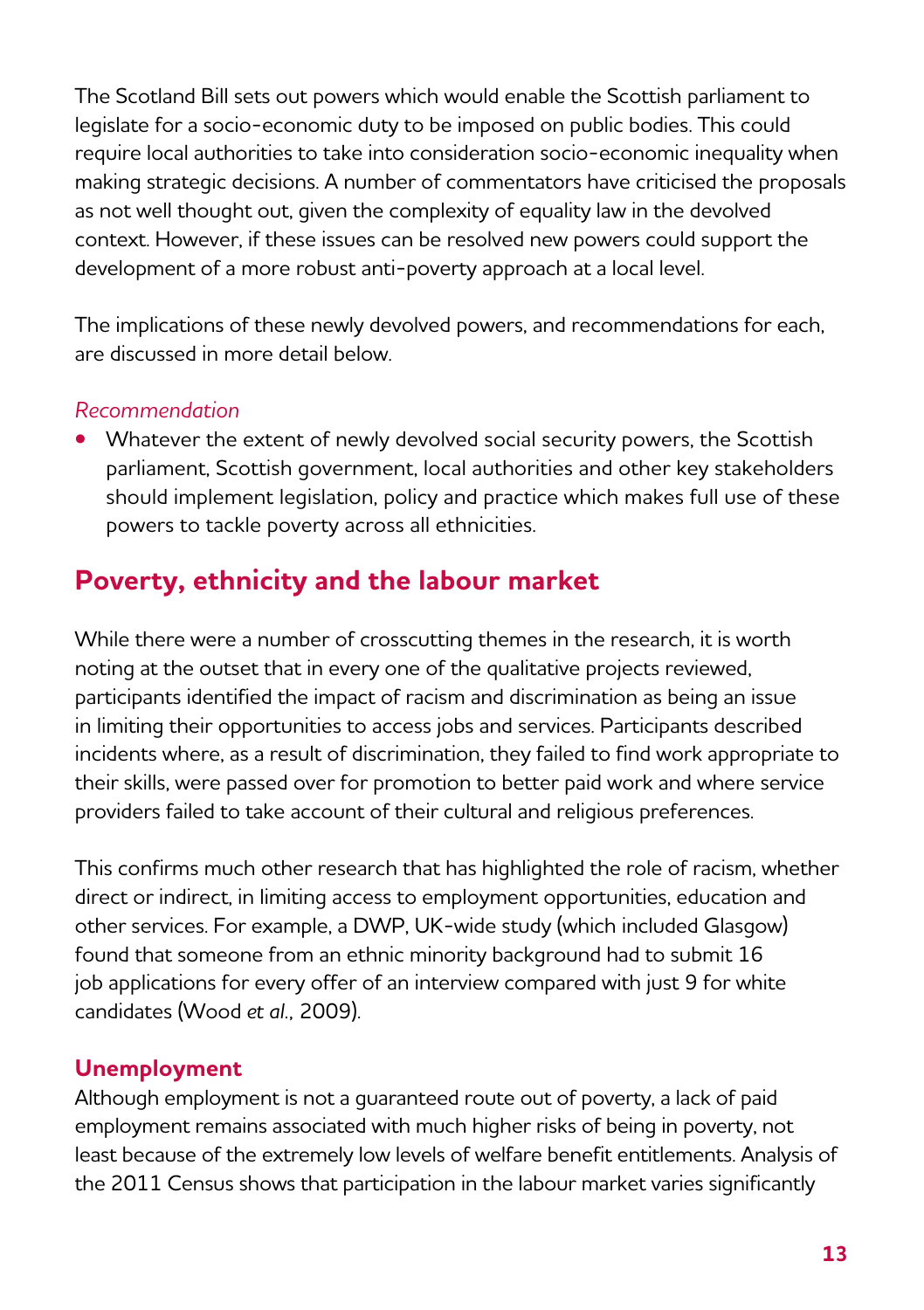by ethnicity in Scotland. For instance, 86 per cent of White Polish people were in employment compared with 58 per cent of Pakistani people and just 45 per cent of White Gypsy /Travelers. 62 per cent of White Scottish were in work, just below the average for all ethnicities at 63 per cent (Scottish Government, 2015a) (see Table 1).

| Ethnic group                | $%$ in employment |
|-----------------------------|-------------------|
| <b>White: Polish</b>        | 86                |
| Caribbean or Black          | 70                |
| Indian                      | 70                |
| African                     | 70                |
| White: Other White          | 68                |
| Mixed or Multiple           | 66                |
| Bangladeshi                 | 65                |
| <b>White: Other British</b> | 64                |
| All                         | 63                |
| Other ethnic group          | 63                |
| White: Scottish             | 62                |
| White: Irish                | 62                |
| Other Asian                 | 60                |
| Pakistani                   | 58                |
| White: Gypsy/Traveller      | 49                |
| Chinese*                    | 47                |
| $Arab^*$                    | 45                |

#### **Table 1: Percentage of people in employment by ethnic group: Scotland 2011**

\*These groups have particularly high numbers of students, which affects their economic activity rates.

#### **Labour market structure**

Recent JRF research has shown how the UK labour market is becoming increasing characterised by low-paid, part-time and insecure employment. Projections show a labour market becoming increasingly polarised between low-paid, low-skilled employment on the one hand and high-skilled, high-paid jobs on the other, making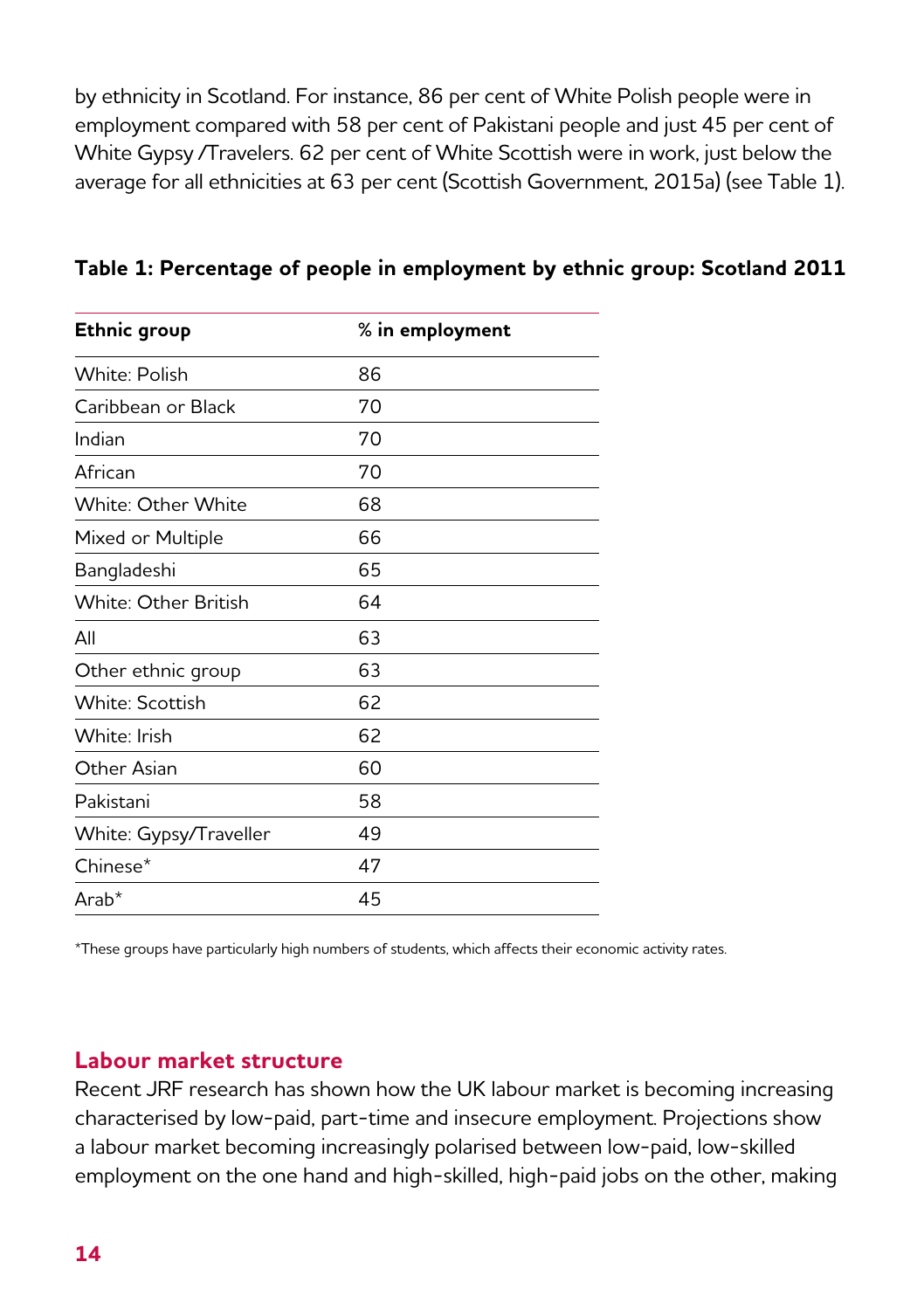the case for policies which promote progression and skills development across all ethnicities especially important (Schmuecker, 2014).

Similar changes to the structure of the labour market (with some important differences) are also taking place in Scotland. In 2012/13, 52 per cent of workingage adults in poverty were in work (before housing costs) (Scottish Government, 2014a). In 2013 there were 244,000 underemployed people in Scotland (working, but wanting more hours of work), 56,000 more than in 2008 (Scottish Government and STUC, 2014). In 2012 approximately 18 per cent of employees (around 418,000) earned less than the Living Wage (Scottish Government and STUC, 2013).

Previous UK research has shown that different poverty levels between ethnic groups are not simply because of varying characteristics such as family size or type. Although these characteristics do affect levels of poverty, on their own they did not account for higher rates of poverty amongst ethnic minorities (Palmer and Kenway, 2007). However, one important factor in explaining the link between poverty and ethnicity is the fact that some ethnic minority communities are over-represented in low-paid work.

UK-wide analysis conducted by Brynin and Longhi (2015) found that people from ethnic minorities were more likely to be paid below the Living Wage than majority white employees. They also examined what proportion of men and women were paid under the Living Wage in each ethnic group and found very different results for different ethnicities (see Figure 3).



## **Figure 3: Percentage employees below living wage, by ethnic group (1993 to 2012)**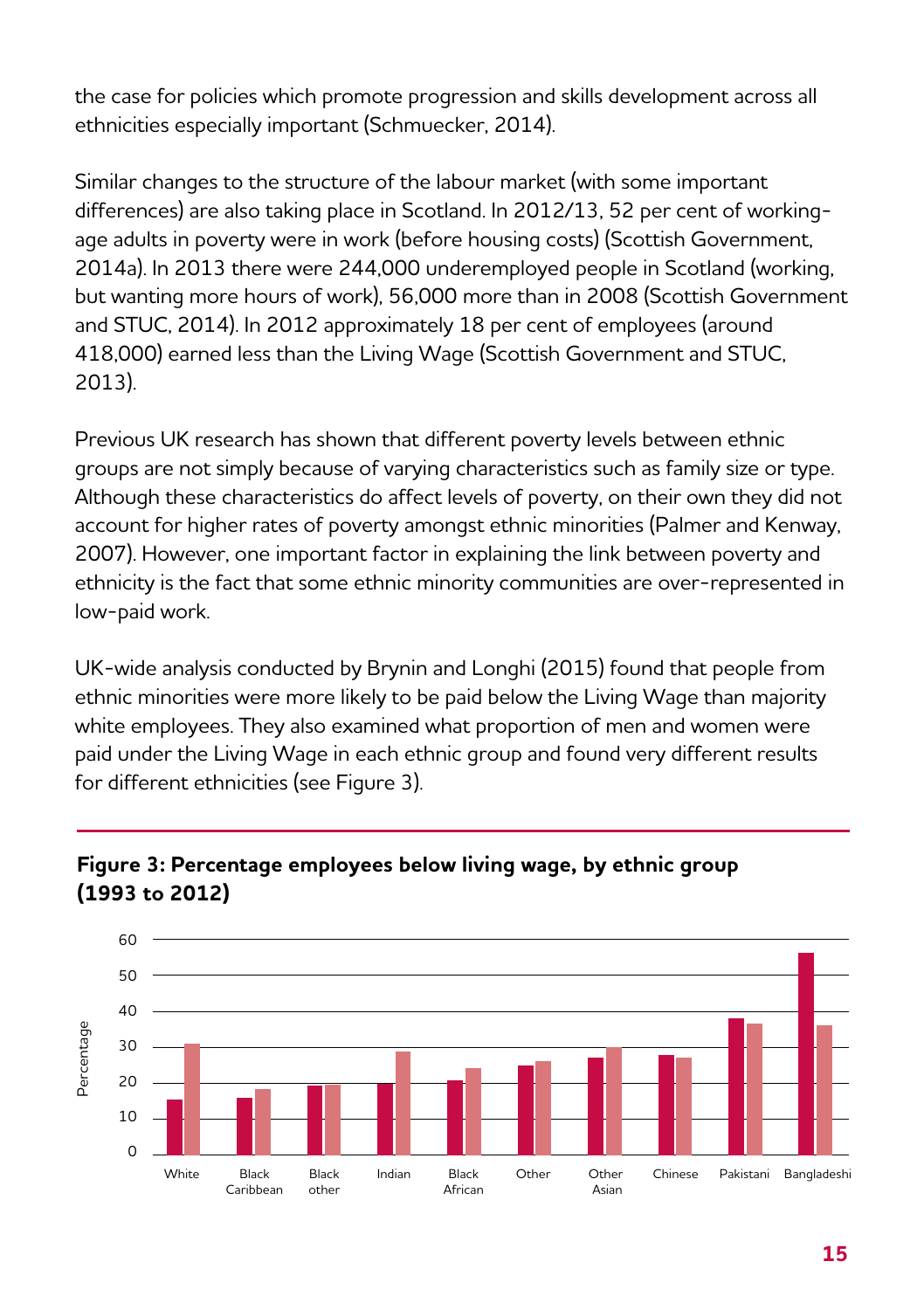Brynin and Longhi's (2015) research revealed that the wage gap was small within occupations but large across different kinds of jobs. In other words, although there was evidence that some groups were disproportionately more likely to be low paid across all occupations, the biggest driver of wage inequality is that people from some ethnic groups are significantly clustered into lower paying types of jobs.

Statistics for Scotland show a similar pattern. Table 2 shows the percentage of each ethnic group that work in the lowest paid (elementary) occupations (Scottish Government, 2015a), demonstrating that some, but not all, ethnic minority groups are significantly over-represented in these types of jobs.

| Ethnic group                | $%$ employed in<br>elementary occupations |
|-----------------------------|-------------------------------------------|
| White: Polish               | 35                                        |
| White: Gypsy/Traveller      | 20                                        |
| African                     | 18                                        |
| Other Asian                 | 17                                        |
| White: Other                | 17                                        |
| Caribbean or Black          | 12                                        |
| All                         | 12                                        |
| Other Ethnic Group          | 11                                        |
| White: Scottish             | 11                                        |
| Mixed or Multiple           | 11                                        |
| Indian                      | 9                                         |
| White: Irish                | 8                                         |
| <b>White: Other British</b> | 8                                         |
| Pakistani                   | 8                                         |

## **Table 2: Percentage of each ethnic group that work in the lowest paid (elementary) occupations: Scotland 2011**

The statistics also show various ethnic minority communities clustered in particular professions. For example, 50 per cent of Pakistani, 31 per cent of Polish and Gypsy/Traveller and 30 per cent of Indian people work in hotels and restaurants.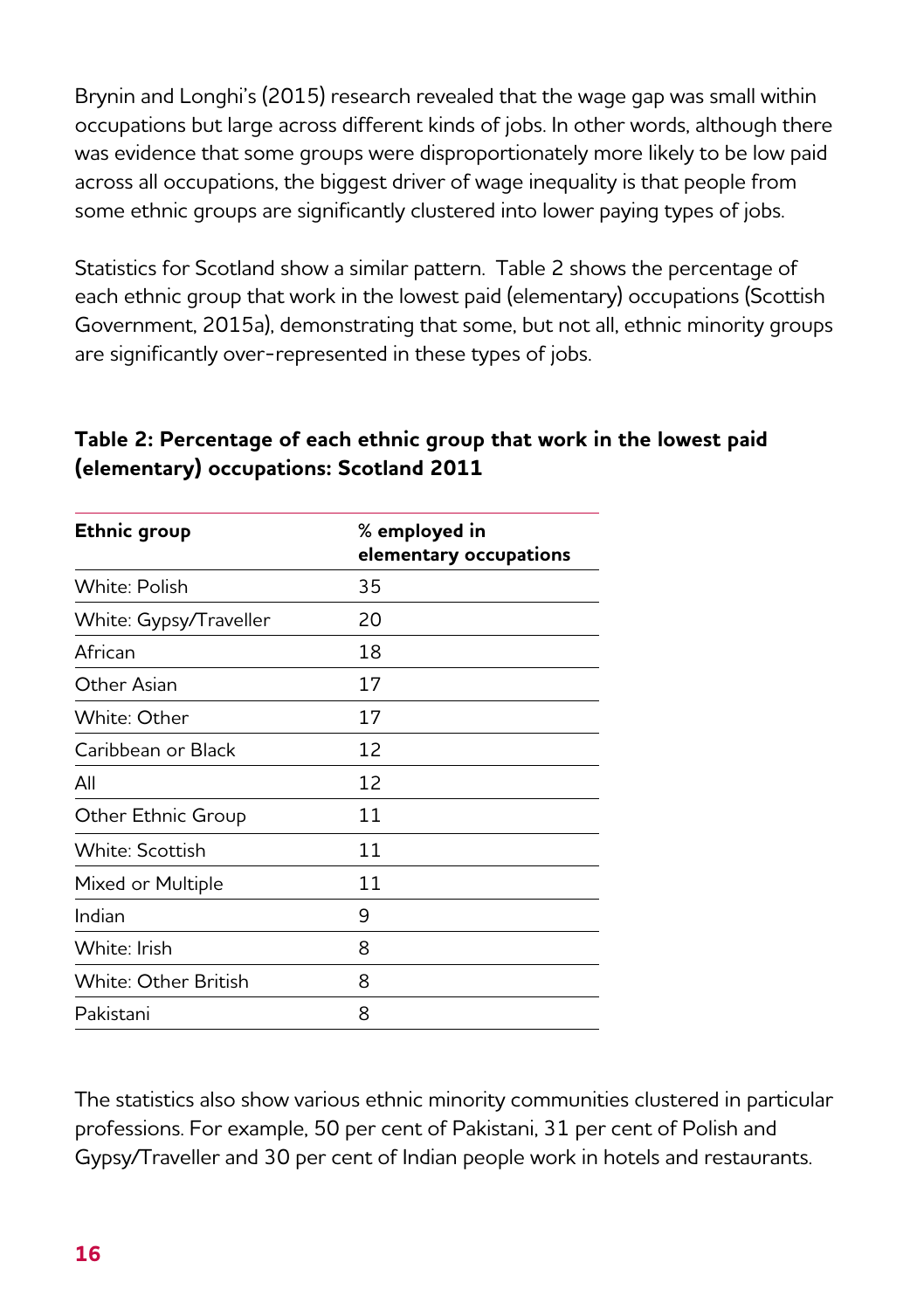Meanwhile, 37 per cent of African and Irish, 36 per cent of Caribbean/Black and 35 per cent of White Other people work in public administration, education and health. These figures chime with the research findings above: people from some ethnic minority groups in Scotland are more likely to work in low-paying jobs and so potentially face greater levels of poverty compared with the majority white employees.

## **The role of place**

In Scotland ethnic minority groups are significantly clustered in the large cities, in Glasgow (where 12 per cent of the population are from an ethnic minority group), in Edinburgh and Aberdeen (8 per cent) and in Dundee (6 per cent). While there are relatively small numbers of people outside these areas, research has shown that over time people are dispersing to more diverse locations. In fact, over the period 2001–11 every local authority in Scotland became more ethnically diverse (Simpson, 2014).

The research of Lalani et al (2014) in Glasgow, Leicester and Luton, investigated the role of place and local labour market conditions on poverty among different ethnic groups. They found that place was a significant influence: particular industries concentrated in different areas combined with migration history, people's networks and clustering in particular types of jobs to cause wide variations in employment outcomes. A recent Scottish government (2015a) report also found that local labour market conditions could be impacting on the types of jobs which (non white) ethnic minority people are doing: in particular, higher numbers in (low-paid) service roles being linked to greater numbers living in Scotland's large cities.

Lalani et al (2014) identified that the needs of smaller populations may be overlooked by local authorities. This is particularly pertinent to Scotland where there are small numbers of ethnic minority people in remote areas. Research in Scotland has identified how the situation of these groups can be also be worsened by the higher costs of living which people on low incomes living in rural areas face, compared with those living in urban areas (de Lima *et al.,* 2011 and Hirsch *et al.,* 2013).). Examples include the higher costs of public transport across the long distances which people have to travel to access services or get to work, and the cost of oil based heating where there is a lack of cheaper alternatives. Smaller ethnic minority communities in rural locations therefore risk being doubly disadvantaged – by the failure to take account of their specific needs and by the additional costs of poverty in rural areas.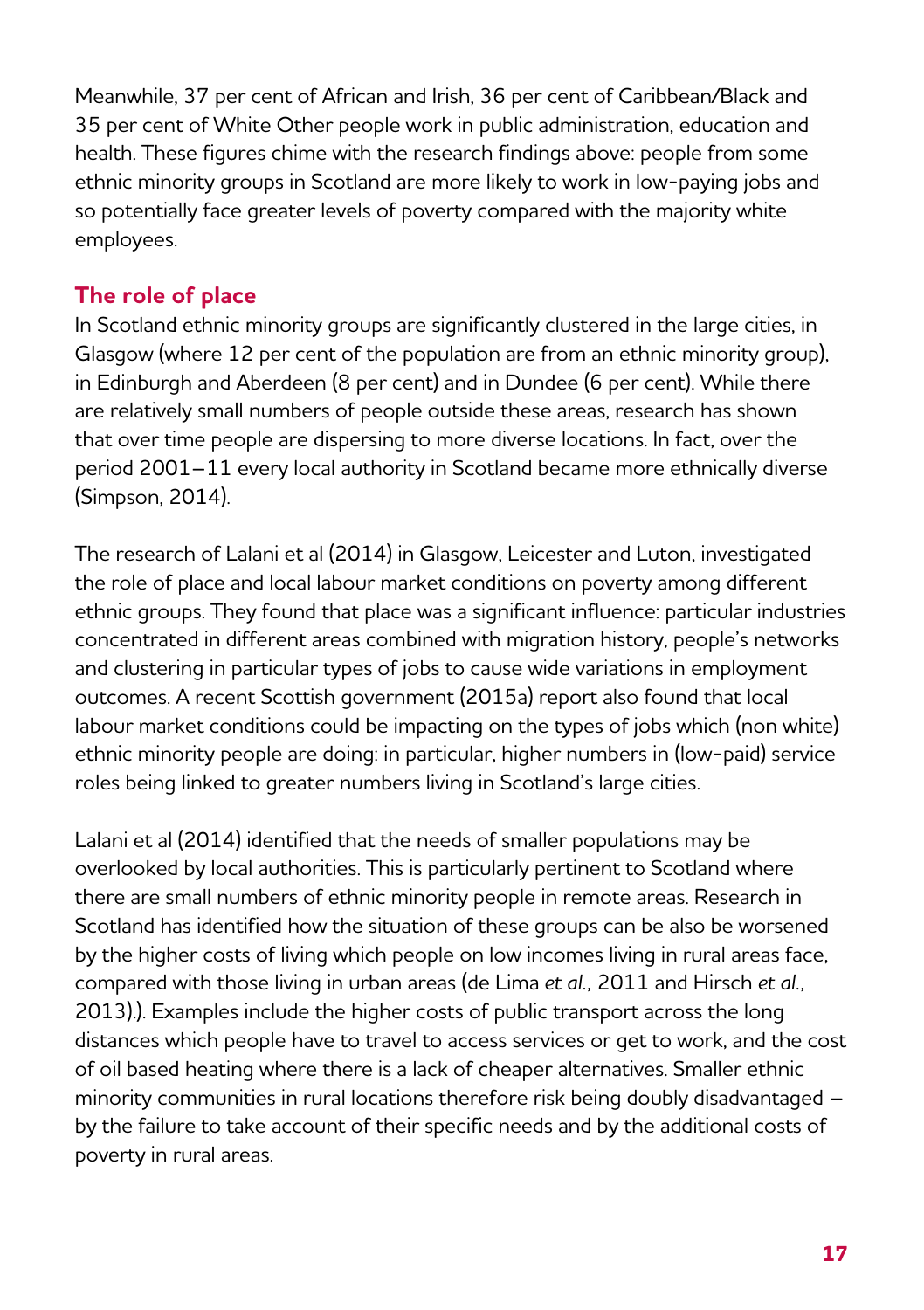The research demonstrated the need for mainstream and targeted interventions at both a national and local level. Monitoring by ethnicity (which Lalani et al identified as patchy) nationally and locally and good local knowledge is therefore critical. Another key message was the need for both public and private sector employers to work with ethnic minority communities and voluntary sector groups to develop solutions.

There are a number of local authorities such as Renfrewshire, Fife, Dundee and the Poverty Leadership Panel in Glasgow which already have local anti-poverty strategies. However there are others who are less proactive and there is a lack of consistency across Scotland as a whole.

The forthcoming devolved powers over equalities described above could promote better engagement and consistency nationally. In the current economic climate, where local authorities face ongoing financial challenges, a legal duty to consider decisions in the light of their impact on inequality could encourage them to give tackling inequality a greater priority. Legislation cannot guarantee a more robust approach, but it could be a useful additional tool, in conjunction with other measures described in this paper, to support action to tackle poverty at a local level.

#### *Recommendations*

- **•** Strategic action to tackle poverty across all ethnicities requires co-ordinated mainstream and targeted interventions at both a national and local level.
- **•** Public and private sector employers should work with local ethnic minority communities and voluntary sector groups to develop solutions to tackle poverty among all ethnicities at a local level.
- **•** Adequate funding and support should be made available to enable local ethnic minority groups and organisations to take part in developing solutions.
- **•** Local and national ethnic monitoring should be improved so that local knowledge and strategic action is better informed and can be evaluated and improved.
- **•** The Scottish parliament and Scottish government should make use of newly devolved powers over equalities legislation to encourage and support local authorities to take a strategic approach to tackling poverty at a local level.

# **Education, careers advice and employability**

Although lower qualifications for people in some ethnic groups is an important factor in lower pay, research carried out by Brynin and Longhi (2015) showed that lower pay can't be fully explained by a lack of qualifications. It found that very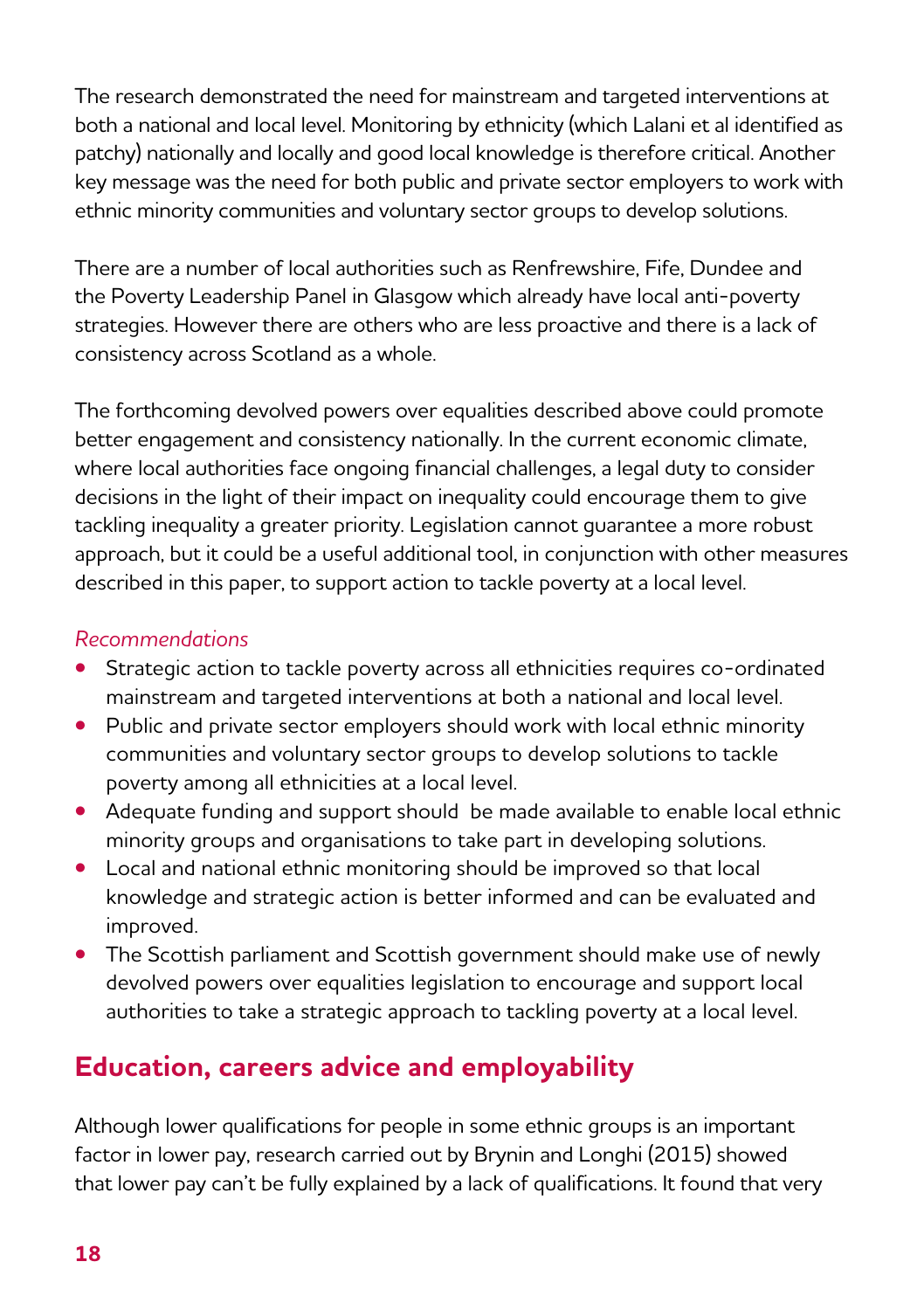significant numbers of people across the whole population are overqualified for 30 their jobs, and are lower paid than their qualification levels would lead them to 20 expect. This was true for people with A-levels and for graduates. This situation 10 was much worse for people from many ethnic minority groups. Overall, a quarter of all graduates were overqualified for their jobs, but this was higher for all ethnic 0 minority groups than for the white majority. There was also significant variation between groups, as shown in Figure 4. It was clear that education was a much less effective route to better paying jobs and out of poverty for many ethnic minority people than is the case overall. si<br>th

## **Figure 4: Percentage of graduates in the UK in each ethnic group who are overqualified for their jobs (2009 to 2012)**



Data on the level of qualifications achieved by school leavers in Scotland in 2012/13 shows similar disparities, with Chinese pupils being the highest achievers, all other Asian and mixed or multiple ethnic groupings achieving around average levels and White Scottish pupils performing the worst (cited in Scottish Government, 2015b). However, as the Wood Commission (Scottish Government, 2014b) shows, young people from ethnic minority groups are more likely to be unemployed and enter a narrower range of career pathways compared with the rest of the population.

This evidence shows that action to tackle poverty across different ethnic groups must go beyond supply side measures which focus on the competencies of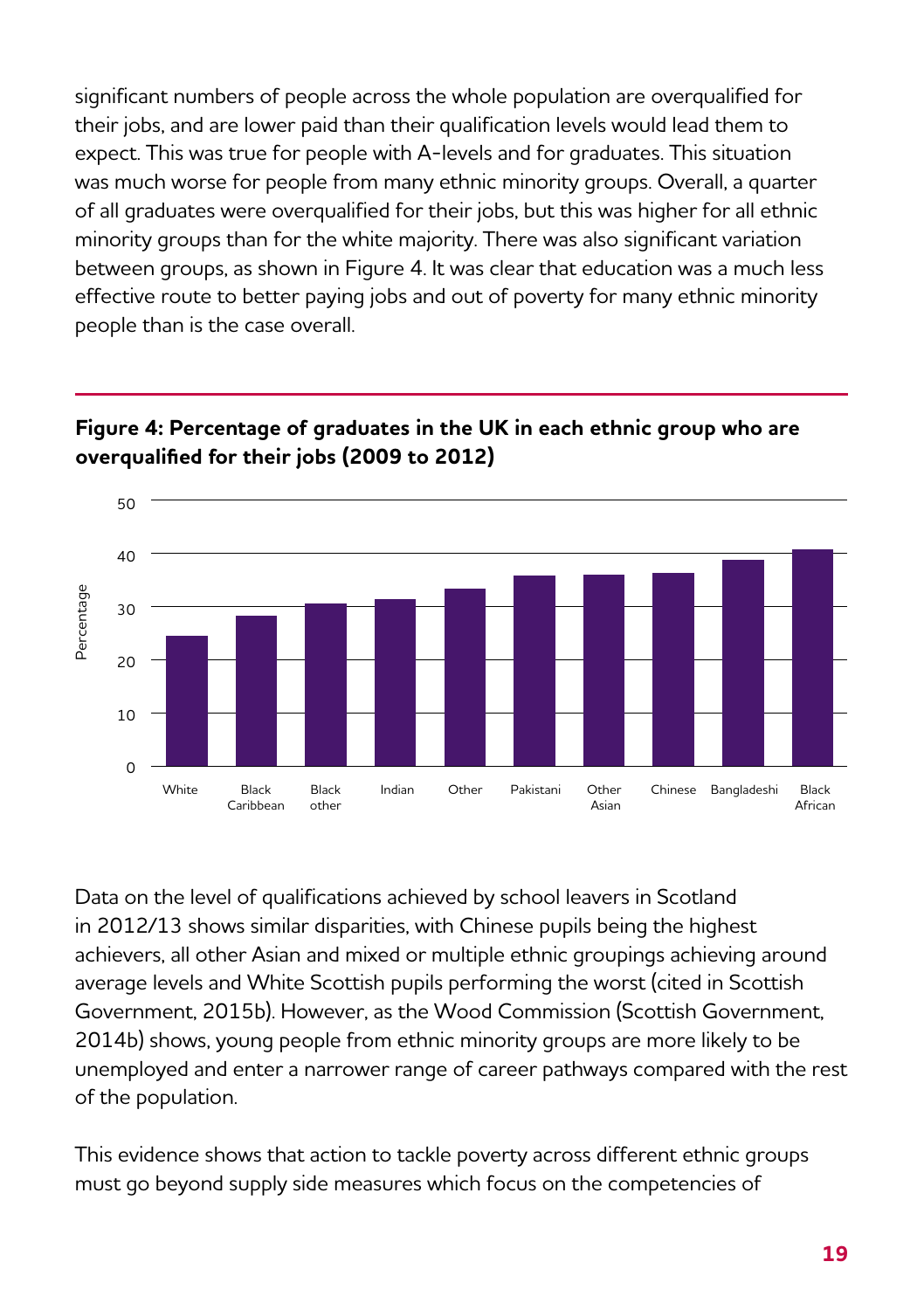individual job applicants, such as their qualifications. Demand side issues, the structure of the labour market, including the impact of racism and discrimination must also be addressed, as discussed in more detail below.

At the same time, the research also suggests that for some young people from ethnic minority groups, including those from migrant and Pakistani communities, a lack of wider contacts outside their immediate family and friends can limit career choices (Lalani *et al.,* 2014). Parents of recent migrants may lack knowledge of how education affects career outcomes and what career paths are available. In these circumstances the role of teachers, careers staff and other sources of advice is critically important in filling the gaps in knowledge and encouraging young people from all backgrounds to fulfil their potential. Improved knowledge about educational and career options would improve outcomes across all ethnicities and is particularly important for young people from low-income, disadvantaged and ethnic minority backgrounds (Hughes, 2015).

The Wood Commission's (Scottish Government, 2014b) emphasis on good quality careers advice for all young people, particularly those from low-income backgrounds and some ethnic minority groups, is to be welcomed. This careers advice should take account of the research outlined here and be designed to proactively challenge stereotypes and encourage young people into training and jobs linked to better pay and prospects. The Commission's recommendation to set a target to increase the number of people from ethnic minority backgrounds who start and complete Modern Apprenticeships, with regular reporting on progress towards this goal, is also welcome. In addition, challenging targets should be set to increase the numbers who achieve successful career progression (including improved pay levels) over a sustained period after completion of the their Modern Apprenticeships, again with regular monitoring and reporting.

The research showed that recent migrants who have low levels of proficiency in English face major barriers to accessing better paid and skilled work. The provision of ESOL (English for speakers of other languages) courses is a fundamental prerequisite for ensuring that recent migrants who have low levels of English can enter into better paid and skilled employment. Earlier research into refugee and asylum seekers' experiences of integration in Scotland (Mulvey, 2013) shows how for asylum seekers in particular this issue is compounded by current UK policy which denies them the right to work while their application for asylum is being processed, meaning their skills, CVs and confidence are undermined by enforced unemployment. In these circumstances, adequate support for asylum seekers to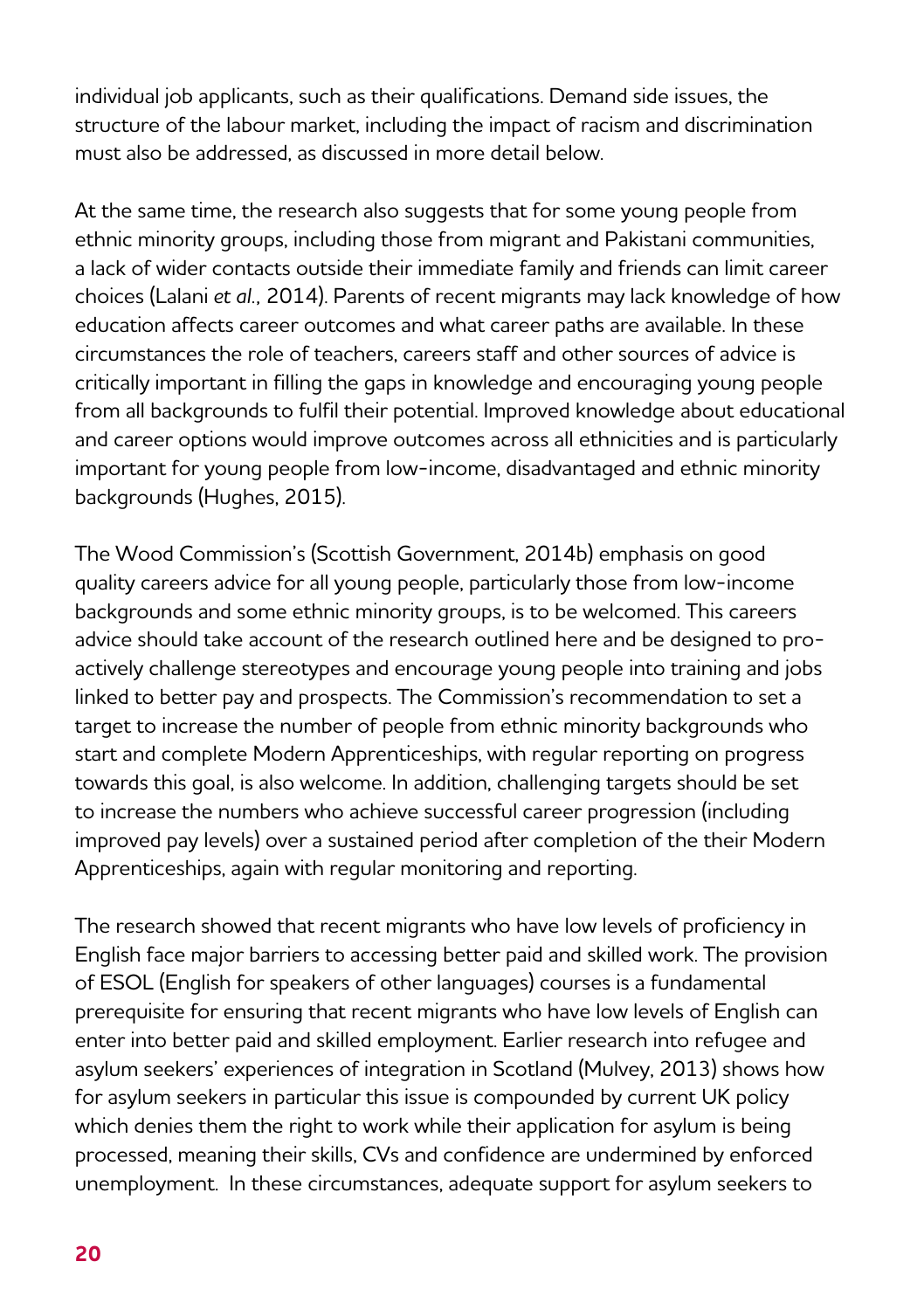maintain and improve their skills, through education (including ESOL), training and volunteering opportunities is vitally important. Likewise, employability services, tailored to address the specific barriers which refugees face, is critical to tackling poverty among refugees.

Although at the moment Jobcentre Plus services are governed by the UK parliament, many local authorities and third sector organisations are actively engaged in other aspects of employability services. These stakeholders, alongside the Scottish government, should ensure that their policies and practice meet the needs of young people and adults across all ethnicities and should collect and analyse suitable monitoring data to check this is the case.

In future the devolution of the Work Programme (and Work Choice) will give the Scottish parliament opportunities to embed good practice in these programmes. Significantly, it could provide the opportunity to develop a scheme which is more responsive to local labour market conditions and incorporate many of the recommendations on employability made elsewhere in this paper. It could, for example, include a programme to provide placements in high skilled, better paid sectors for young, well qualified individuals, with specific targets for underrepresented ethnic communities.

#### *Recommendations*

- **•** Careers advice services, including advice within schools, should be designed to pro-actively challenge stereotypes (linked to both ethnicity and gender) and encourage young people into training and jobs linked to better pay and prospects.
- **•** Skills Development Scotland (SDS) should set targets to increase the number of people from ethnic minority backgrounds who start and complete Modern Apprenticeships, with regular reporting on progress – as recommended by the Wood Commission.
- **•** SDS should set targets to increase the number of people from ethnic minority backgrounds who, having completed Modern Apprenticeships, achieve career progression, including improved levels of pay, over a sustained period, with regular reporting on progress.
- **•** The Scottish government and partners should prioritise adequate support for asylum seekers to maintain and improve their skills, through education (including ESOL), training and volunteering opportunities.
- **•** Employability services should include targeted services which are tailored to address the specific barriers which refugees face.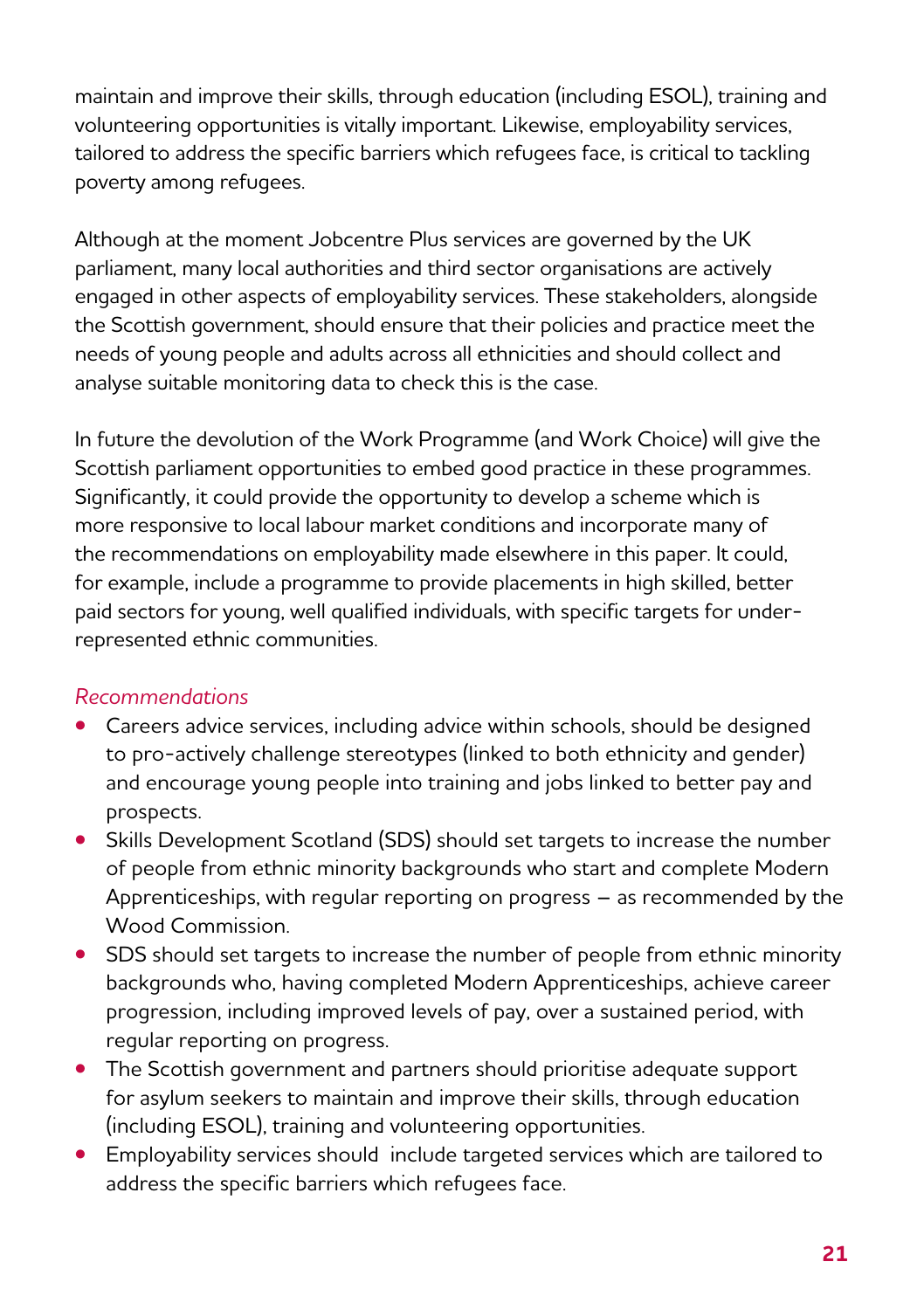- **•** Employment support and advice services should develop specific interventions for those who are already qualified but find it difficult to get jobs which use (and reward) their skills.
- **•** Devolved employability schemes should:
	- support people to enter the best possible quality of work in terms of pay, security, sufficient hours and progression options;
	- be designed to take into account local labour market conditions;
	- offer a variety of opportunities including high skill opportunities in wellpaid jobs for those with appropriate qualifications and skills
	- have policy and practice in place to tackle the low-wage traps which affect some ethnic minority groups disproportionately.
- **•** Employability providers should collect, analyse and make publicly available data so they can monitor how far their services are meeting the needs of young people and adults across all ethnicities.

# **Recruitment and progression in work**

Hudson et al (2013) researched work poverty, ethnicity and workplace cultures in four locations: two in Scotland and two in England, (covering urban and semi rural in both locations) in nine workplaces, four in Scotland, covering both the public and private sector.

Some, mainly public sector organisations, had good recruitment policies. For example, one NHS Board had a positive policy aimed at increasing the numbers of ethnic minority employees, which had led to a more diverse workforce. However, private sector recruitment was more problematic. For example, some employers, instead of advertising posts externally, asked existing employees to suggest family and friends, using informal networks to reinforce clustering within low-paid jobs.

Hudson et al (2013) showed that there are a number of barriers which trap people across all ethnicities in low-paid work and prevent progression. Many of these barriers particularly affect people from ethnic minority groups and migrant workers. Some organisations, mainly public sector ones, had polices which actively promoted progression. However even then, formal policy could be undermined by informal workplace culture and networks which excluded ethnic minority employees, for example keeping them out of loop about opportunities for training.

The most significant factor in determining opportunities for progression was the employee's relationship with their line manager. Those who had progressed within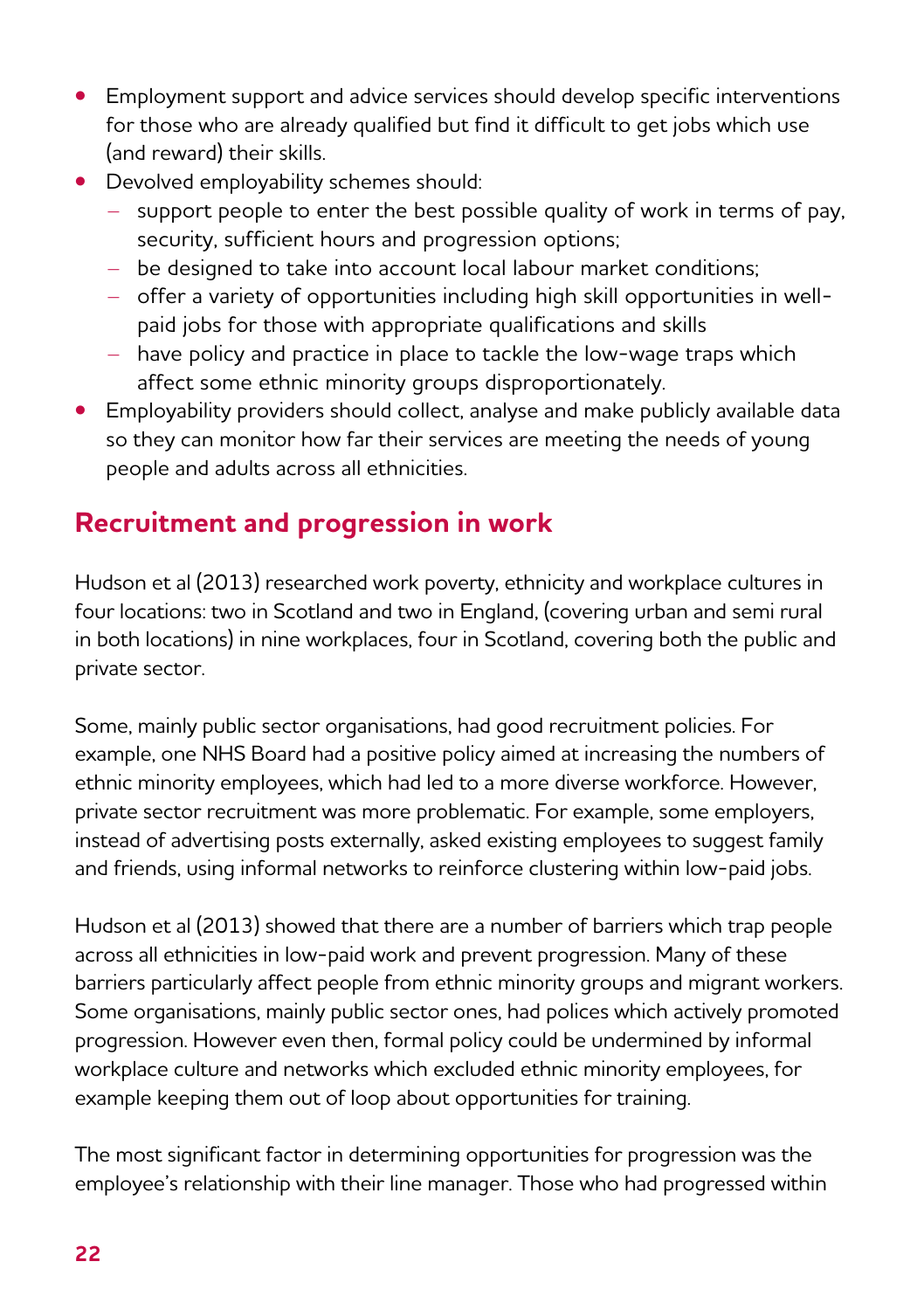their careers often cited the importance of a supportive line manager, alerting them to and encouraging them to take up training and promotion opportunities, and mentoring and providing helpful feedback. However, many low-paid workers across all ethnicities felt that this support was lacking. For ethnic minority employees this was sometimes compounded by management prejudice, stereotyping and discriminatory informal practices which excluded them from opportunities for progression. Unequal treatment was often hidden and under-reported because workplace culture meant people were reluctant to complain to management or unions.

# **Promoting Fair Work in Scotland**

The research demonstrates the need for policy and practice which focuses on challenging discrimination as well as supporting individuals to develop their employability. Although employment law and the minimum wage remain matters for the UK government there are nevertheless a number of other levers which the Scottish government can use to challenge poor practice.

The Scottish government's creation of the Fair Work Convention, which includes measures to promote the Living Wage and other initiatives aimed at tackling low incomes across all ethnicities, is a welcome development. It also includes welcome initiatives aimed at promoting equal participation and opportunities for women. The research shows that a similar approach is needed to address the disadvantage that some ethnic minority people (including many women from ethnic minority backgrounds) face in the labour market.

The research points to the need for employers to take a strategic approach to improve recruitment and progression for all low-paid workers including those from ethnic minority communities (Hudson *et al.,* 2013). This includes strengthening ethnic monitoring of both recruitment and progression, promoting 'working to learn' approaches and training to challenge racism, discrimination and stereotyping. Support for these measures could be developed as part of the work of the Fair Work Convention.

PATH (Scotland), a voluntary sector organisation, and NHS Lothian both operate positive action schemes which aim to address the disproportionally low level of ethnic minority employees in their sectors. PATH offers ethnic minority people placements which combine work and training opportunities in housing, and this helps candidates get, and do better in, interviews in the sector. NHS Lothian aims to address low numbers of ethnic minority senior nursing staff through a scheme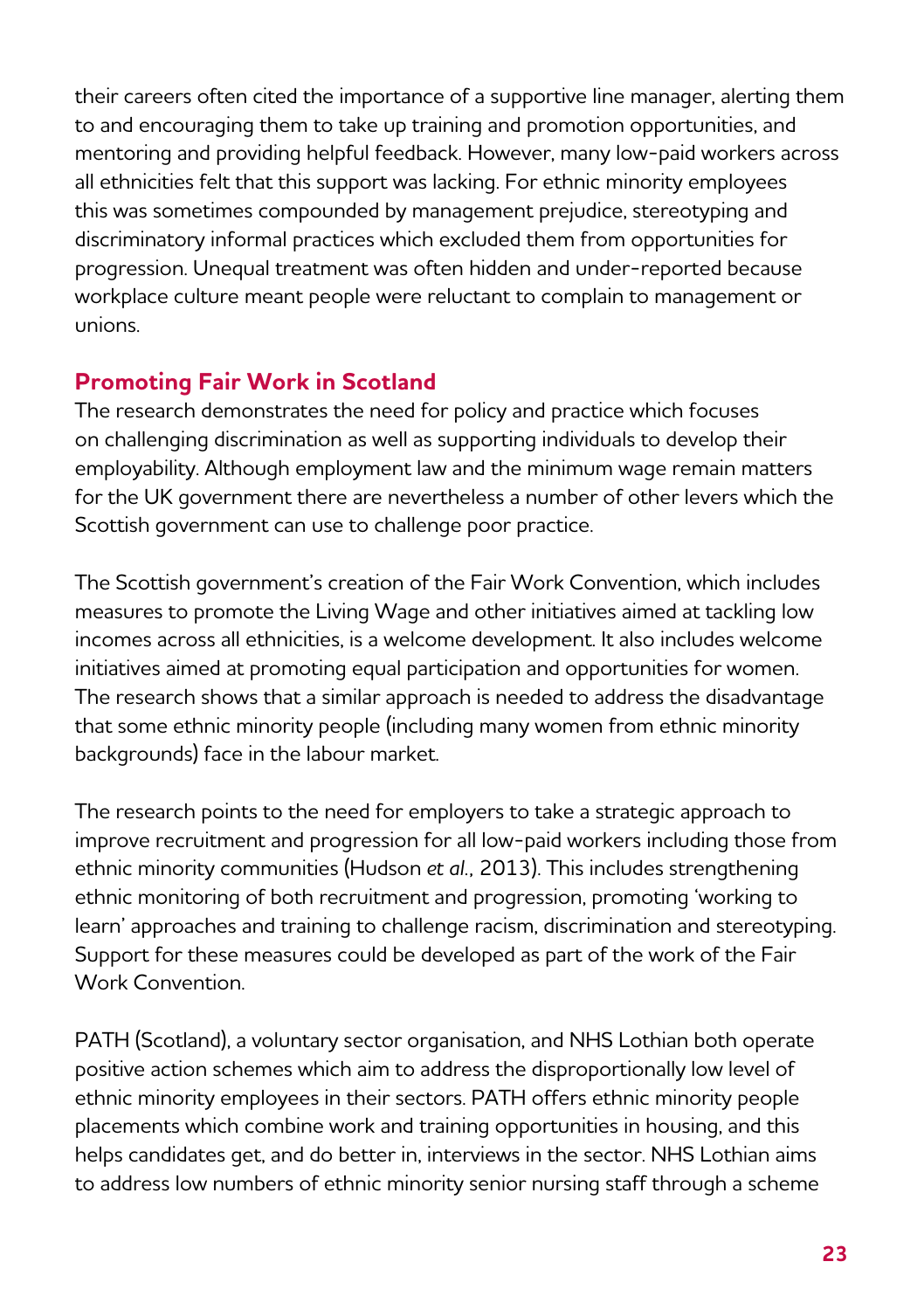which offers training, work shadowing and placements. Employers and policymakers could look to these schemes to learn from their experiences and adopt similar approaches.

Evidence on the role of line managers also suggests the need to promote and strengthen opportunities for individuals to seek union representation in supporting them to challenge racism and discrimination. Greater trade union engagement would also support good practice with regard to pay and conditions for low-paid employees across all ethnicities.

The Scottish government could also support low-paid employees across all ethnicities by fostering a culture in which exploitative employment practices are not tolerated. This could include raising awareness among both employees and employers of employment rights, including the right to a minimum wage.

## **Investment and procurement**

The increasing use of outsourcing for public services provides an important opportunity. Macfarlane (2014) shows how targeted recruitment and training opportunities in public contracts can help to address poverty and inequality. Using good practice case studies, including in Glasgow, Macfarlane's study shows how this can be done, while complying with European Union procurement rules. These measures could also be specifically targeted at ethnic minority groups who are particularly at risk of low-pay traps.

The Scottish government has recently issued guidance for contractors under the Procurement Reform (Scotland) Act 2014 (Scottish Government, 2015g). This gives guidance to public bodies on how to evaluate fair work practices when selecting tenderers and awarding contracts and includes the following examples of issues which contractors should consider:

'…a fair and equal pay policy that includes a commitment to supporting the Living Wage, including, for example being a Living Wage Accredited Employer; clear managerial responsibility to nurture talent and help individuals fulfil their potential, including for example, a strong commitment to Modern Apprenticeships and the development of Scotland's young workforce; *promoting equality of opportunity and developing a workforce which reflects the population of Scotland in terms of characteristics such as age, gender, religion or belief, race, sexual orientation and disability;* support for learning and development; stability of employment and hours of work, and avoiding exploitative employment practices, including for example no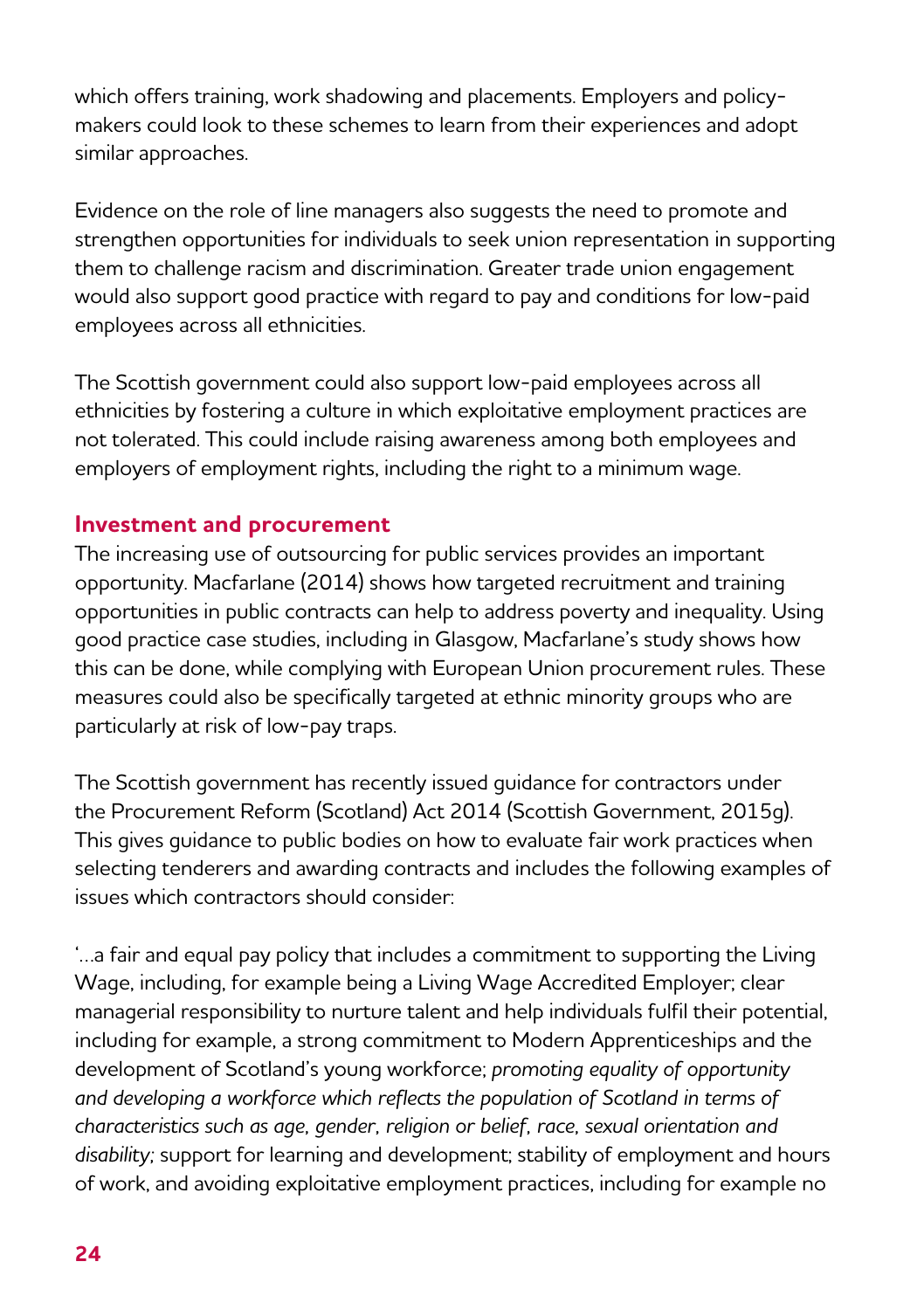inappropriate use of zero-hours contracts; flexible working (including for example practices such as flexi-time and career breaks) and support for family friendly working and wider work life balance; support progressive workforce engagement, for example Trade Union recognition and representation where possible, otherwise alternative arrangements to give staff an effective voice' (*emphasis added*).3

This approach could offer a model of good practice for other countries in the UK. To promote good practice, the Scottish government and partners could provide an advice service to those bidding for contracts. This could help them meet the guidance, including the requirements to promote equality, when writing their bids. To follow up the Fair Work Convention should set up a monitoring and evaluation system to assess the success of the guidance in promoting fair work across all ethnicities.

The Scottish government makes substantial investment in a number of industries which it wants to encourage. It also invests in regions; for example the Glasgow & Clyde Valley City Deal will mean a large investment in construction, transport and connectivity over more than a decade. It could make such investments conditional upon a programme of action to tackle poverty across all ethnicities, as well as targeted action to improve recruitment and progression for people from ethnic minorities, where they are underrepresented. Examples of promising practice in other parts of the UK include JRF's More Jobs, Better Jobs Partnership with Leeds & West Yorkshire City Region Deal.

#### *Recommendations*

- **•** The Fair Work Convention should develop a programme of action designed to promote equal participation and opportunities for all, including those from ethnic minority communities who are at particular disadvantage in the labour market.
- **•** Employers should improve recruitment and progression for ethnic minority communities who are overrepresented in low-paid work, by:
	- ensuring that vacancies, opportunities for training and progression are always advertised via open recruitment rather than word of mouth;
	- strengthening ethnic monitoring of recruitment and progression;
	- proactively using monitoring data to improve policy and practice;
	- promoting targeted 'working to learn' approaches;
	- training to challenge racism, discrimination and stereotyping;
	- initiating positive action schemes where there is persistent under representation.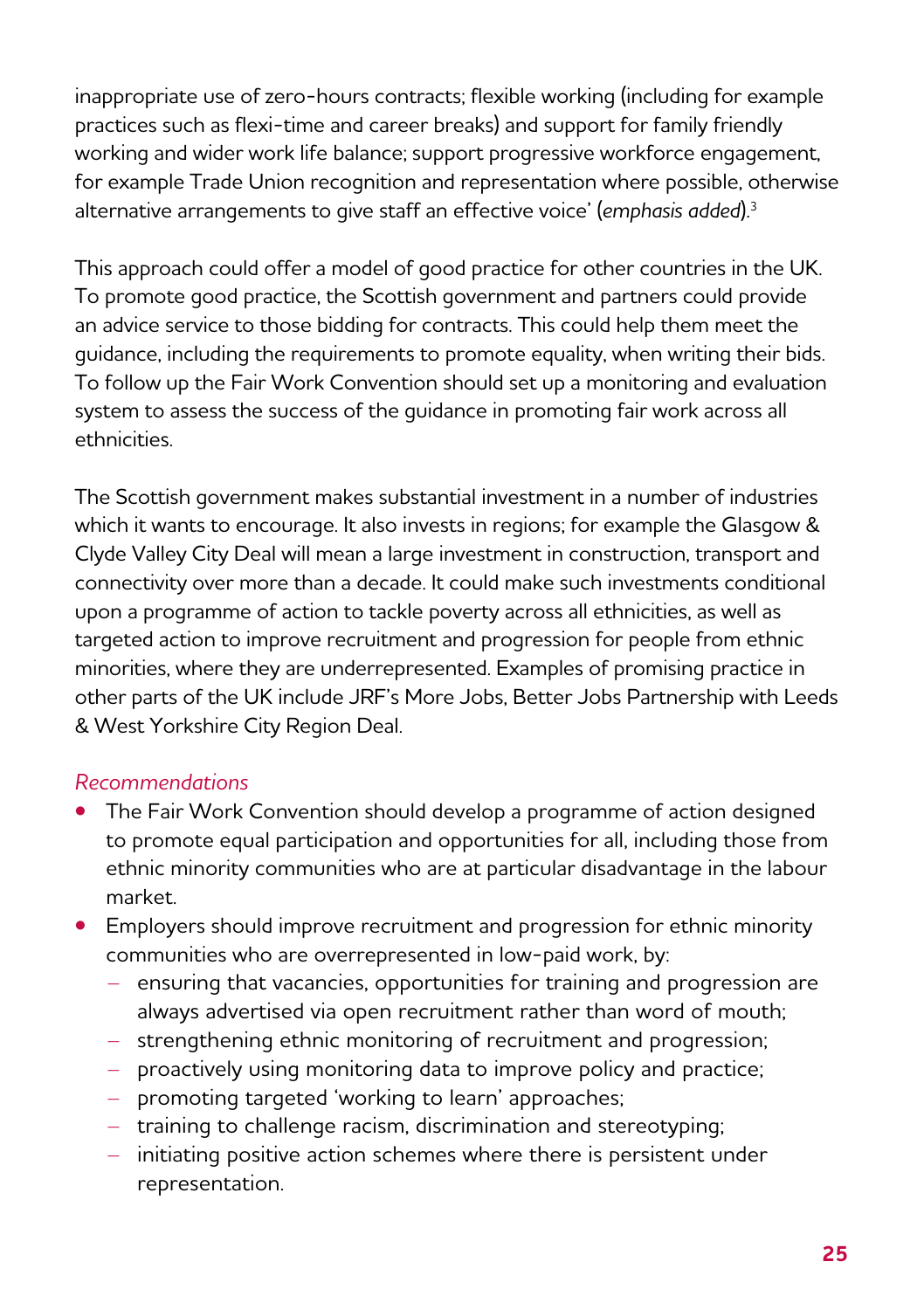- **•** Public sector employers should instigate a renewed focus on equal opportunities training for frontline employees and managers across the public sector.
- **•** The Scottish government, trades unions and employers should promote and strengthen opportunities for individuals to seek union representation to:
	- support people from ethnic minority communities to challenge racism and discrimination at work;
	- support low-paid employees across all ethnicities to enforce their rights with regard to pay and conditions.
- **•** The Scottish government and partners should develop a programme of awareness-raising for both employers and employees highlighting employment rights including the minimum wage requirements.
- **•** The Scottish government, local authorities and other funders should continue to support and expand the provision of legal advice to individuals who have been subjected to discriminatory or racist treatment at work.
- **•** The Scottish government, local authorities and other public bodies should use procurement (and the statutory guidance on procurement) as an opportunity  $t^{\circ}$ 
	- address poverty and inequality across all ethnicities;
	- promote recruitment and progression into better paid, high skill employment for people from ethnic minority groups who are particularly at risk of low-pay traps.
- **•** The Scottish government, local authorities and other public sector commissioners should set up an advice service to help organisations tendering for public contracts. This would provide them with tailored advice about how they can best meet the procurement guidance requirements, including promoting equality and fair work for ethnic minority communities.
- **•** The Fair Work Convention should set up a monitoring and evaluation system to assess the success of the statutory guidance in promoting fair work across all ethnicities.
- **•** The Scottish government should issue statutory guidance under the Procurement (Reform) Act 2014 advising public bodies how to evaluate fair work practices which promote equality of opportunity for people from ethnic minorities communities.
- **•** The Scottish government should make investment conditional upon employers taking action to improve recruitment and progression for people from ethnic minorities communities (by implementing the recommendations above), where they are underrepresented.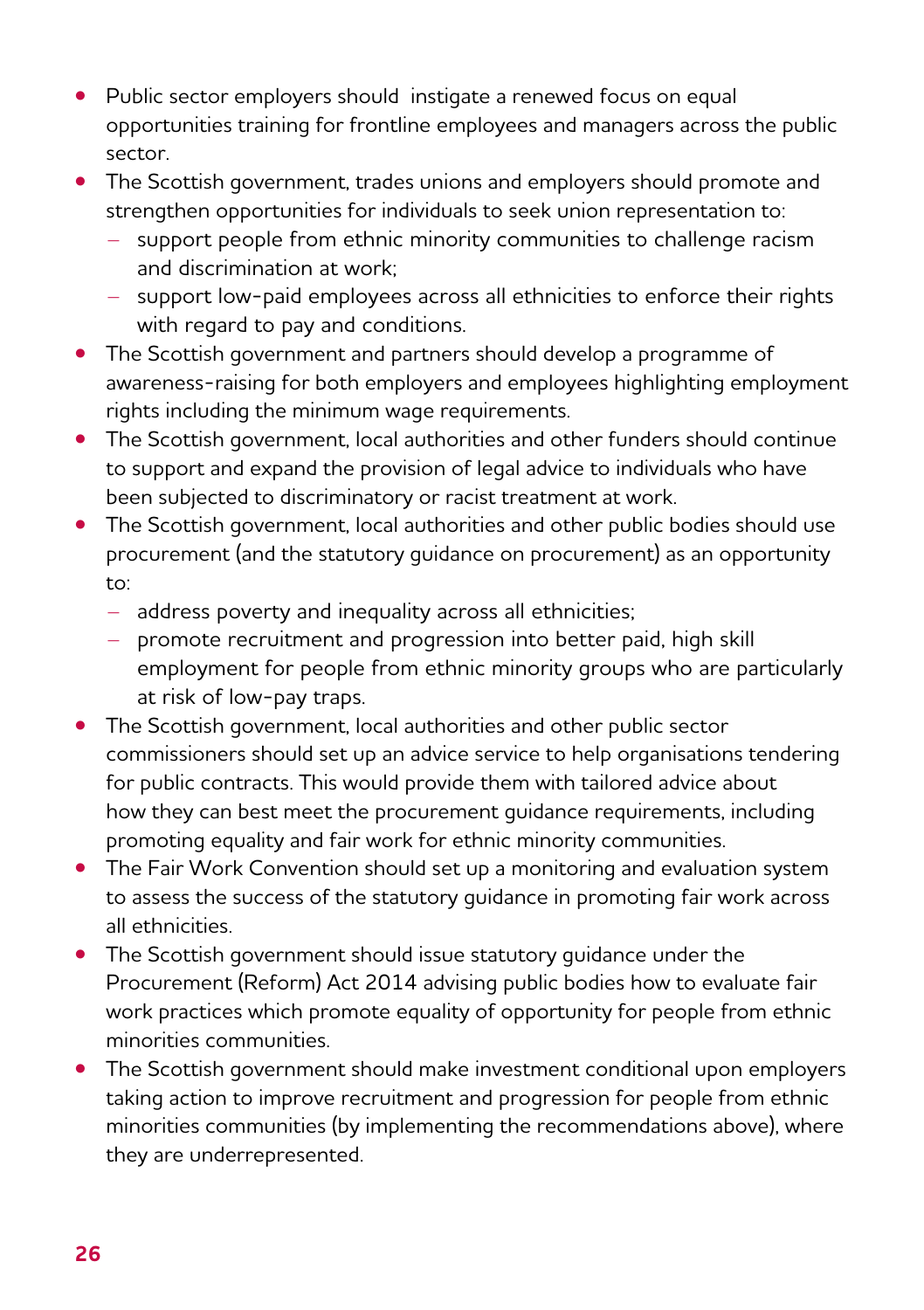# **Balancing caring responsibilities and work**

As discussed above, ethnicity is one of a number of interrelated factors that affect the level of poverty that people experience. Gender and disability also play key roles and both are linked to an increased risk of poverty and low pay. For instance, across the UK the overall pay gap between men and women was 19.1 per cent (measured by median gross hourly pay) in 2014 (ONS, 2014). Unpaid caring, whether for young children or disabled family members, is one of the key reasons why women are more likely to live in poverty.

In Scotland there are around 759,000 adult carers of whom 59 per cent are women. Nine per cent of the White Scottish/British/Irish population are carers compared with five per cent of other ethnicities. This may be due to differences in the age structure of different groups but further investigation is needed to explain this (Scottish Government, 2015f).

Poverty among ethnic minority families who have a disabled child is very high. DWP research (cited in Khan *et al.,* 2014a) found that the poverty rate among ethnic minority families with disabled children is 44 per cent, compared with 17 per cent among all disabled children.

#### **Childcare**

Other research by Khan et al, (2014b) looked at how Caribbean, Pakistani and Somali families balanced care and work. It investigated the availability and type of childcare on offer, including whether it met cultural needs. It also considered attitudes and preferences in relation to caring among different groups. They found that the high cost of childcare was a key barrier to work for low-income families across all ethnicities, as was the lack of family friendly flexible, well paid part-time work. The research found that Pakistani and Somali parents were least likely to use formal childcare, with those in work using informal family childcare. The research found that there was no generic attitude towards caring across participating ethnic minority communities. Some Pakistani parents expressed the desire to care for their children at home, especially when they are young, as of course do many women in the majority white populations.

Pakistani parents were concerned that formal childcare provision would not maintain cultural and religious traditions (including dietary traditions). If provision was more culturally sensitive some felt they would make more use of services. On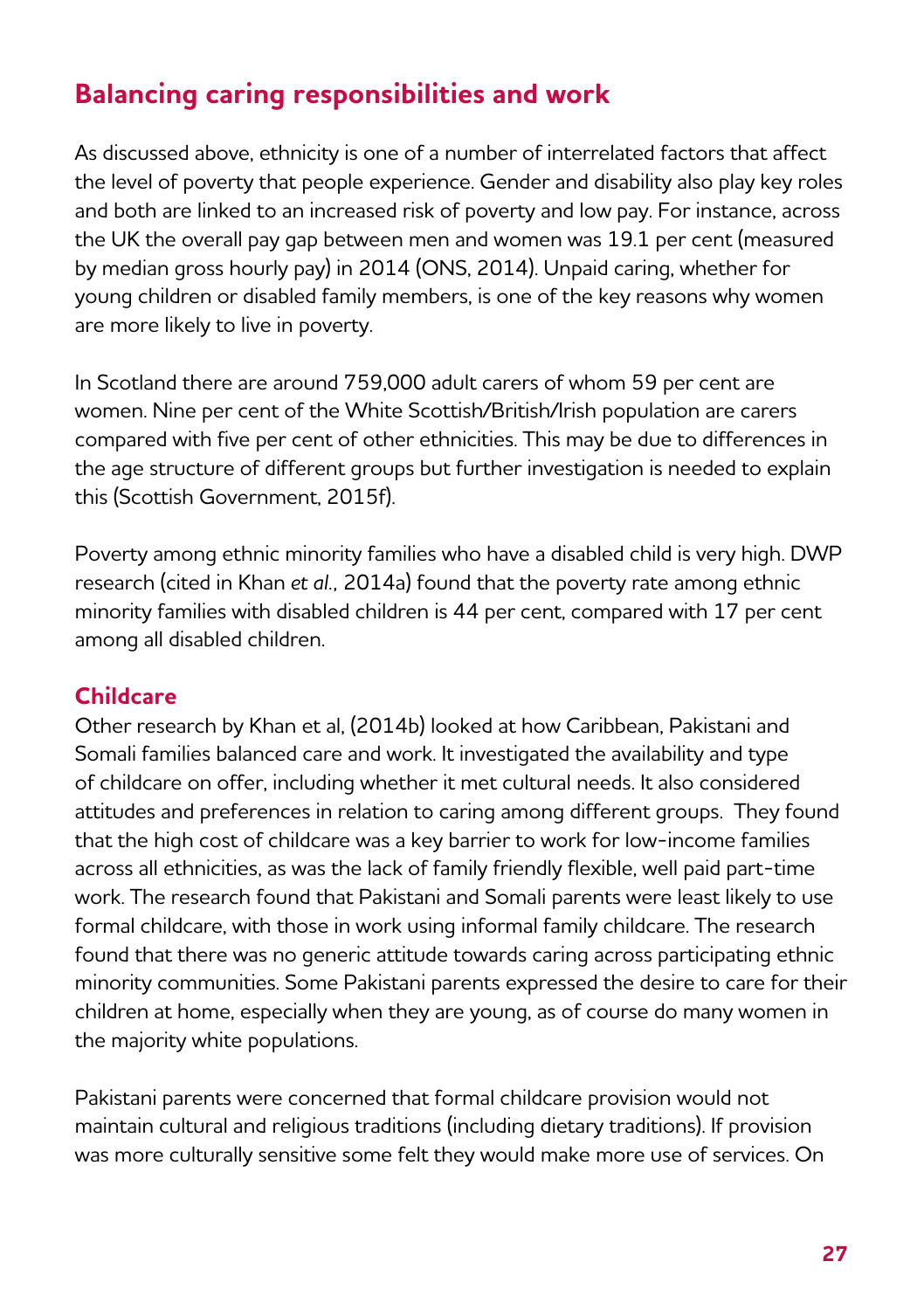the other hand, many Pakistani parents felt comfortable about using mainstream after- and pre-school clubs.

The Equal Opportunities Committee's 2013 report, which highlighted the role of childcare in tackling gender inequality and recommended greater provision of childcare up to the age of 15 years (Scottish Government, 2013b) is very welcome. The Scottish government has pledged to increase free childcare availability to 600 hours a year and, if re-elected in 2016, the SNP has set out an ambition to raise this to 30 hours a week by the end of the next parliament. To tackle poverty across all ethnicities it is important that this additional childcare is designed to enable ethnic minority parents to access it.

Khan *et al.,* (2014b) found there was a need for greater provision of flexible and affordable childcare. They stressed the need to provide childcare that parents feel is inclusive and responds to sensitivities around cultural and religious factors. They suggest that one way to do this would be for providers to take steps to increase the ethnic diversity of their workforce so that cultural awareness is embedded in the workplace. It is important to also consider that many caring jobs are very low paid with few opportunities for progression. Those jobs are already dominated by women and in some areas there are high numbers of ethnic minority workers. It is therefore important that ethnic diversity is combined with measures to promote better pay and conditions as part of the Fair Work agenda. The research also suggests promoting the educational benefits of childcare for under fives, especially targeted at communities with low take-up of childcare but who do engage with education and out-of-school clubs for slightly older children.

#### *Recommendations*

- **•** The Scottish government should set out a timetable to deliver greater childcare provision, ensuring that it is affordable and flexible.
- **•** Childcare providers should design their services to be welcoming and inclusive to parents and children from all ethnicities, respecting cultural and religious factors, as appropriate.
- **•** Childcare providers should take positive action to increase the diversity of their staff in line with local population profiles.
- **•** Measures to diversify childcare staff should be implemented in conjunction with measures to tackle gender inequality for women working in low-paid professions such as childcare.
- **•** The Scottish government, in partnership with local authorities and childcare providers, should provide better information and advice about the availability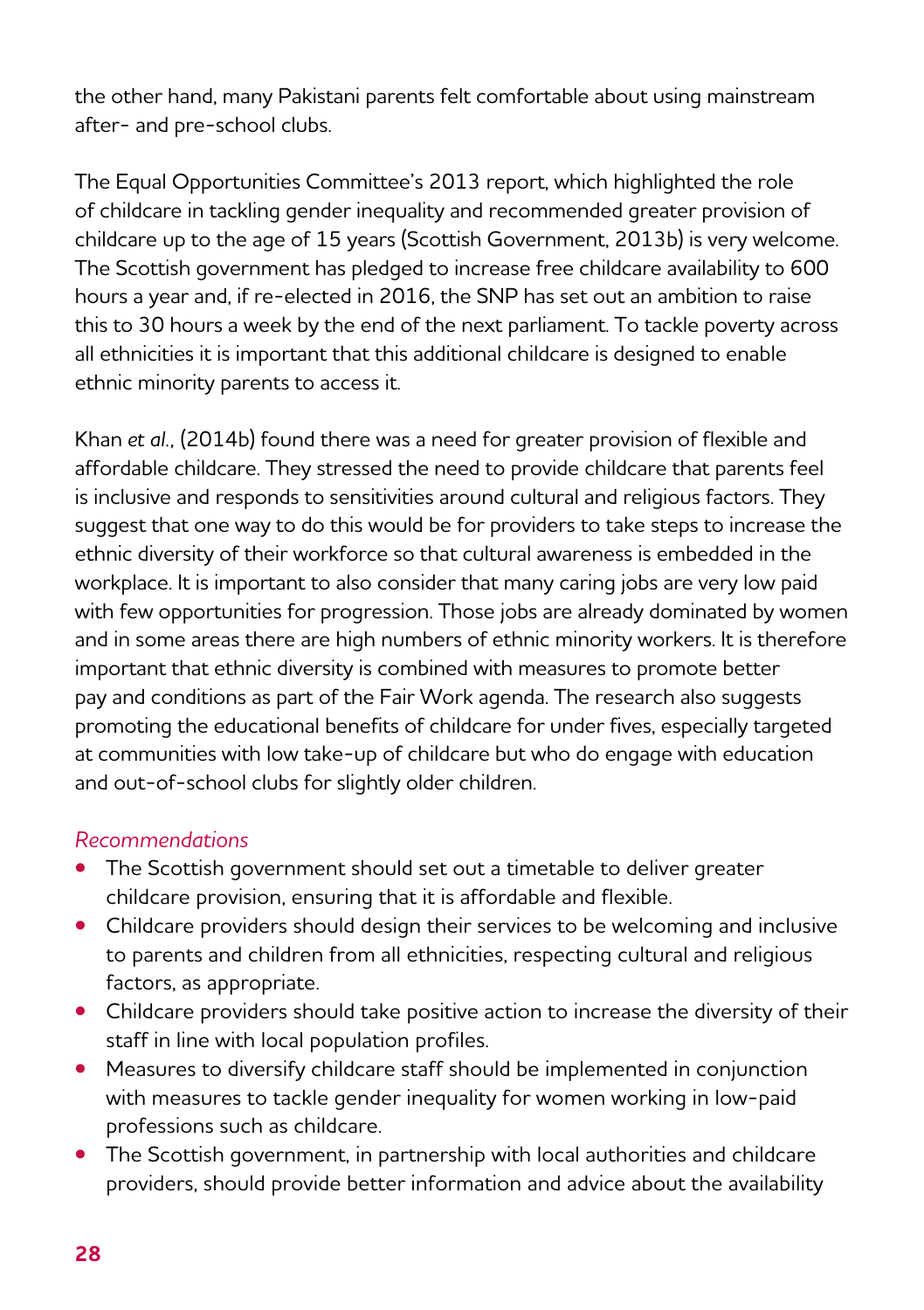of childcare. This should include targeted information where there is evidence of low take-up among particular ethnic minority groups.

- **•** Targeted information about childcare provision should be made available locally through both mainstream services such as schools and GP practices and the relevant community and faith organisations.
- **•** Targeted advice about childcare availability should include information about the educational benefits of pre-school childcare where appropriate.
- **•** The Scottish government and local authorities should develop policy and practice so that childcare meets the needs of parents and children across all ethnicities, and monitor and evaluate the success of these policies.

# **Caring for disabled children and other family members**

Khan et al, (2014b) also considered caring for disabled children and older adults. While culturally sensitive childcare was seen as important for some ethnic minority groups, in general this was less of an issue in relation to provision of care for disabled children and adults where professional provision provided by staff skilled and knowledgeable in the relevant disability was considered more important. Again, as with the majority population, many felt that they would prefer to support and care for their disabled children or elderly family members in their own home wherever possible (Khan *et al.,* 2014b).

Netto (2009) described a need for culturally sensitive respite care for ethnic minority carers in Scotland. Khan et al (2014b) found that participants considered ethnically sensitive care for older people in residential care important, including culturally appropriate activities and meals as well as consultation with residents about their preferences. Culturally appropriate meal options could be offered from time to time, perhaps by using the services of appropriate local restaurants to meet specific needs.

Potential demand for care services is influenced by demographics. For instance, more recent migrants tend to be younger and have fewer children and older family members. However, as populations age over time there is likely to be an increased demand for both childcare and elderly care pointing to the need for long-term planning for increased provision of ethnically appropriate services (Hirsch *et al.,* 2011).

Lack of knowledge and information was an important factor in take-up of services and benefits. Many Pakistani and Somali participants were not aware of free childcare provision available to them or what support they might be entitled to as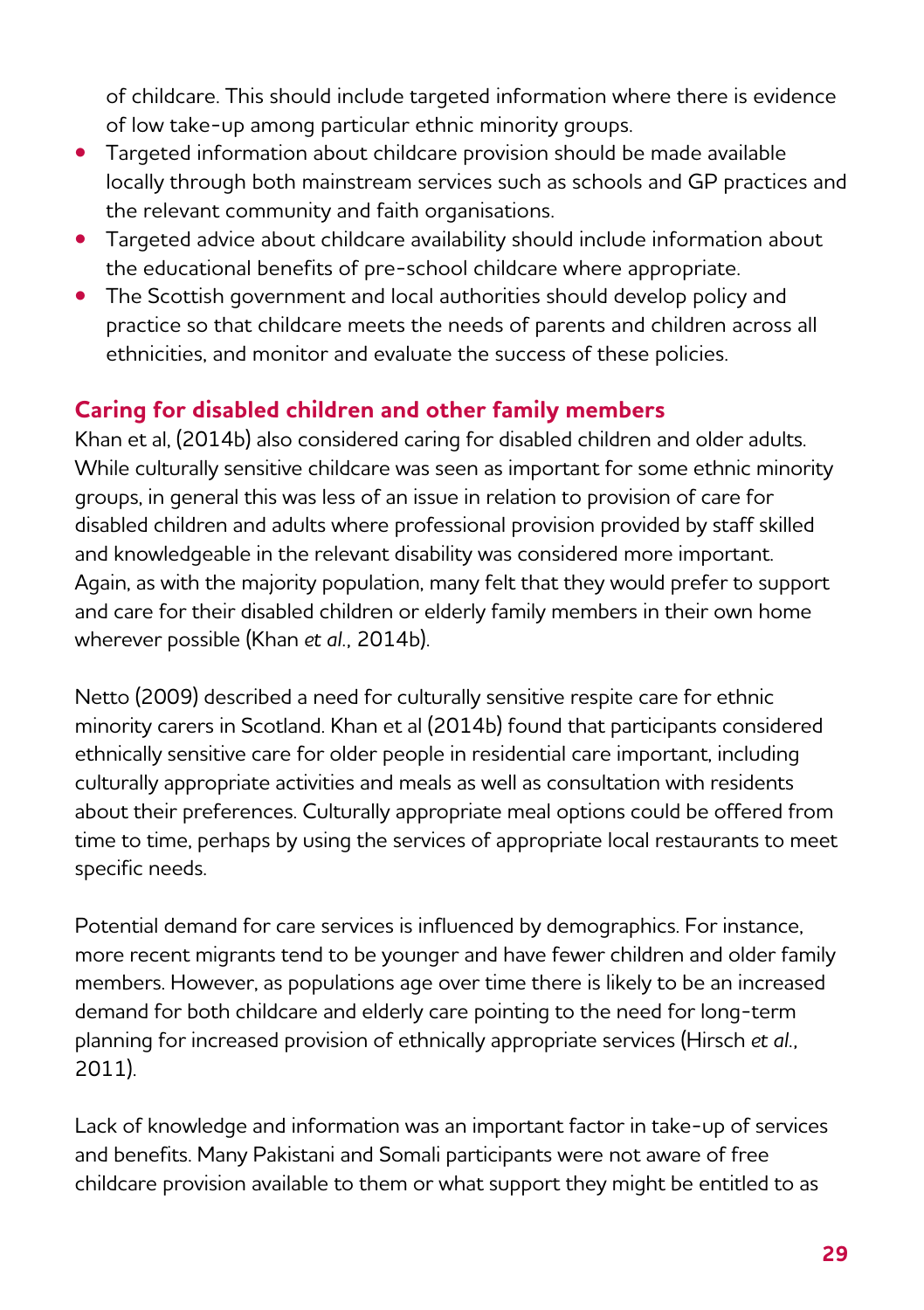carers for disabled children or older relatives. Promotion of information and advice about availability of care services via community and faith groups would help remedy this. The research also found that many people were not claiming their full benefits entitlement including Carers Allowance and/or disability benefits, and highlights the need for better take-up campaigns (Khan *et al.,* 2014b).

#### *Recommendations*

- **•** Residential care providers should design their services to be welcoming and inclusive to people from all ethnicities, respecting cultural and religious factors.
- **•** Residential care providers should provide culturally appropriate activities and meal options.
- **•** Residential care providers should hold regular consultation with residents followed up by delivering on their choices.
- **•** Respite and other support services for carers should be designed to be inclusive for people from all ethnicities, respecting cultural and religious factors.
- **•** Targeted information about residential care provision and support for carers should be made available locally through both mainstream services and relevant community and faith organisations.
- **•** The Scottish government, in partnership with local authorities and other advice providers, should develop a national programme of locally delivered social security take-up campaigns targeted at carers and the people they care for. This should be developed as part of the devolution of carers and disability benefits (see section on devolution below).
- **•** The Scottish government should integrate the needs of ethnic minority carers and those they care for into its strategic planning for residential and other care provision. Over the longer term this should take into account the potential for greater demand for ethnically sensitive services due to demographic changes.

# **Caring and devolution**

The research recommended the need for information to promote better take-up of Carer's Allowance and other benefits. But even with full take-up, levels of social security payments, particularly for working-age adults, are far below the income levels suggested by the public as being necessary for a minimum decent standard of living (Hirsch, 2015). So a key challenge is to ensure that everyone, including those who are unable to engage in paid employment for short or longer periods of time, have sufficient income to live with dignity.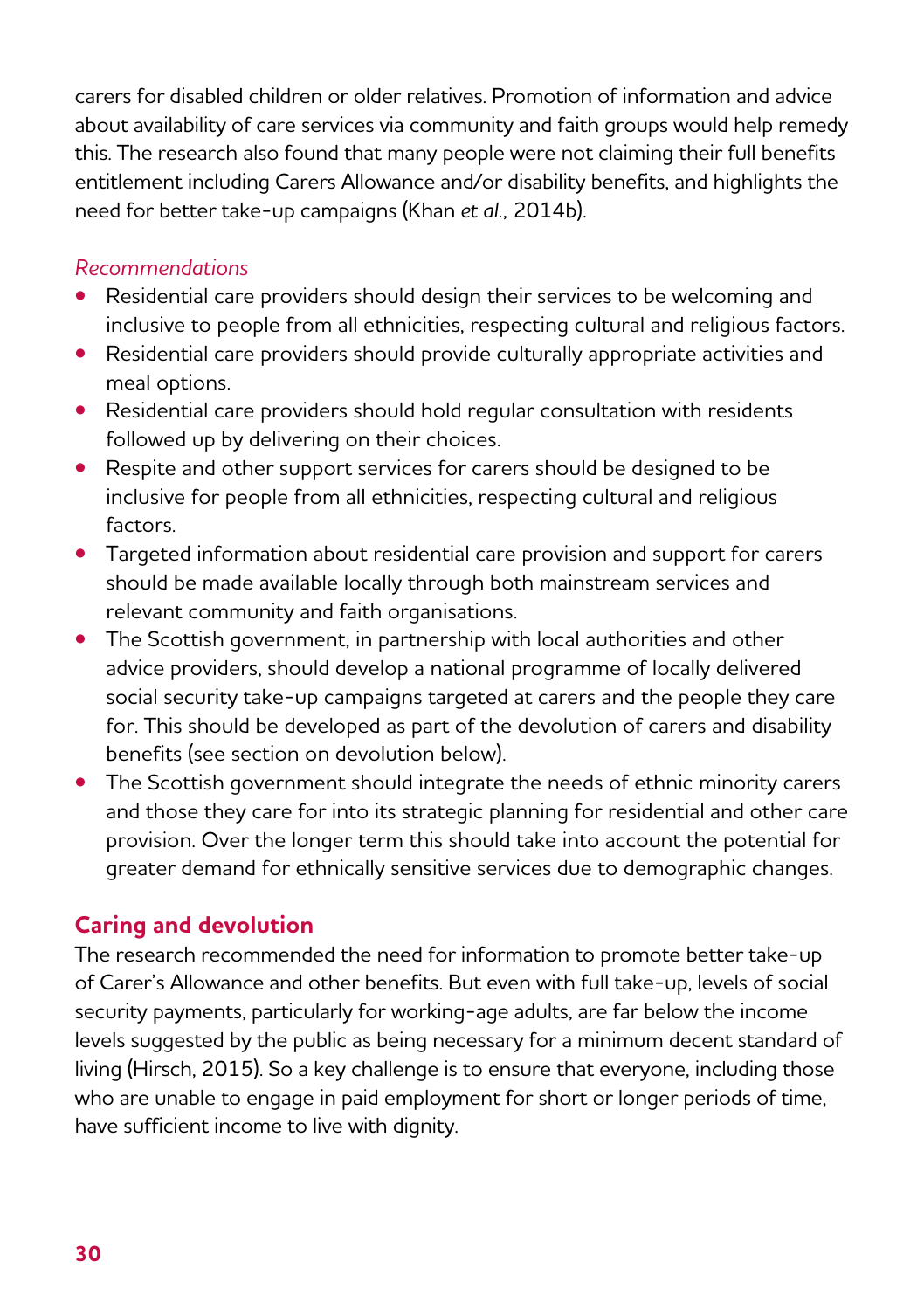This is particularly important for those who are unable to take up paid employment, (or can only work part-time) because of caring responsibilities, disability or illhealth. The devolution of Carer's Allowance and disability benefits could offer the opportunity to address this by taking active steps to increase take-up and increasing the levels of entitlement and/or making the eligibility criteria more generous. Similarly, the ability to top up other UK benefits could support low-income families across all ethnicities.

Whatever the extent of these new powers, budgetary decisions will be key. The devolution of aspects of social security provision is part of a wider set of newly devolved powers including taxation and equalities legislation. Decisions about spending on social security will need to made in the context of these new powers and budgets for spending on existing devolved areas. Clearly any additional investment in social security to support measures to tackle poverty requires both public support and political will.

#### *Recommendations*

- **•** The Scottish parliament, government, local authorities and other stakeholders should implement legislation, policy and practice which makes full use of newly devolved powers to tackle poverty across all ethnicities.
- **•** Entitlements to Carer's Allowance, disability and other benefits should be uprated, with the long-term aim of ensuring that those who are unable to work, for either short or long periods, have sufficient to live with dignity.

# **Cross-cutting themes**

## **Social networks**

The role of networks features throughout the research and was considered specifically by McCabe et al (2013) and Finney et al (2015). In their UK wide study, Finney et al found that people in poverty were less likely to have mixed social networks. However, other issues such as levels of qualifications were much stronger predictors of poverty. McCabe et al's research, conducted in England, found networks could be both beneficial and negative, supporting people to access opportunities in some circumstances, or working to limit knowledge and choice in others. Despite the mixed nature of networks one finding which applied to all, regardless of ethnicity, was that those with very limited networks of any sort, who reported only having one or no close friends, were much more likely to be at risk of poverty. McCabe et al (2013) and studies in Northern Ireland and Wales all highlighted the importance of voluntary, community and faith organisations in this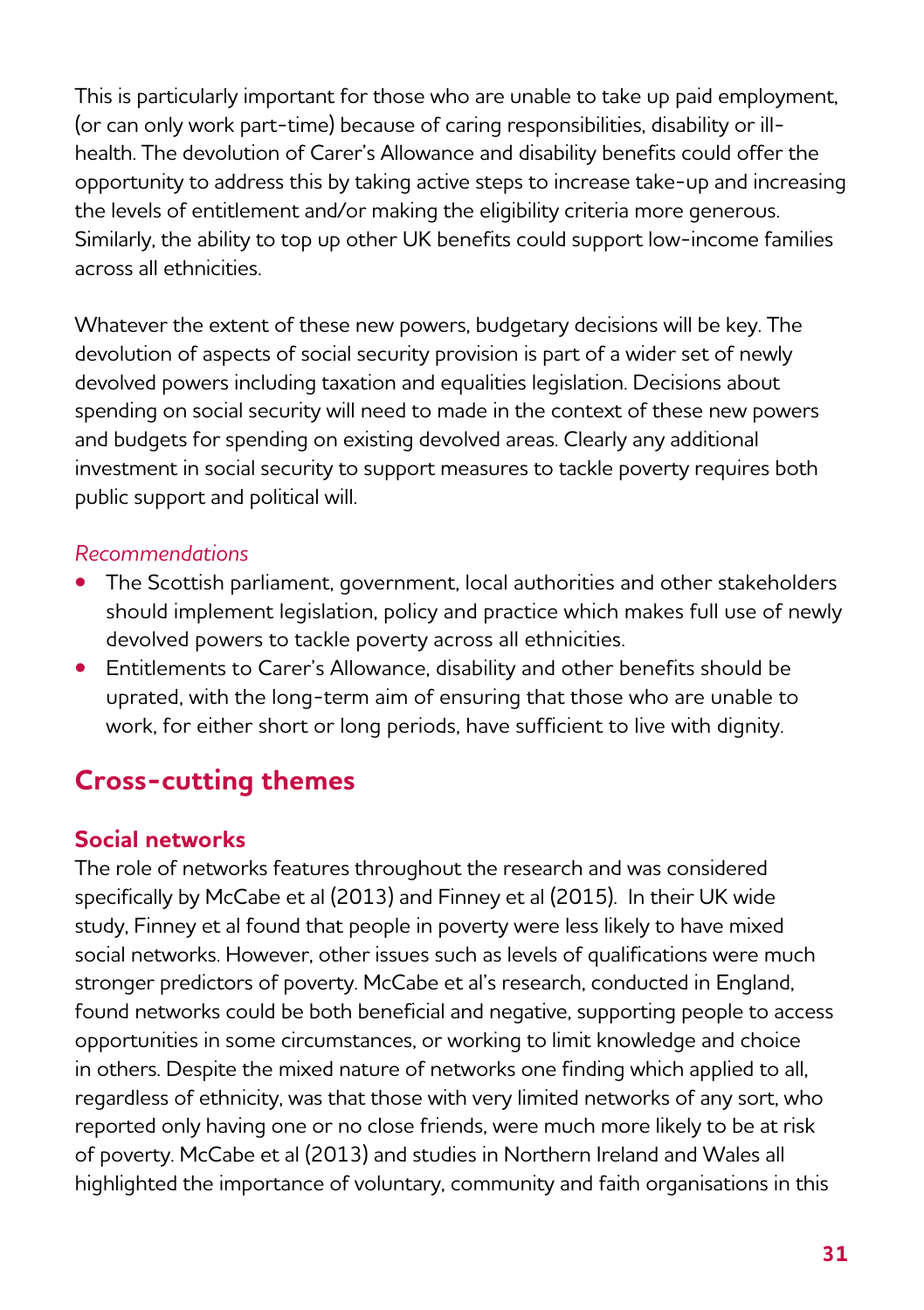respect. This highlights the importance of maintaining and creating local social spaces where people across all ethnicities can meet, form friendships and develop social contacts.

## *Recommendations*

- **•** Anti poverty strategies, whether national or local, should ensure that public, free of charge social spaces are maintained and expanded.
- **•** The Scottish government, local authorities and other funders should maintain support for voluntary, community and faith groups who provide activities and spaces where individuals across ethnicities can meet and form friendships.

# **Monitoring**

Lack of adequate data and poor monitoring of ethnicity, whether of recruitment and progression by employers, of ethnic minority take-up of services by local authorities or insufficiently detailed data gathered at a national level, was a recurring theme (Khan *et al.,* 2014b and Hudson *et al.,* 2013).

 Meaningful anti-poverty and inequality policy must have a strategic approach. This relies on good monitoring to identify the problem and to evaluate policy, practice and service provision. There is already a substantial amount of evidence about the causes of poverty across all ethnicities which can be used to develop strategies to tackle poverty and inequality now. There is also a need to improve monitoring and data – to facilitate the development of a more nuanced and effective policy and practice and to better measure and reflect upon the success or otherwise of policies and practice.

## *Recommendations*

- **•** The Scottish government and local authorities should better integrate current ethnic monitoring data to inform, evaluate and develop their policies and practice to tackle poverty across all ethnicities.
- **•** This could include investigating how monitoring and statistics produced as part of requirements to produce equality impact assessments could inform strategy (locally and nationally) to tackle poverty across different ethnic groups.
- **•** The Scottish government should:
	- improve national ethnic monitoring;
	- improve co-ordination and gathering of data at a local level;
	- put in place measures to better support businesses, local authorities and public bodies to improve their ethnic monitoring.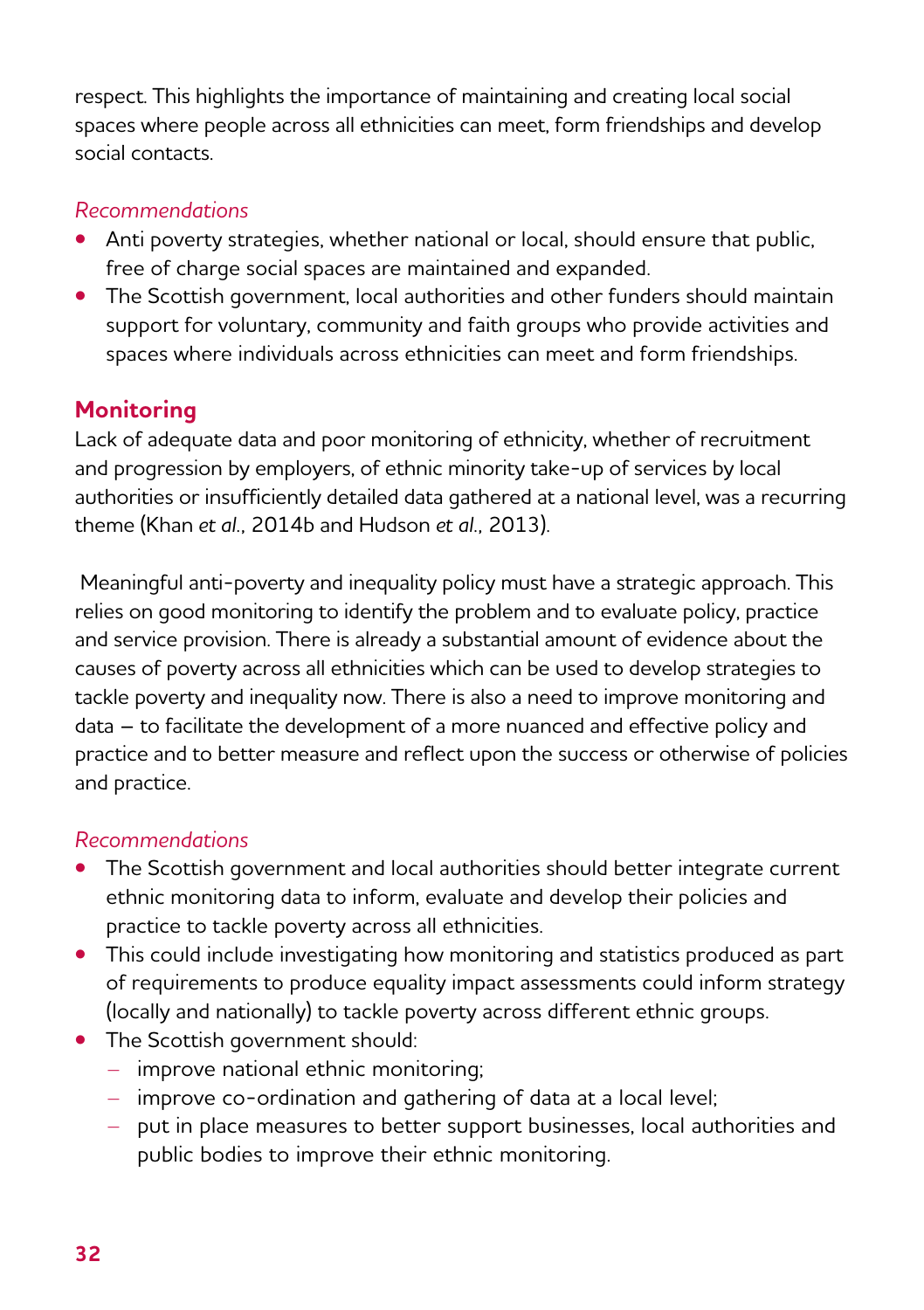# **Conclusion**

The evidence uncovered in the research carried out within JRF's poverty and ethnicity programme points to a considerable overlap between the anti-poverty and equalities agendas. Racism and discrimination, both direct and indirect, prevent access to and progression in the labour market for many, contributing to a greater risk of poverty. Some ethnic minority groups have much higher levels of poverty compared with the white majority population. To make progress in tackling poverty we must address the links between ethnicity and poverty. Integrating equalities and anti-poverty policy and practice would help reduce poverty and inequalities both between different ethnic groups and across all ethnicities.

The Scottish government's current reassessment of policies to tackle poverty and inequality and promote race equality, along with forthcoming newly devolved powers, provide a timely opportunity to consider how we can develop more nuanced anti-poverty policies, which are effective in tackling poverty for all.

This poverty and ethnicity research demonstrates how anti-poverty policies which address the needs of all ethnicities require both targeted and mainstream action at both a national and local level. It requires political leadership at national level as well as leadership and engagement from many others: employers, unions, local authorities, local communities, the third sector, education, skills and training providers, health and social care providers and more. What that would involve in practice is described in more detail in the recommendations throughout this paper and in the action plan below.

Hopefully the recommendations and the action plan will provide a valuable source of evidence, policy and practical ideas to help policy-makers, practitioners and communities to develop policies and practice which will benefit everyone on a low income no matter what their ethnic background.

# **Action plan**

This section draws together some key recommendations made throughout this paper and integrates them into an action plan to tackle poverty, especially in-work poverty, across all ethnicities in Scotland. It also draws on JRF's forthcoming antipoverty strategy for the UK, to be published in 2016.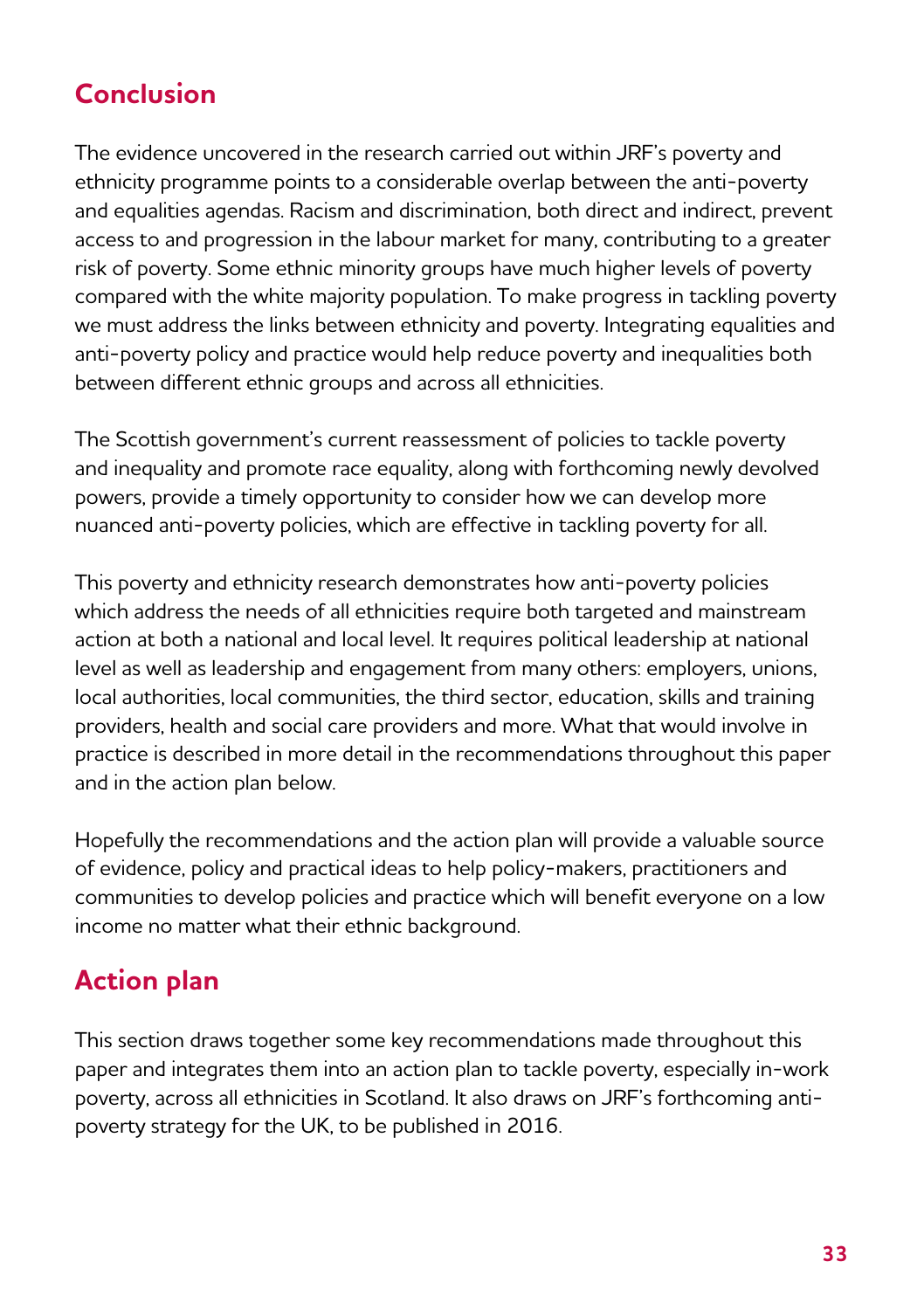This is a comprehensive, evidence-based strategy which sets out proposals for actions to be taken by the UK and devolved governments, local authorities, other public service commissioners and providers, the voluntary and community sector, business, employers and others. Aspects of the strategy will be piloted in number of locations, including Scotland.

## **Promoting better quality employment**

Given the rise of in-work poverty it is clear that actions to improve employability, skills and qualifications on their own are not sufficient to tackle poverty. There is also a need to improve the quality of jobs on offer.

The care, hospitality and retail sectors have large numbers of low-paid employees. Focusing efforts to improve pay and opportunities for progression in these sectors will support low-paid employees across all ethnicities, including those from ethnic minority communities who are overrepresented in these sectors. A focus on the care sector in particular has the potential to promote both gender and race equality alongside wider anti poverty action. It would also support the development of better quality childcare, which plays a key role in tackling poverty in the longer term (see discussion below).

#### *Actions*

- **•** The Fair Work Convention should develop a programme of action designed to promote equal participation and opportunities for all, including those from ethnic minority communities who are at particular disadvantage in the labour market. Many of the recommendations here could form part of such a plan of action.
- **•** The Fair Work Convention should instigate a programme of action targeted at improving pay and opportunities for progression in the care, hospitality and retail sectors.
- **•** The Scottish government, trades unions and employers should promote and strengthen opportunities for individuals to seek union representation to support low-paid employees across all ethnicities to enforce their rights with regard to pay and conditions. This could include setting up a voluntary collective bargaining structure for the care sector to improve pay, terms and conditions.
- **•** The Scottish government, care sector employers, trades unions, Skills Development Scotland and other stakeholders should set up a task force to agree and implement an action plan to improve pay, conditions and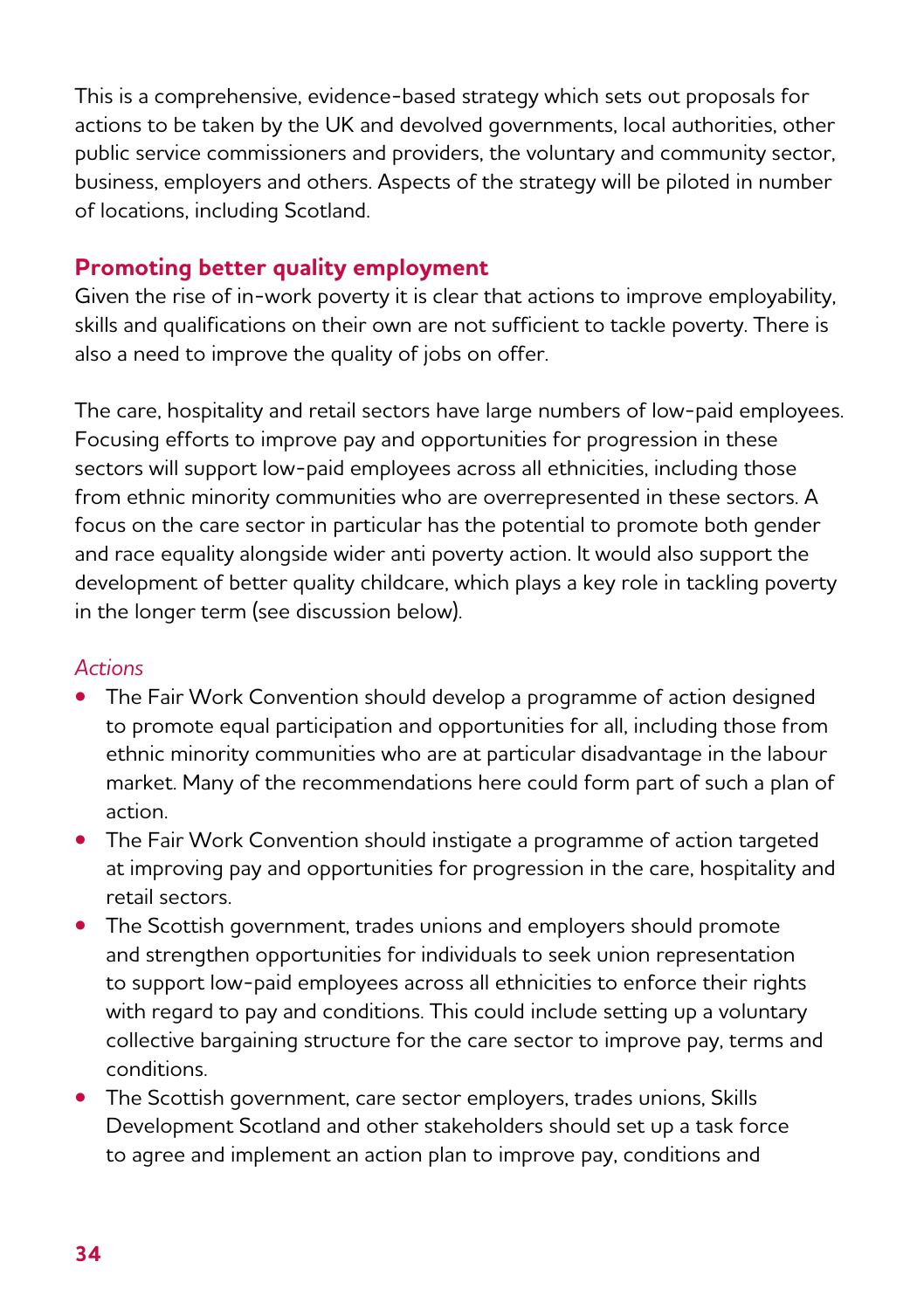opportunities for progression for care workers. This should include a specific focus on equal opportunities for ethnic minority women.

# **Tackling exploitative employment practices**

There is a need for a strong focus on ending exploitative employment practices, where employees, including many ethnic minority employees, are working in poor conditions.

#### *Actions*

**•** The Scottish government and partners should develop a programme of awareness raising for both employers and employees highlighting employment rights including the minimum wage requirements.

# **Tackling racism and discrimination**

There is a need for specific action to challenge racism and discrimination in recruitment and progression.

#### *Actions*

- **•** The Scottish government should commission research which replicates the investigation conducted by Wood (2009) to uncover the extent of racism and discrimination in recruitment in Scotland.
- **•** Trades unions, employers and the Scottish government should promote and strengthen opportunities for individuals from ethnic minority communities to seek union representation to challenge racism and discrimination at work. This could be integrated into the wider campaign to raise awareness of employment rights described above.
- **•** Employers should improve recruitment and progression for ethnic minority communities who are overrepresented in low-paid work, by:
	- ensuring that vacancies, opportunities for training and progression are always advertised through open recruitment rather than word of mouth;
	- strengthening ethnic monitoring of recruitment and progression;
	- proactively using monitoring data to improve policy and practice;
	- promoting targeted 'working to learn' approaches;
	- training to challenge racism, discrimination and stereotyping;
	- initiating positive action schemes where there is persistent underrepresentation.
- Public sector employers should instigate a renewed focus on equal opportunities training for frontline employees and managers across the public sector.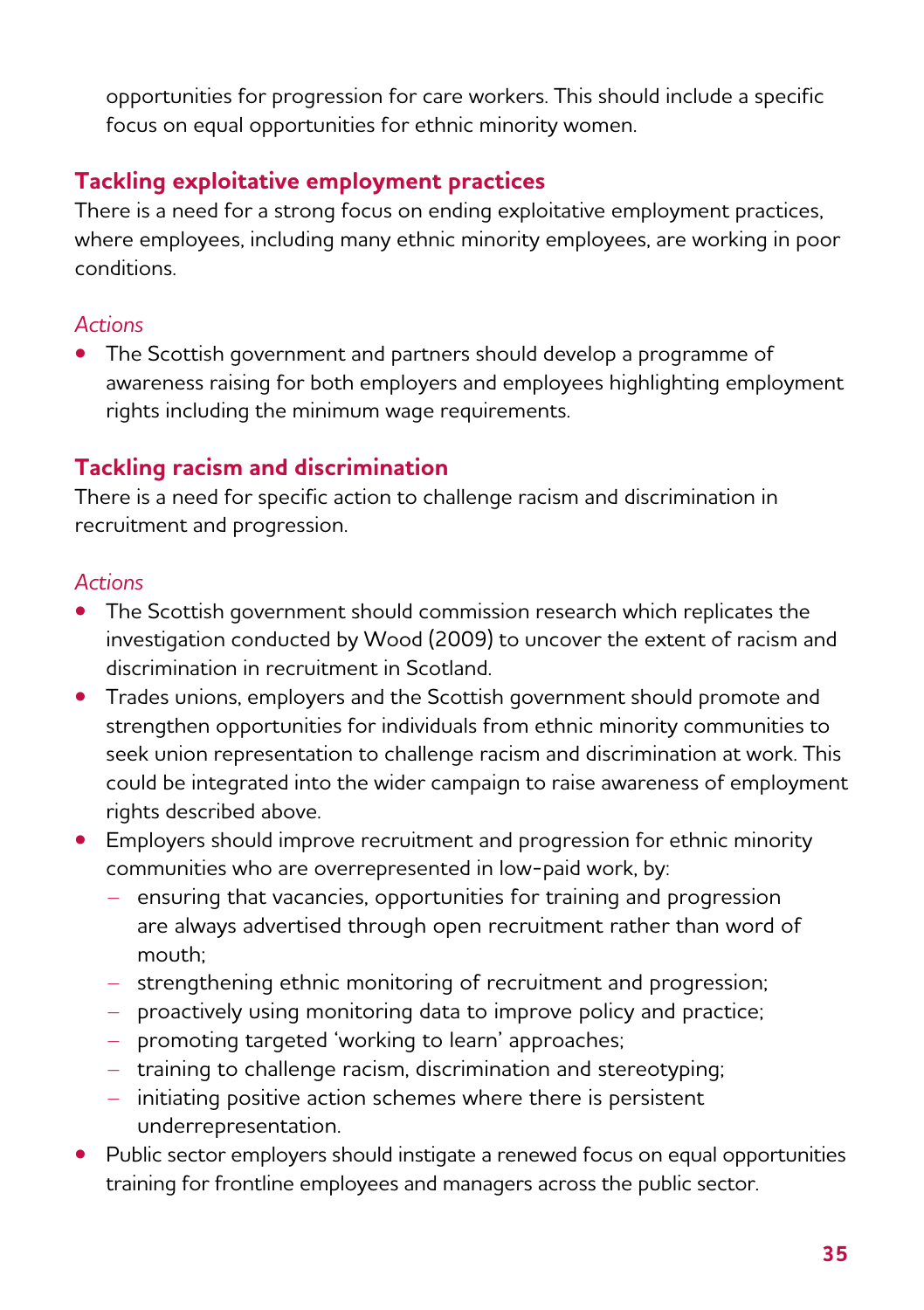**•** The Scottish government, local authorities and other funders should continue to support and expand the provision of legal advice to individuals who have been subjected to discriminatory or racist treatment at work.

## **Investment and procurement**

Procurement and the new statutory guidance on procurement offers an opportunity to embed many of the recommendations in this report and could be an important lever to promote equality of opportunity for people from ethnic minority communities in the work place.<sup>3</sup>

#### *Actions*

- **•** The Scottish government, local authorities and other public bodies should use procurement (and the statutory guidance) as an opportunity to:
	- address poverty and inequality across all ethnicities;
	- promote recruitment and progression into better paid, high skill employment for people from ethnic minority groups who are particularly at risk of low-pay traps.
- **•** The Scottish government should make investment conditional upon employers taking action to improve recruitment and progression for people from ethnic minorities communities (by implementing the recommendations above), where they are underrepresented.
- **•** The Fair Work Convention should set up a monitoring and evaluation system to assess the success of the statutory guidance in promoting fair work across all ethnicities.
- **•** The Scottish government, local authorities and other public sector commissioners should set up an advice service to help organisations tendering for public contracts, providing them with tailored advice about how they can best meet the procurement guidance requirements, including promoting equality and fair work for ethnic minority communities.
- **•** The Scottish government should issue statutory guidance advising public bodies how to evaluate fair work practices which promote equality of opportunity for people from ethnic minorities communities.

# **Careers advice and apprenticeships**

This section and the following one which discusses employability draw on studies and policy development work on welfare to work services (Oakley, 2015), and skills and progression (Evans, forthcoming) which will inform JRF's anti-poverty strategy.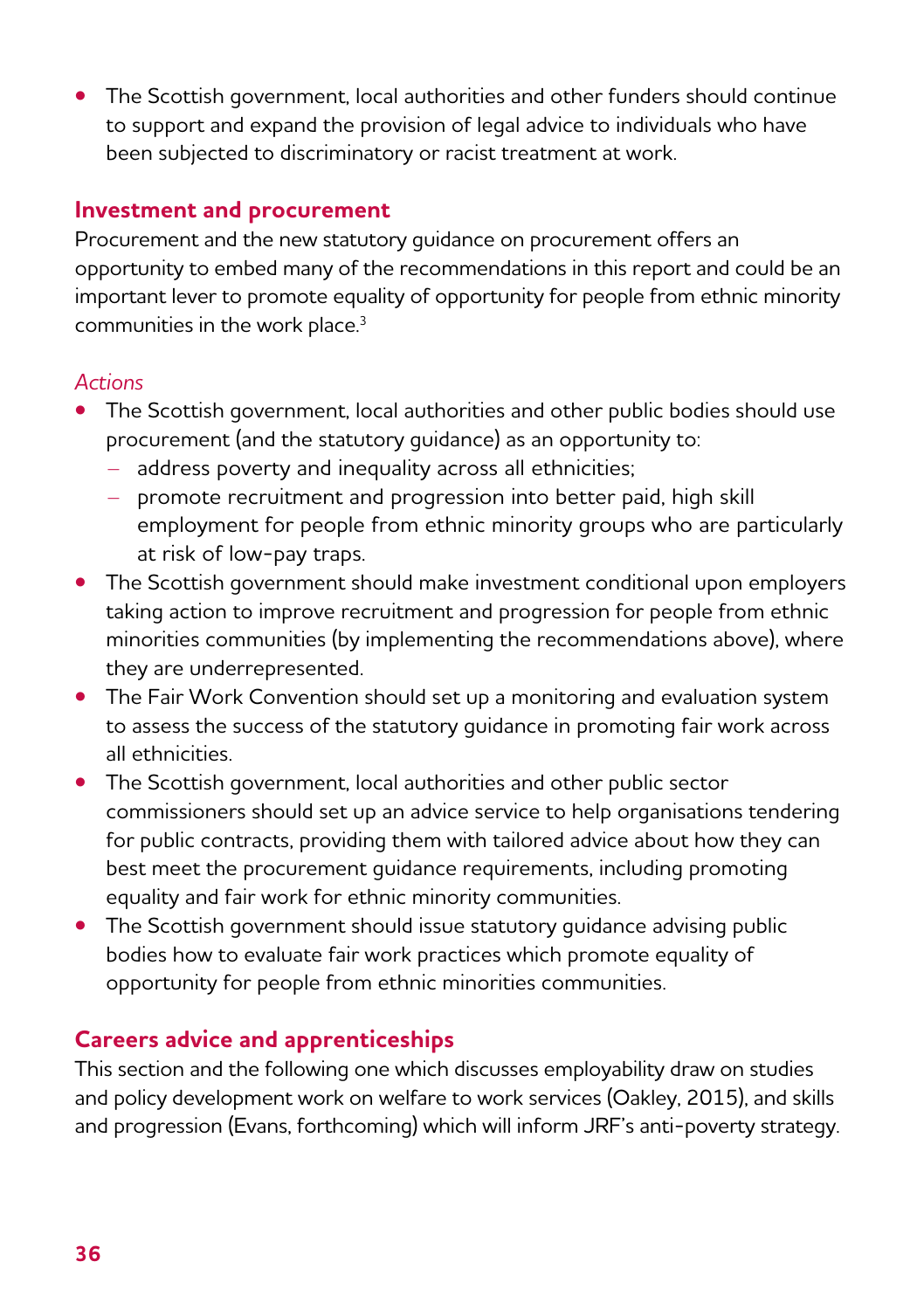The main aims for skills and training provision needs to be refocused in order to support anti-poverty action. Success should be measured against whether people find work or progress into further education, rather than solely on whether they complete a qualification.

#### *Actions*

- **•** Careers advice services, including advice within schools, should be designed to pro-actively challenge stereotypes (linked to both ethnicity and gender) and encourage young people into training and jobs linked to better pay and prospects.
- **•** Skills Development Scotland (SDS) should set targets to increase the number of people from ethnic minority backgrounds who start and complete Modern Apprenticeships, with regular reporting on progress towards this goal, as recommended by the Wood Commission.
- **•** SDS should set targets to increase the number of people from ethnic minority backgrounds who, having completed Modern Apprenticeships, achieve career progression, including improved levels of pay, over a sustained period, with regular reporting on progress.

# **Improving employability services and developing a National Advancement Service**

JRF's anti-poverty strategy will highlight the need for a National Advancement Service. This would be available to all adults, not just those claiming benefits. It would provide support with job search and developing employability through training, education or work experience. It would also support those on low incomes to progress within their work, retrain or find better quality employment.

Across the UK the two biggest employability providers are tasked with moving people off benefits (Jobcentre Plus) or into employment (the Work Programme). However, when people do move into employment, too often it is insecure, low-paid employment which fails to lift them out of poverty.

The main goal for the employment support system should be changed to a focus on reducing income poverty through sustained employment and increased earnings. Services should be focused on the needs of the individual, rather than structured according to which benefit they are claiming or how long they have been without paid employment. This could provide greater flexibility to develop programmes which would meet the needs of particular ethnic minority communities.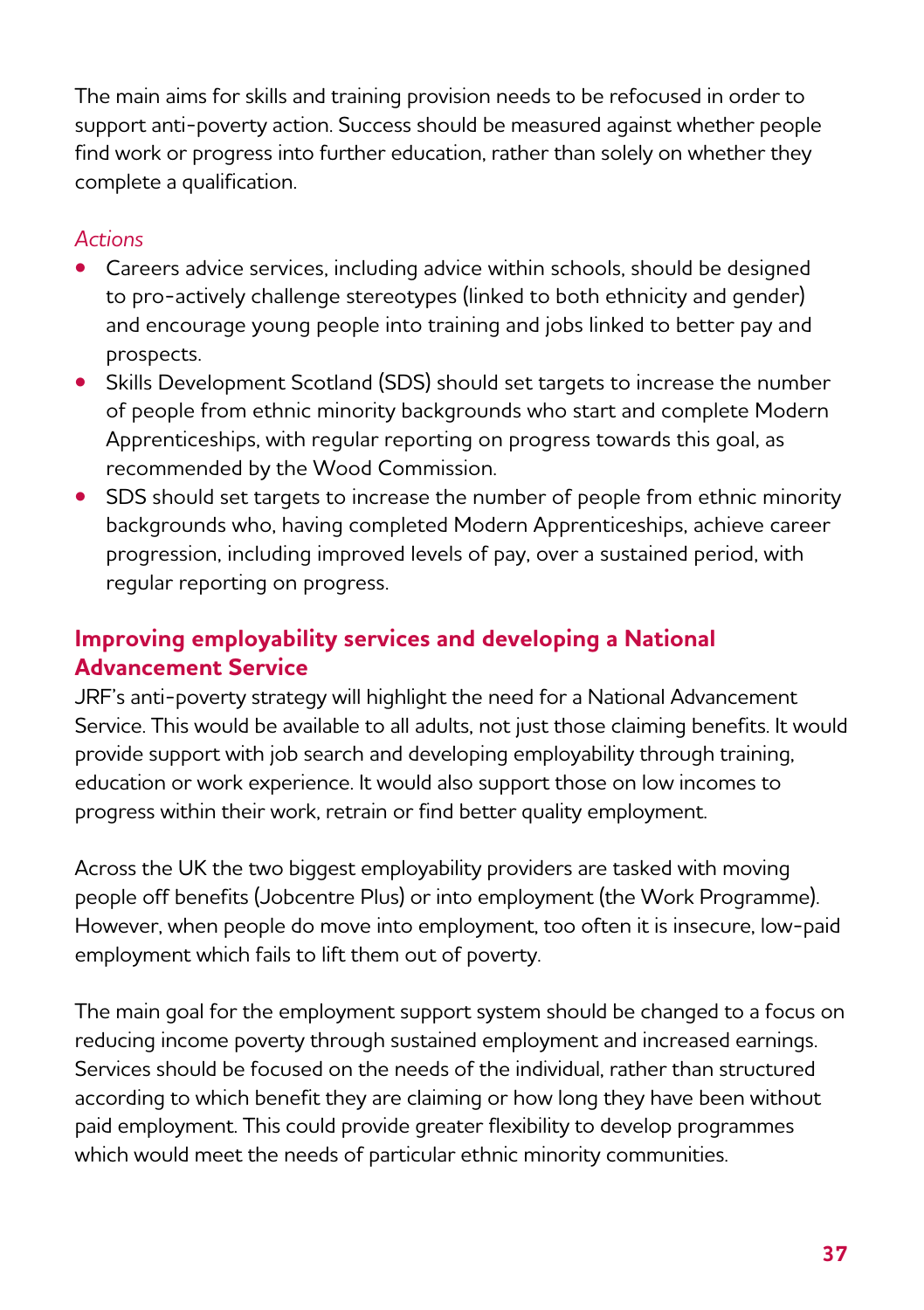There are a number of devolved employability schemes in Scotland which have taken a different approach, such as the Community Jobs Fund and the earlier Working for Families programme (McQuaid *et al.,* 2009). The Scottish government should make use of the existing evidence about what works in relation to these, in developing the new Work Programme.

## *Actions*

- **•** Devolved employability schemes should:
	- support people to enter the best possible quality of work in terms of pay, security, sufficient hours and progression options;
	- be designed to take into account local labour market conditions;
	- offer a variety of opportunities including high skill opportunities in well paid jobs for those with appropriate qualification and skills;
	- have policy and practice in place to tackle the low-wage traps which affect some ethnic minority groups disproportionately.
- **•** Those who are the furthest away from the labour market, for example those who have low levels of English language skills, should be prioritised for investment in support.
- **•** The Scottish government and partners should prioritise adequate support for asylum seekers to maintain and improve their skills, through education (including ESOL), training and volunteering opportunities.
- **•** Employability services should include services which are tailored to address the specific barriers faced by refugees.
- **•** Employability providers should collect, analyse and make publicly available data to monitor how far their services are meeting the needs of young people and adults across all ethnicities.

# **Childcare**

The evidence that JRF has gathered for its anti-poverty strategy (Lloyd and Potter, 2014; Butler and Rutter, 2016) suggests that childcare and early education can play two roles in preventing and reducing poverty.

High-quality early education can protect children against the negative impacts of poverty and improve their development, contributing to better educational and employment outcomes later in their lives. In addition, affordable, flexible childcare can reduce pressure on families' incomes and help parents to work, train or look for a job, helping to reduce poverty in the short and longer term. Recent research conducted in Scotland (Scottish Government, 2015h and The Commission for Childcare Reform, 2015) has drawn similar conclusions.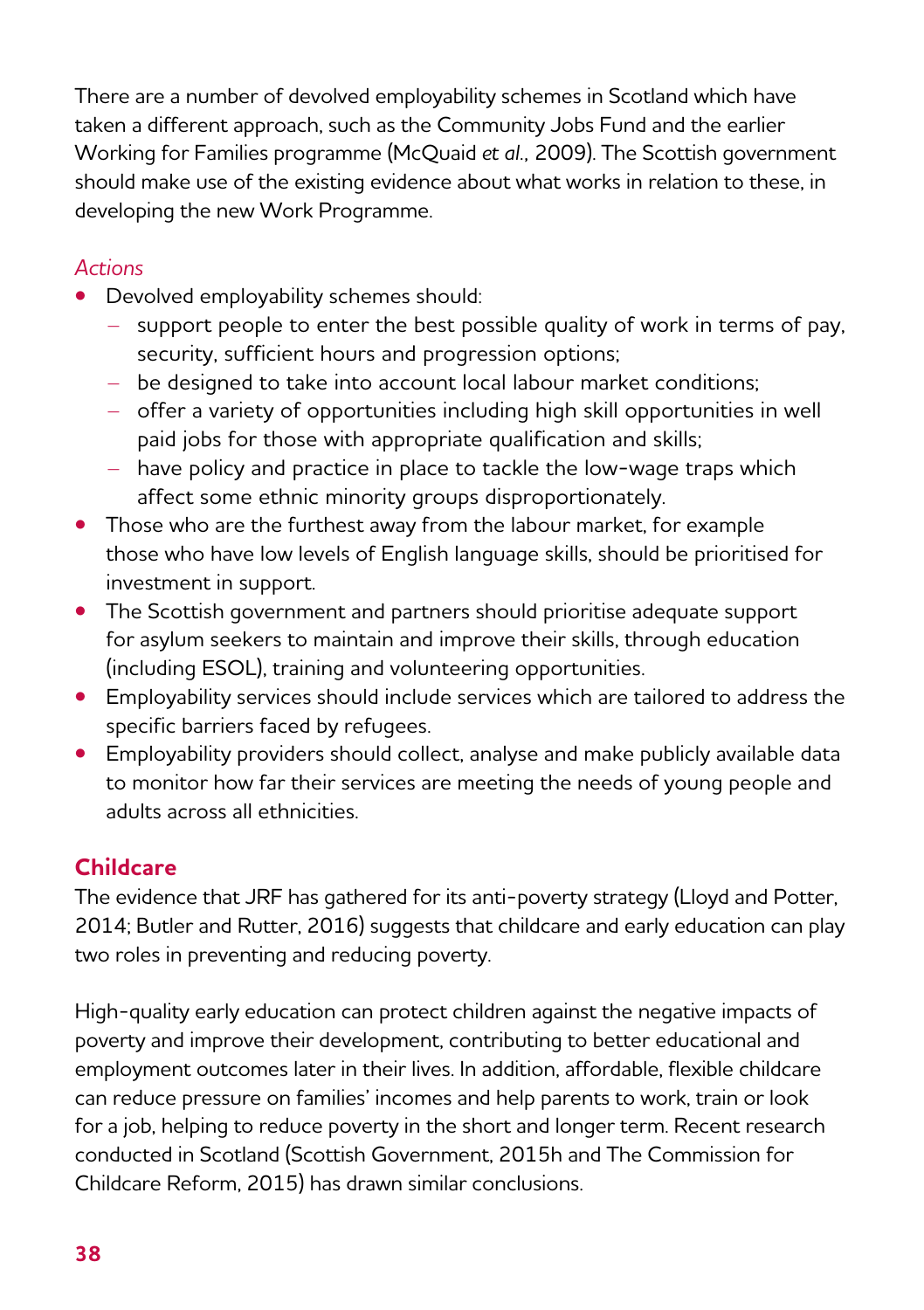## *Actions*

- **•** The Scottish government should set out a timetable to deliver greater childcare provision, ensuring that it is affordable and flexible.
- **•** The Scottish government should improve the quality of childcare (including taking steps to improve staff pay, conditions and opportunities for career development).
- **•** Childcare providers should design their services to be welcoming and inclusive to parents and children from all ethnicities, respecting cultural and religious factors.
- **•** Childcare providers should take positive action to increase the diversity of their staff in line with local population profiles.
- **•** Measures to diversify childcare staff should be implemented in conjunction with measures to tackle gender inequality for women working in low-paid professions such as childcare.
- **•** The Scottish government, in partnership with local authorities and childcare providers, should provide better information and advice about the availability of childcare. This should include targeted information where there is evidence of low take-up among particular ethnic minority groups.
- **•** Targeted advice about childcare availability should include information about the educational benefits of pre-school childcare.

# **Notes**

- 1 The terminology used in this paper reflects that used in the studies it draws on. JRF approaches ethnicity as a dynamic and complex concept, which intersects with other dimensions of identity and incorporates diversity within groups as well as between them. The individual studies used a range of categories and labels, depending on their focus, methods and data. We have generally retained the terms used in the original research.
- 2 These figures are based on aggregated data from 20011/12 to 2013/14 inclusive. The Mixed, Black/Black British, Chinese and Other ethnic groups all have sample sizes that are too small to reliably report on their own. They have therefore been combined into a single category so they can be reported.
- 3 Statutory Guidance on the Selection of Tenderers and Award of Contracts; Addressing Fair Work Practices, including the Living Wage, in Procurement (Scottish Government, 2015). Available at http://www.gov.scot/ Resource/0048/00486741.pdf (accessed on 5 January 2016).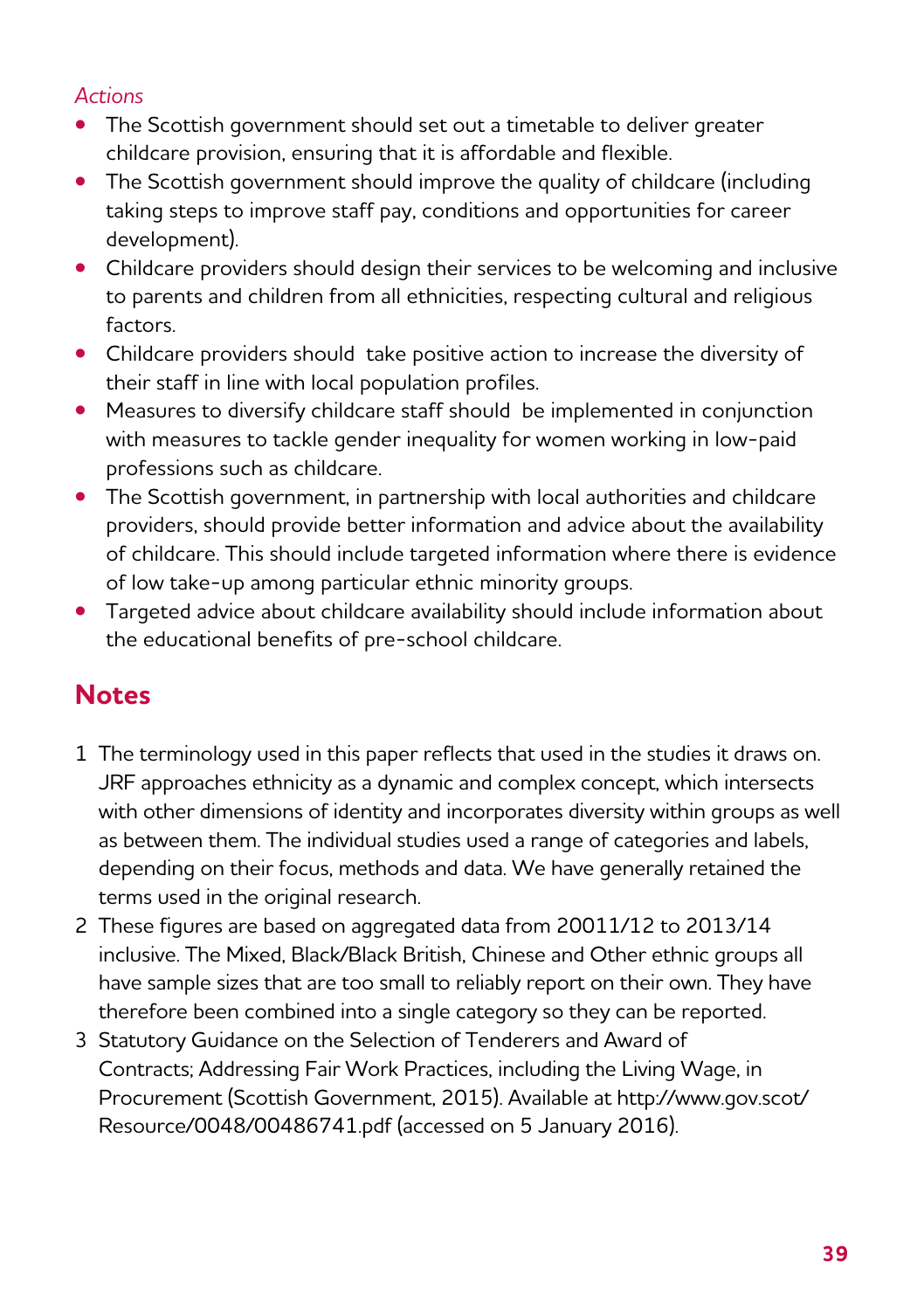# **References**

- Barnard, H. (2014) *How racism contributes to poverty in the UK*. York: JRF. Available at: www. jrf.org.uk/blog/2014/05/racism (accessed on 7 August 2015)
- Belfield, C, Cribb, J., Hood A., and Joyce, R. (2015) *Living standards, poverty and inequality in the UK: 2015*. Institute for Fiscal Studies: London. Available at: www.ifs.org.uk/uploads/ publications/comms/R107.pdf (accessed on 7 August 2015)
- Browne, J and Elming, W. (2015) *The effect of the coalition's tax and benefit changes on household incomes and work incentives.* London: Institute of Fiscal Studies. Available at: http://election2015.ifs.org.uk/uploads/publications/bns/BN159.pdf (accessed 7August 2015(
- Brynin, M. and Longhi, S. (2015) *The effect of occupation on poverty among ethnic minority groups.* York: JRF
- de Lima, P., Arshad, R., Bell, A., and Braunholtz-Speight, T. (2011) *Community consultation on poverty and ethnicity in Scotland.* York: JRF
- DWP (2015) *Households Below Average Income. An analysis of the income distribution 1994/95 – 2013/14 June 2015 (United Kingdom).* DWP: London Available at https:// www.gov.uk/government/collections/households-below-average- income-hbai--2 (accessed 10 September 2015)
- Evans, S. (forthcoming) *Skills and poverty: Building an anti-poverty skills and learning system.*  York: JRF
- Butler, A. and Rutter, J. (2016) *Building blocks: Creating an anti-poverty childcare system.*  York: JRF
- Finney, N., Kapadia, D. and Peters, S. (2015) *How are poverty, ethnicity and social networks related?* York: JRF
- Fisher, P. and Nandi, A. (2015) *Poverty across ethnic groups through recession and austerity.* York: JRF
- Hills, J., Brewer, M., Jenkins, S., Lister, R., Lupton, R., Machin, S., Mills, C., Modood, T., Rees, T. and Riddell, S. (2010) *An anatomy of economic inequality in the UK: Report of the National Equality Panel.* CASE Report 60. London: Centre for Analysis of Social Exclusion, London School of Economics and Political Science. Available at: http:// eprints.lse.ac.uk/28344/1/CASEreport60.pdf (accessed on 19 June 2015)
- Hirsch, D. (2015) *A Minimum Income Standard for the UK in 2015.* York: JRF
- Hirsch, D., Bryan, A., Davis, A., and Smith, N. (2013) *A Minimum Income Standard for remote rural Scotland. Inverness: Highlands and Islands Enterprise.* Available at: www.hie.co.uk/ regional-information/economic-reports-and-research/archive/a-minimum-incomestandard-for-remote-rural-scotland.html (accessed on 19 June 2015)
- Hirsch, D., Phung, V. and Manful, E. (2011) *Poverty, ethnicity and caring.* York: JRF
- HM Government (2015) Scotland in the United Kingdom: An enduring settlement. Cmd 8990. London: HM Government. Available at: www.gov.uk/government/uploads/ system/uploads/attachment\_data/file/397079/Scotland\_EnduringSettlement\_acc.pdf (accessed on 19 June 2015)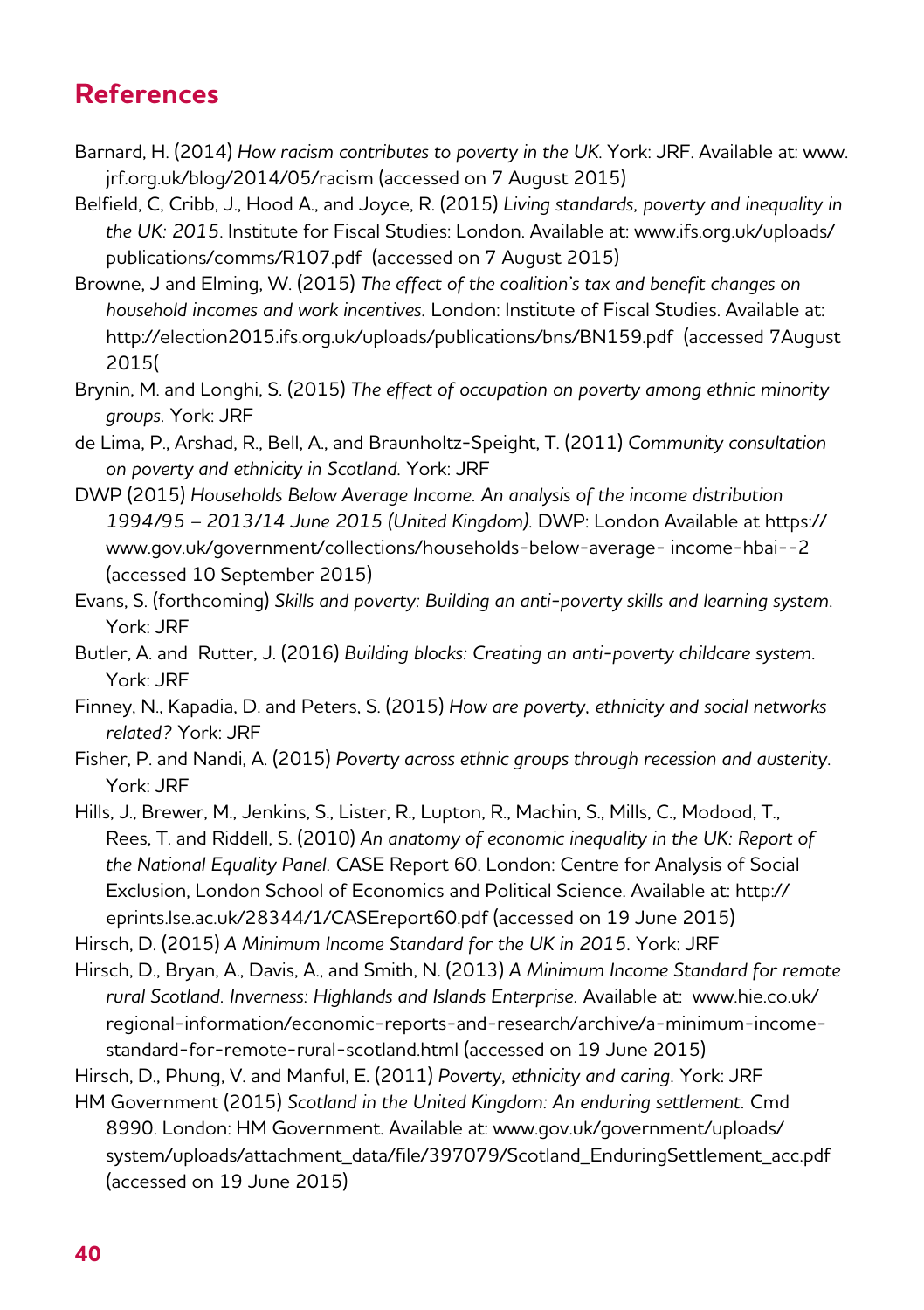Hudson, M., Netto, G., Sosenko, F., Noon, M., de Lima, P., Gilchrist, A. and Kamenou-Aigbekaen, N. (2013) *In-work poverty, ethnicity and workplace cultures.* York: JRF

Hughes, C. (2015) *Ethnicity, poverty and youth labour market transitions.* York: JRF

- Jarvis, A. and Gardner, P. (2009) *Poverty and Inequality in Scotland: Report of expert seminars*  and stakeholder feedback on the relationship between equality and poverty, Equality and Human Rights Commission Research report 45. Manchester: EHRC. Available at: www. equalityhumanrights.com/publication/research-report-45-poverty-and-inequalityscotland (accessed on 19 June 2015)
- Khan, O., Ahmet, A. and Watkins, J. (2014a) *Caring and earning among low –income Caribbean, Pakistani and Somali people.* York: JRF
- Khan, O., Ahmet, A. and Watkins, J. (2014b) *Poverty and ethnicity: Balancing caring and earning for British Caribbean, Pakistani and Somali people.* York: JRF
- Lalani, M., Metcalf, H., Tufekci, L., Corley, A., Rolfe, H. and George, A. (2014) *How place influences employment outcomes for ethnic minorities.* York: JRF
- Lloyd, E. and Potter, S. (2014) *Early childhood education and care and poverty.* Working paper prepared for JRF. York: JRF. Available at: http://roar.uel.ac.uk/3865/7/2014\_ Lloyd\_Potter\_JRF-report.pdf (accessed on 9 January 2016)
- Macfarlane, R. (2014) *Tackling poverty through public procurement.* JRF: York
- McCabe, A. Gilchrist, A. Harris, K, Afridi, A. Kyprianou, P. (2013) *Making the links: poverty, ethnicity and social networks.* York: JRF
- McQuaid, R., Bond, S., Fuertes, V. and the Working for Families Evaluation Team Employment Research Institute Napier University (2009) *Evaluation of the Working for Families Fund (2004-2008).* Edinburgh: Scottish Government Available at: www.gov. scot/Publications/2009/04/20092521/0 (accessed on 8 November 2015)
- Mulvey, G. (2013) *In search of normality: Refugee integration in Scotland.* Glasgow: Scottish Refugee Council. Available at: www.scottishrefugeecouncil.org.uk/what\_we\_do/policy\_ and research/research reports (accessed on 19 June 2015)
- Netto, G. (2009) 'I forget myself: the case for the provision of culturally sensitive respite services for minority ethnic carers of older people'. *Journal of Public Health Medicine,* Vol. 20(/2), pp. 221—22. Available at: http://jpubhealth.oxfordjournals.org/ content/20/2/221.full.pdf (accessed on 19 June 2015)
- Oakley, M., (2015) *Employment support for a high wage economy.* York: JRF
- ONS (2014) *Annual survey of hours and earnings 2014, provisional results, December 2014.* Available at: www.ons.gov.uk/ons/rel/ashe/annual-survey-of-hours-andearnings/2014-provisional-results/stb-ashe-statistical-bulletin-2014.html#tab-Gender-pay-differences (accessed on 5 September 2015)
- Palmer, G. and Kenway, P. (2007) *Poverty rates among ethnic groups in Great Britain.* York: JRF
- Platt, L. (2011) *Inequality within ethnic groups.* York: JRF

Schmuecker, K. (2014) *Future of the UK labour market.* York: JRF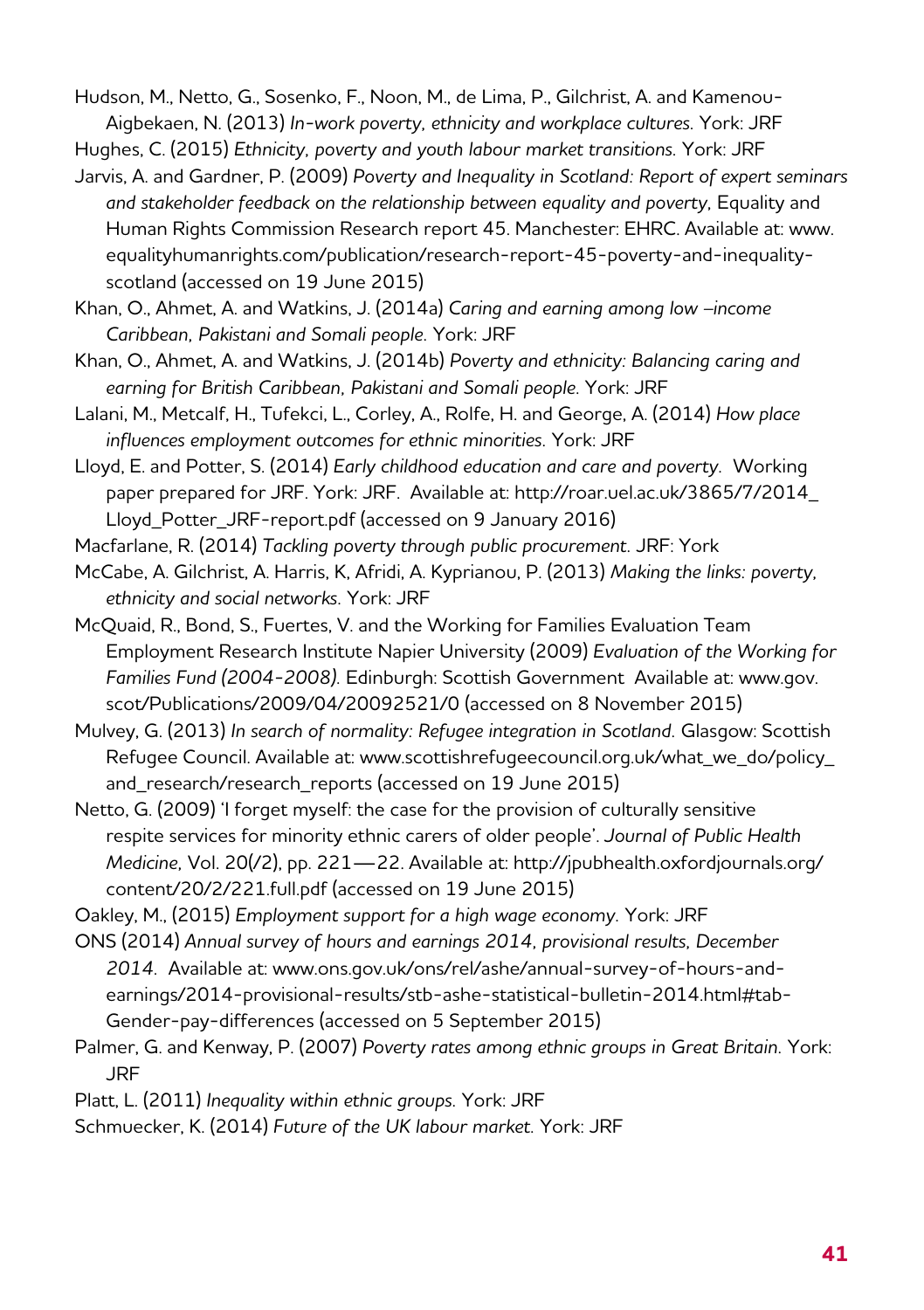- Scottish Government (2008a) *Achieving our potential: A framework to tackle poverty and income inequality in Scotland.* Edinburgh: Scottish Government. Available at: www.gov. scot/Publications/2008/11/20103815/0 (accessed on 19 June 2015)
- Scottish Government (2008b) *The race equality statement.* Edinburgh: Scottish Government. Available at: www.gov.scot/Topics/People/Equality/18934/ RaceEqualityStatement (accessed on 19 June 2015)
- Scottish Government (2011a) *Child poverty strategy for Scotland.* Edinburgh: Scottish Government. Available at: www.gov.scot/Publications/2011/03/14094421/6 (accessed on 19 June 2015)
- Scottish Government (2011b) The National Performance Framework. Edinburgh: Scottish Government. Available at: www.gov.scot/About/Performance/scotPerforms/pdfNPF (accessed on 19 June 2015)
- Scottish Government (2013a) *New Scots: Integrating refugees in Scotland's communities 2014 – 2017.* Edinburgh: Scottish Government. Available at: www.gov.scot/ Resource/0043/00439604.pdf (accessed on 19 June 2015)
- Scottish Government (2013b) *Equal Opportunities Committee 4th report 2013 (Session 4) Women and work.* Edinburgh: Scottish Government. Available at:
- www.scottish.parliament.uk/parliamentarybusiness/CurrentCommittees/64971.aspx (accessed on 19 June 2015)
- Scottish Government (2014a) *Poverty and income inequality in Scotland: 2012/13.* Edinburgh: Scottish Government. Available at: www.gov.scot/ Publications/2014/07/9247/0 (accessed on 19 June 2015)
- Scottish Government (2014b) *Education working for all! Commission for developing Scotland's young workforce final report.* Edinburgh: Scottish Government. Available at: www.gov.scot/Publications/2014/06/4089 (accessed on 19 June 2015)
- Scottish Government (2014c) *Scottish government child poverty strategy for Scotland our approach 2014-2017.* Edinburgh: Scottish Government. Available at: www.gov.scot/ Publications/2014/03/5304/4 (accessed on 19 June 2015)
- Scottish Government (2015a) *Analysis of equality results from the 2011 Census*  part 2. Edinburgh: Scottish Government. Available at: www.gov.scot/ publications/2015/03/8716 (accessed on 19 June 2015)

Scottish Government (2015b) *Ethnicity and employment, Spice briefing 15/31.*  Edinburgh: Scottish Government. Available at: www.scottish.parliament.uk/ ResearchBriefingsAndFactsheets/S4/SB\_15-31\_Ethnicity\_and\_Employment.pdf (accessed on 19 June 2015)

- Scottish Government (2015c) *Further devolution for Scotland: The draft clauses, Spice briefing 15/16*. Available at: www.scottish.parliament.uk/ ResearchBriefingsAndFactsheets/S4/SB\_15-16\_Further\_Devolution\_for\_Scotland-\_ The Draft Clauses.pdf (accessed on 19 June 2015)
- Scottish Government (2015d) *Poverty and income inequality in Scotland: 2013/14.* Edinburgh: Scottish Government. Available at: www.gov.scot/ Publications/2015/06/7453 (accessed on 14 September 2015)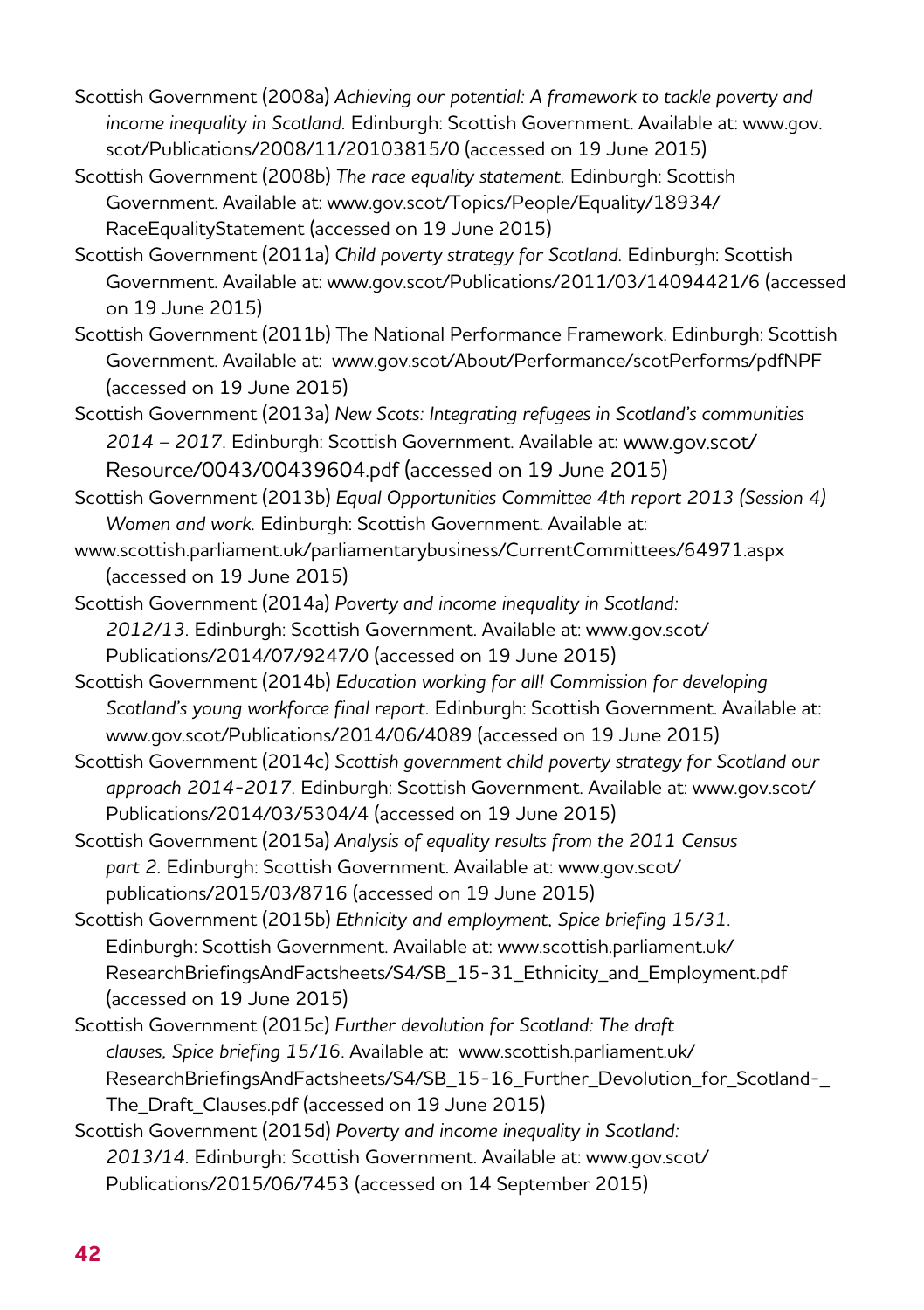- Scottish Government (2015e) *Poverty and income inequality additional analysis.* Available at www.gov.scot/Topics/Statistics/Browse/Social-Welfare/IncomePoverty/CoreAnalysis (accessed on 19 June 2015)
- Scottish Government (2015f) *Scotland's carers Edinburgh: Scottish Government.* Available at: www.gov.scot/Publications/2015/03/1081 (accessed on 14 September 2015)
- Scottish Government (2015g) *Statutory guidance on the selection of tenderers and award of contracts; addressing fair work practices, including the Living Wage, in procurement*. Edinburgh: Scottish Government. Available at: www.gov.scot/ Resource/0048/00486741.pdf (accessed on 6 October 2015)
- Scottish Government (2015h) An independent review of the Scottish early learning and childcare (ELC) workforce and out of school care (OSC) workforce. Edinburgh: Scottish Government. Available at: www.gov.scot/Publications/2015/06/5902/0 (accessed on 14 September 2015)
- Scottish Government and Scottish Trades Union Council (2013) *Joint Scottish Government, STUC labour market research - June 2013.* Edinburgh: Scottish Government. Available at: www.gov.scot/Topics/Statistics/Browse/Labour-Market/AnalyticalPapers/SG-STUC-LM-Research (accessed on 19 June 2015)
- Scottish Government and Scottish Trades Union Council (2014) *Joint Scottish Government, STUC labour market research - January 2014).* Edinburgh: Scottish Government. Available at: www.gov.scot/Topics/Statistics/Browse/Labour-Market/AnalyticalPapers/ SG-STUCLMResearchJan14 (accessed on 19 June 2015)
- Simpson, L. (2014) *How has ethnic diversity changed in Scotland?* Manchester: Centre on Dynamics of Ethnicity, University of Manchester/JRF
- The Commission for Childcare Reform (2015) *Meeting Scotland's childcare challenge: The report of the Commission for Childcare Reform.* Available at: www. commissionforchildcarereform.info/ (accessed on 14 November 2015)
- Wood, M., Hales, J., Purdon, S. Sejersen, T. and Hayllar, O. (2009), *A test of racial discrimination in recruitment practice in British cities.* DWP Report No. 607. Norwich: TSO. Available at: www.natcen.ac.uk/media/20541/test-for-racial-discrimination.pdf (accessed on 19 June 2015)